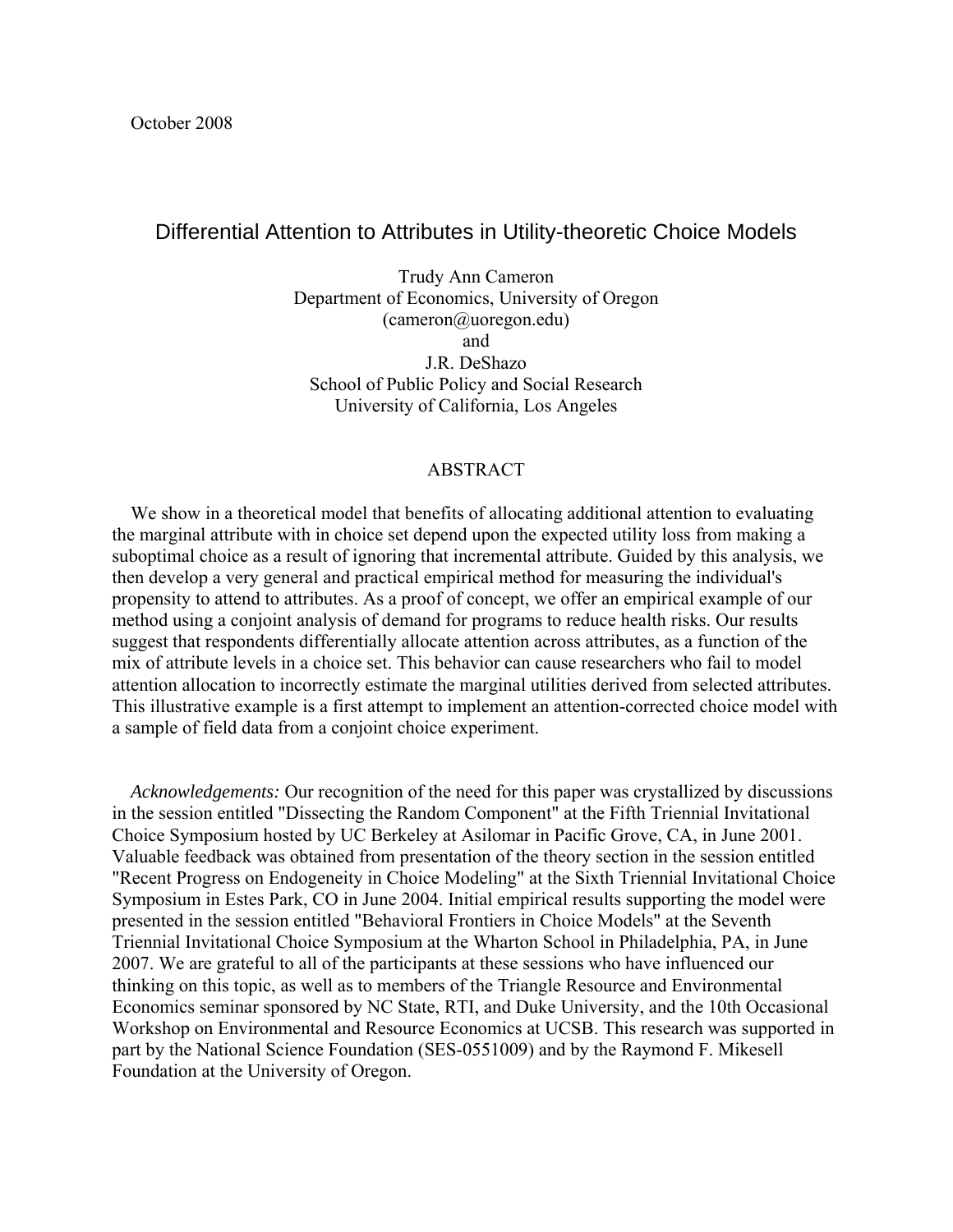### Differential Attention to Attributes in Utility-theoretic Choice Models

# **1 Introduction**

 $\overline{a}$ 

 Simple choice models assume that the investigator knows exactly what information the individual uses to make their choice—i.e. that individuals fully attend to, and costlessly process, all the information presented to them within a choice scenario. Economists, and choice modelers more generally, now recognize that the constituent elements of attention, including cognition and time, are scarce resources which rational individuals should allocate optimally (Simon, 1955; March, 1978; Heiner, 1985; de Palma, et al., 1994; Conlisk, 1996; Gabiax and Laibson, 2000). The optimal allocation of attention across attributes of alternatives will depend upon both the marginal benefits and the marginal costs of further information processing. As a consequence, prior to making a choice, the individual may rationally attend to some attributes of an alternative more than others.

 However, this process of optimally allocating attention over the array of information in a choice set may create a profound problem for discrete choice researchers. Suppose an individual does value the level of a particular attribute, but because of some resource constraint, overlooks differences in its levels across alternatives when making their choice. A random utility empirical model, based on perfect and costless information, will imply that the marginal utility associated with that attribute is zero. Incomplete attention to any particular attribute, as opposed to zero attention, could be expected to result in a less-than-expected effect of variations in the level of that attribute on the individual's choice. The apparent marginal utility in this case would be an attenuated estimate of the true marginal utility under perfect and costless information.<sup>1</sup>

 $<sup>1</sup>$  If this inattention effect is uniform across attributes, then all of the indirect utility parameters may be</sup> proportionally attenuated. This is observationally equivalent to the case where the scale factor in a discrete-choice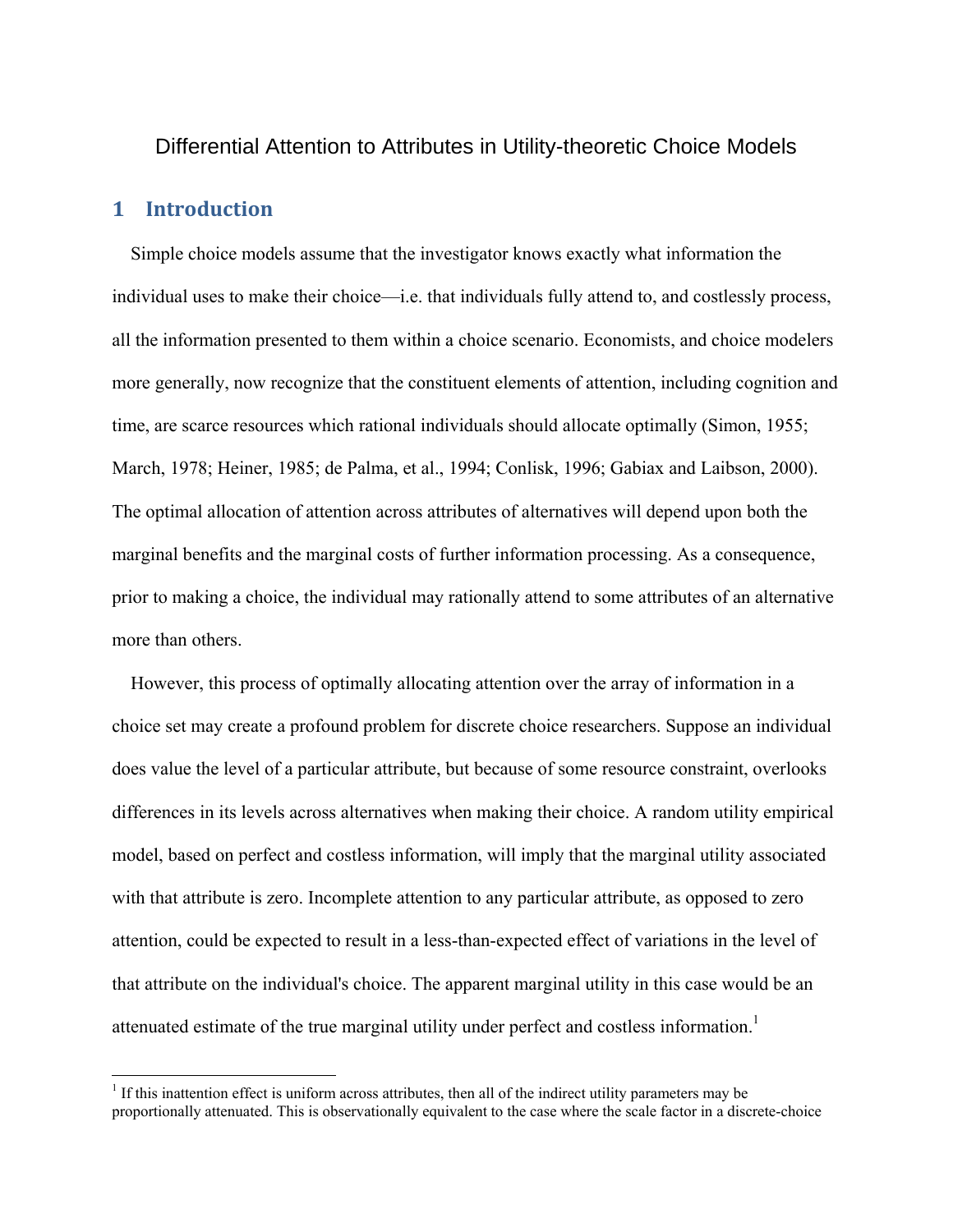Further complications may arise if the individual's allocation of attention differs systematically across particular types of attributes. For example, consider the case of estimating demand for goods in economic applications. Individuals might allocate a disproportionate level of attention to an alternative's price as opposed to other attributes. Distortions in willingness to pay (WTP) would then be expected. Relatively less attenuation in the estimated marginal utility of net income will tend to preserve the magnitude of the denominator in the usual WTP calculation. Relatively more attenuation for the marginal utilities of other attributes will result in biases toward zero for the implied marginal WTP estimates for each non-price attribute (so that overall WTP may be biased toward zero as well).

 In this paper, we derive some results based on pre-choice optimization behavior which lead to guidelines for empirical specifications. We develop a theoretical model that motivates our methodological approach, which we then illustrate with an empirical example. We argue that the benefits from additional attention allocated to the evaluation of an incremental attribute stem from the expected value of the avoided lost utility associated with a suboptimal choice (made as a result of ignoring that incremental attribute). The expected magnitude of this utility loss depends upon two components. The first component is the "other-attribute utility dissimilarity," which represents how close, in utility space, the alternatives appear to be---given the other attributes evaluated thus far. The second component is the "own-attribute utility dissimilarity." This component captures how much of a difference might be made to the overall utility from each alternative by taking into account this incremental attribute.

 Our theoretical model leads us to develop a practical implementation of its insights, so that empirical choice specifications can accommodate the individual's "propensity to attend" to each

model is smaller (i.e., the error variance is larger). With proportional attenuation, when an individual is paying less attention, we would expect to see no bias created in the implied point estimate of marginal WTP for that attribute.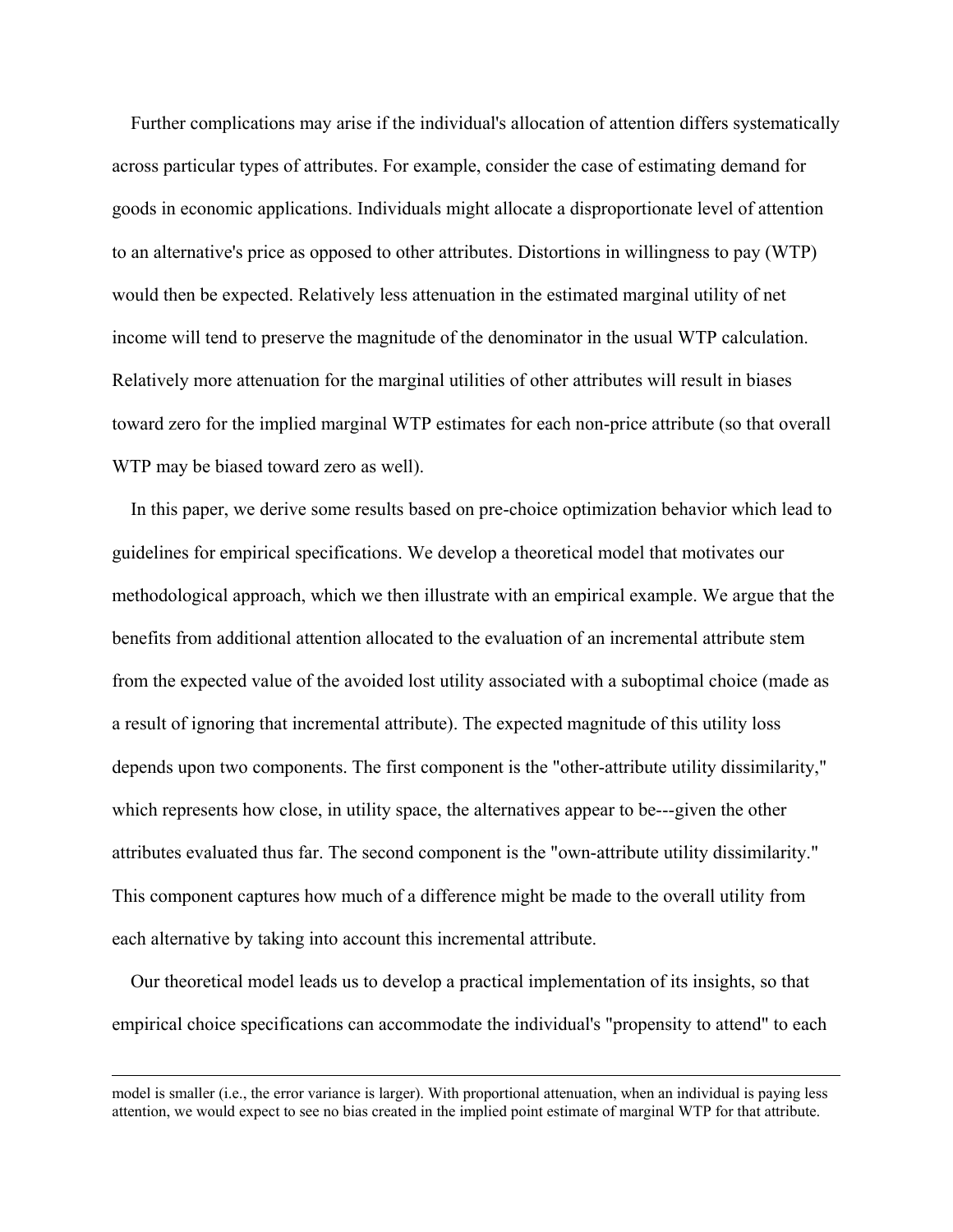different attribute in a choice scenario. Conceptually, this propensity to attend to an incremental attribute is identified based on individual-specific measures of other- and own-attribute utility dissimilarities as well as the cognitive costs of attribute evaluation. We introduce a multiplicative propensity-to-attend parameter for each attribute which can be viewed equivalently as affecting either the apparent marginal utility associated with the marginal attribute, or the perceived difference in the level of this attribute across the two alternatives.

 As a proof of concept, we offer an empirical example of our method using a conjoint analysis of demand for programs to reduce health risks. Our results suggest that the combination of otherattribute dissimilarity and own-attribute dissimilarity causes respondents to differentially allocate attention across attributes. More specifically, this process results in a tendency for the researcher to overestimate the marginal utility derived from net income, overestimate the marginal disutility of sick-years and lost-life-years, and perhaps to underestimate the marginal disutility of recovered-years, on average.

 Although there is certainly a great deal of room to expand the theoretical scope of our model, the empirical version of this simple attention-corrected model is important for several reasons. First, the attention-corrected model has to potential to identify and eliminate distortions in the estimated parameters of discrete choice models which are estimated using either revealed or stated preference data. Second, it provides a clear measurement framework to test emerging hypotheses from the behavioral literature about the determinants of an individual's allocation of attention. Third, when the consequentiality of choices varies from context to context, we might also expect the individual's budgeted attention to vary as well. Our attention-corrected model might also be used to explain some types of observed differences across data generation methods (such as revealed versus stated preference information). Fourth, it opens up the possibility of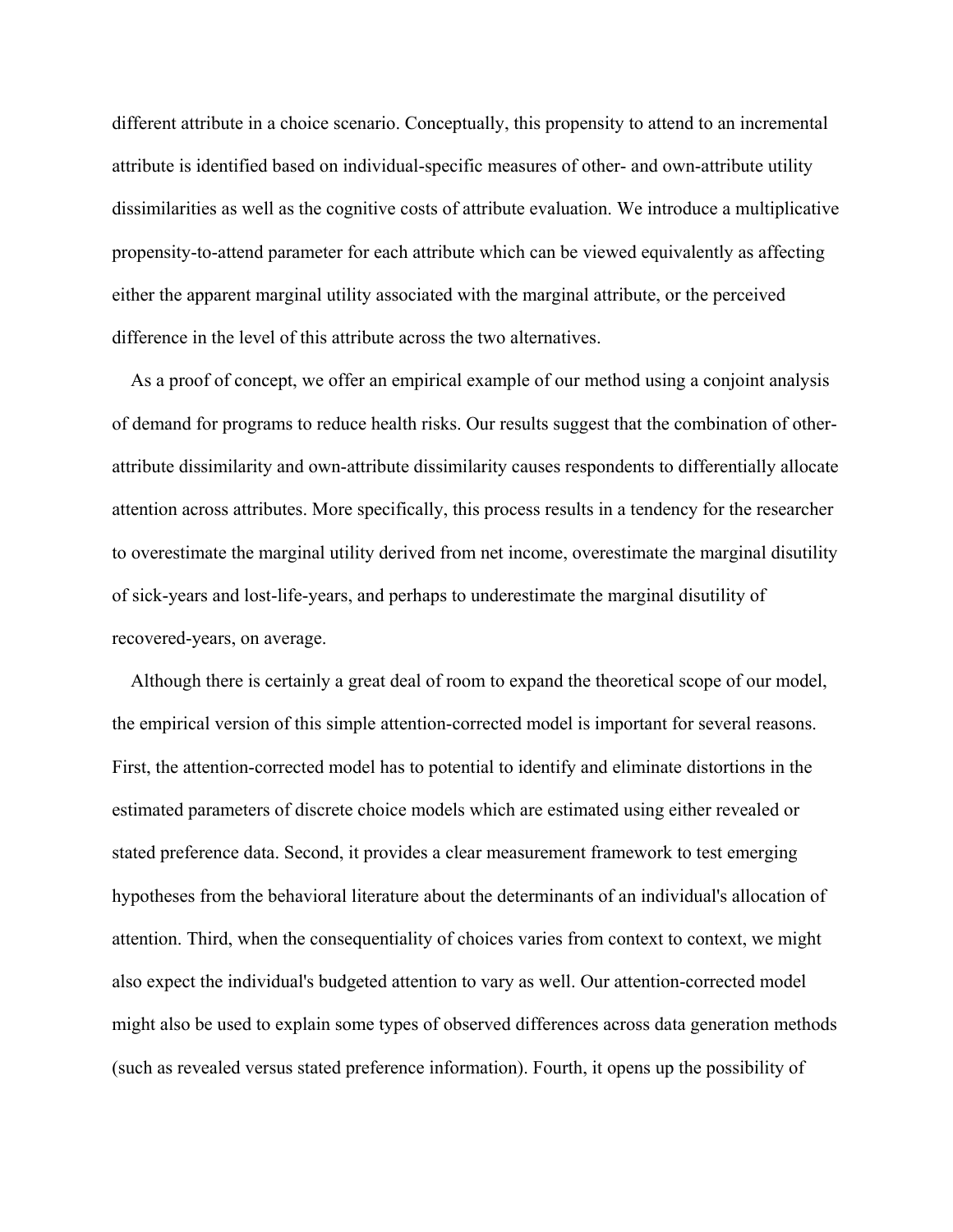beginning to measure the effectiveness of agents (such as marketers, salespeople, politicians, etc) who strategically seek to direct the individual's attention towards some attributes and away from others as they design choice sets. The extent, and implications, of such strategic behavior on choice outcomes, and therefore upon individual welfare, cannot be assessed adequately without the benefit of a framework with features similar to those of the model presented here.

 The scope of the theoretical model is modest; it emphasizes the role of the expected marginal benefits in determining the allocation of attention. Our available data do not contain sufficient information to allow us to assess empirically the separate role of cognitive costs in the allocation of attention. An illustration of this process awaits richer data. We acknowledge some past research which has touched on this subject and encourage future researchers to develop data sets which will permit more-comprehensive models. The present paper also focuses only on the allocation of attention to the marginal attribute. We leave a similar analysis of optimal attention to the marginal alternative for a subsequent paper. $<sup>2</sup>$ </sup>

## **1.1 Related literature**

 $\overline{a}$ 

 Economists have long recognized the individuals face various resource constraints in processing and deploying information in their decision-making processes (Simon, 1955; March, 1978; Heiner, 1985; de Palma, et al., 1994; Conlisk, 1996). Theoretical models that predict how individual might optimally respond to such constraints have only recently begun to emerge (Gabiax and Laibson; 2000, 2005) and be tested in experimental settings (Gabaix et al., 2006). While many advances have recently been introduced that inform the design of attribute-based

 $2$  The notion of Individual-specific "consideration sets" of relevant alternatives has been addressed in Haab and Hicks (1999), Chakravarti and Janiszewski (2003), Paulssen and Bagozzi (2005) and Jedidi and Kohli (2005).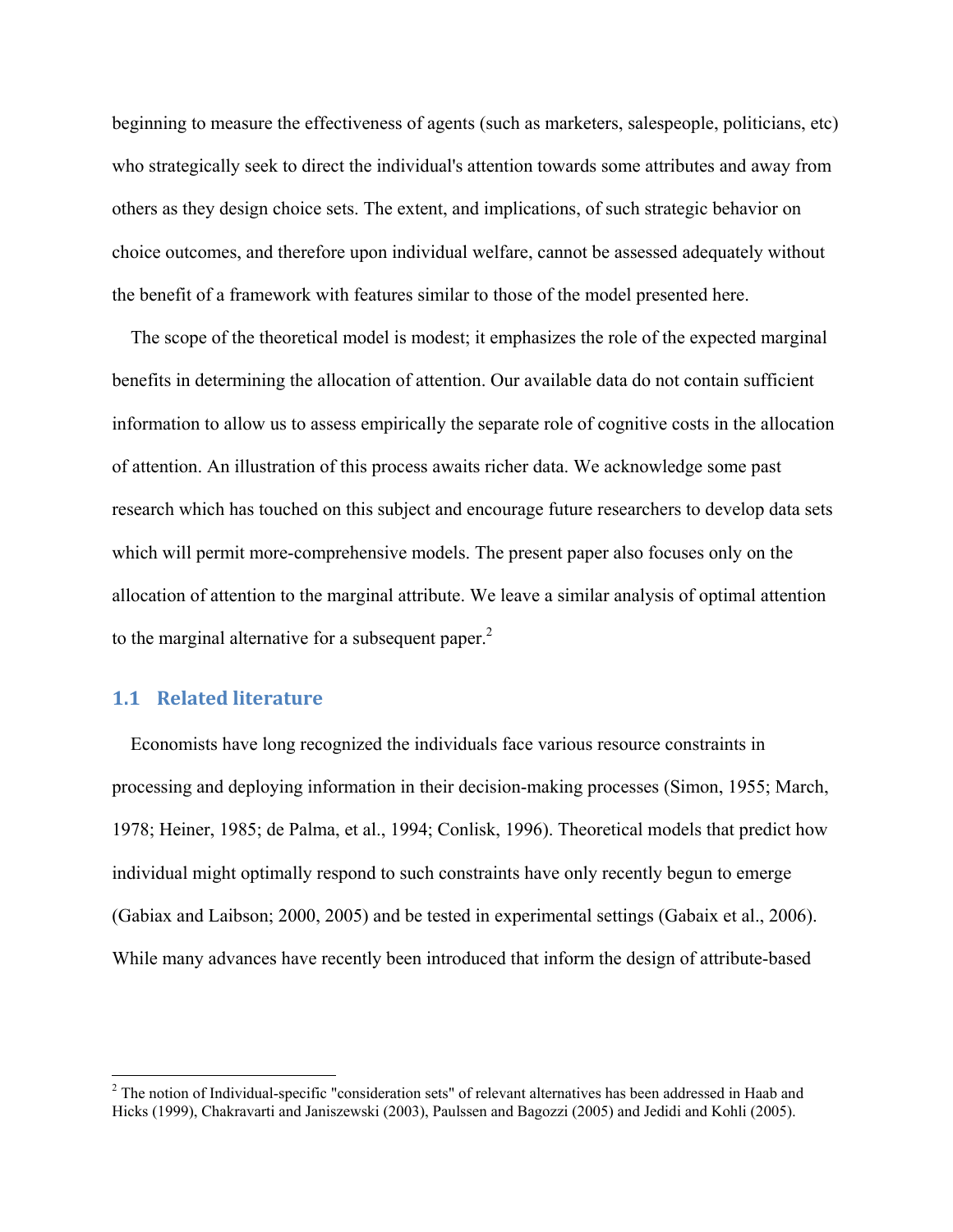field studies of demand, no general methods exist for directly modeling the effects of the allocation of attention on the estimated marginal utilities (or part-worths) for these attributes. $3$ 

 In developing a directed cognition model, Gabaix and Laibson (2000; 2005) approximate the economic value of additional attention using two ideas stemming from the analysis of option values. First, the option value of continued consideration declines as one alternative gains a large edge over other available alternatives. In the context of the present paper, this corresponds to the case where alternatives come to be perceived as less similar in terms of the utility they generate (i.e. when one alternative clearly dominates the other(s) in terms of the current information set). Second, the option value also declines when continued consideration yields little new information. In the context of the present paper, this corresponds to the case where additional attributes are more similar across alternatives or as units of these additional attributes provide minimal marginal utility.

 Overall, the experimental results in Gabaix et al. (2006) are consistent with two implications of their option value framework, which defines how many search operations the subject should pursue. First, the value of [attribute] exploration [for a given alternative] decreases the larger that gap between the active [alternative] and the next best [alternative]. Second, the value of [attribute] exploration increases with the variability of the information that will be obtained (p. 1053). When extended to their yoked case, where an additional attribute is revealed simultaneously for all alternatives, these insights appear to be essentially equivalent to the ones we derive analytically in this paper, in the context of a conventional empirical random utility choice model.

 $\overline{a}$ 

<sup>&</sup>lt;sup>3</sup> Swait and Adamowicz (2001b) take to task the empirical choice modeling community for its persistence in assuming a "utility-maximizing, omniscient, indefatigable consumer."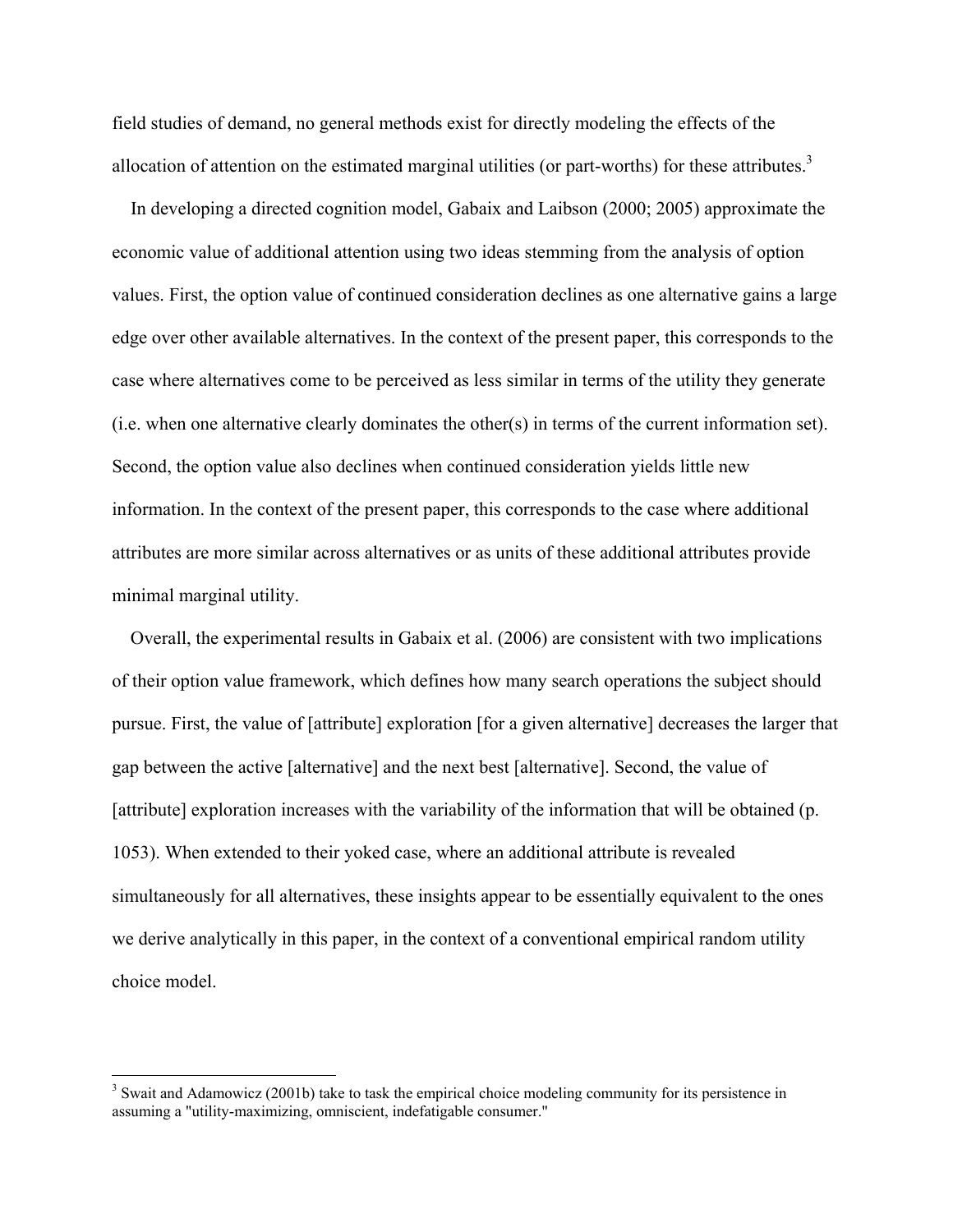The Gabaix et al. (2006) experimental design eliminates the need to measure physical quantities of an attribute, to estimate the marginal utility associated with that attribute, or to infer the marginal WTP for units of each attribute by considering marginal rates of substitution between that particular attribute and money. Attributes cannot differ in their salience across individuals, since utility is implicitly considered to map directly into the total number of cents paid. However, real choice situations in field settings are confounded by heterogeneity in marginal utilities across attributes, differences in attribute metrics, as well as differences in individuals' cognitive abilities and the opportunity costs of their time.<sup>4</sup>

 Many advances have recently occurred with respect to the design of attribute-based field studies of demand but they fall short of the goal of modeling the allocation of attention.<sup>5</sup> Hensher and co-authors have initiated several intriguing explorations of attention within standard multivariate discrete choice setting. Hensher, et al. (2005) use a specific follow-up question about which attributes the respondent did not use in making his or her choices. Hensher et al. (2007) also uses the same followup question to identify nine distinct attribute processing rules in the same. Respondent adherence to these rules is modeled as stochastic. They then use a modified mixed logit model which conditions each parameter on whether a respondent included or excluded an attribute in their information processing strategy. In their conclusions, these authors acknowledge that there may be differences "between what people say they think and what they really think" (p. 216), and they question whether the "simply conscious statements"

 $\overline{a}$ 

 $4$  The choice experiments in Fischer et al. (2000b) use the same Mouselab software as do Gabaix et al. (2006), but the choice data from their study is not utilized in an econometric random utility model.

 $<sup>5</sup>$  Psychologists have explored how various within choice set conditions may increase the cognitive costs of attribute</sup> evaluation and comparison (Bettman et al., 1998; Dellaert et al., 1999; Fisher et al. 2000a,b; Luce 2003; Johnson, 2008). Similarly, marketing scholars and others have explored the effects of task complexity on choice outcomes (Shugan, 1980; Malhotra, 1982; Mazzotta and Opaluch, 1995).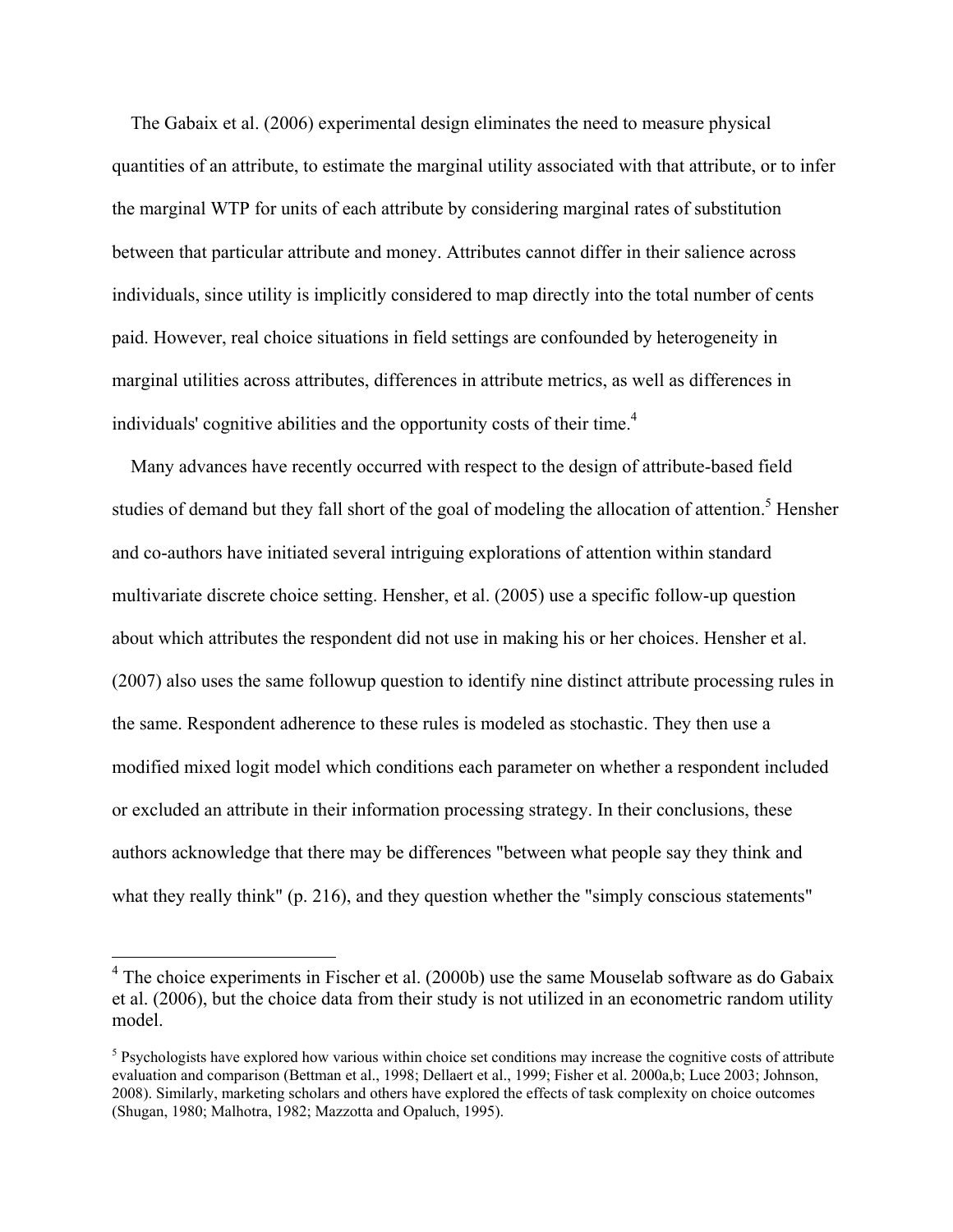made by survey respondents represent an adequate measure of information processing. They emphasize that individuals' information processing strategies "should be built into the estimation of choice data from stated choice studies"(p. 214). This is precisely what we endeavor to accomplish in the present paper.

 Employing a similar research method, Hensher et al (2006a) find that that probability of a respondent considering more attributes decreases as the set of attributes used in their survey are drawn from distributions with narrower ranges. However, attribute ranges in this study appear to be varied simultaneously across all attributes and the dependent variable is available only at the level of the individual, not the choice set. In contrast, our models lead us to consider differences in the ranges of attributes within a single choice set as additional potential determinants of attention, and therefore of apparent marginal utilities and ultimately our estimates of WTP. Very relevant to our study is Hensher's finding that individuals' processing strategies depend on the nature of the attribute information in the choice set, not just the quantity of such information (i.e. the number of attributes).

 Finally, there is large literature that explores how the design of choice sets effect individuals choice consistency and willingness to pay. Early versions of these include Mazzotta and Opaluch (1995) and DeShazo and Fermo (2002), leading up to the very ambitious "design-of-designs" studies by Hensher (2006b). Much of this work, however, is motivated by a concern with how the cognitive costs of information processing vary with choice set design. Our focus in the present paper concerns how the expected benefit from additional information drives the allocation of attention across attributes. In addition, these other papers emphasize how, through deliberate manipulation of choice set design, the researcher can alter the estimated parameters. We contend that even if all of the survey instruments in a study employ the same choice set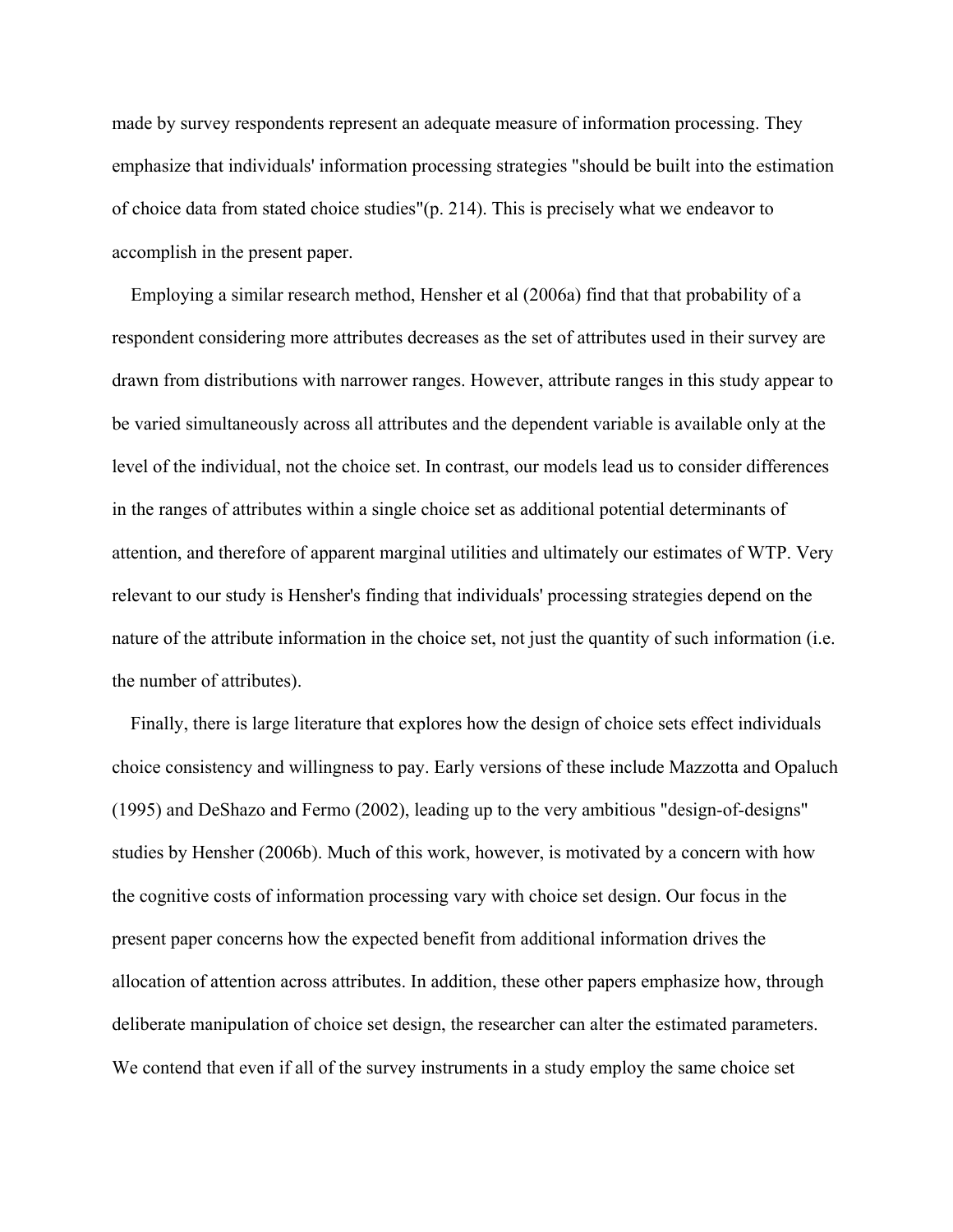design (in terms of numbers of attributes, alternatives, choice sets, attribute levels, and ranges) there can still be artifacts of the researcher's design decisions, with respect to the mix of attributes in any given choice set, that can unintentionally or intentionally affect the recovered parameter estimates. Furthermore, these effects can vary across individuals.

# **2 A Theoretical Model for Attention to Attributes**

 Suppose subjects in an SP choice experiment (or in observed RP choice data) actually do care about the level of a particular attribute, but for some reason (perhaps this attribute is more difficult to perceive than other attributes) they overlook its levels when making their choice. In this situation, a random utility empirical model, based on perfect and costless information, will imply that the marginal utility associated with that attribute is zero. Likewise, simply incomplete attention to any particular attribute, as opposed to zero attention, could be expected to result in a lesser-than-expected effect of variations in the level of that attribute on people's choices. The apparent marginal utility in this case would be an attentuated estimate of the "true" marginal utility under perfect and costless information.

 If the subject's cognitive resources are limited, but this "inattention effect" is uniform across attributes, then perhaps all of the indirect utility parameters may be proportionally attenuated. This is observationally equivalent to the case where the "scale factor" in a discrete-choice model is smaller (i.e. the error variance is larger). If the propensity to attend to attributes is scaled down equally for all attributes (including net income) when an individual is paying less attention, we would expect to see no bias created in the implied point estimate of marginal WTP for that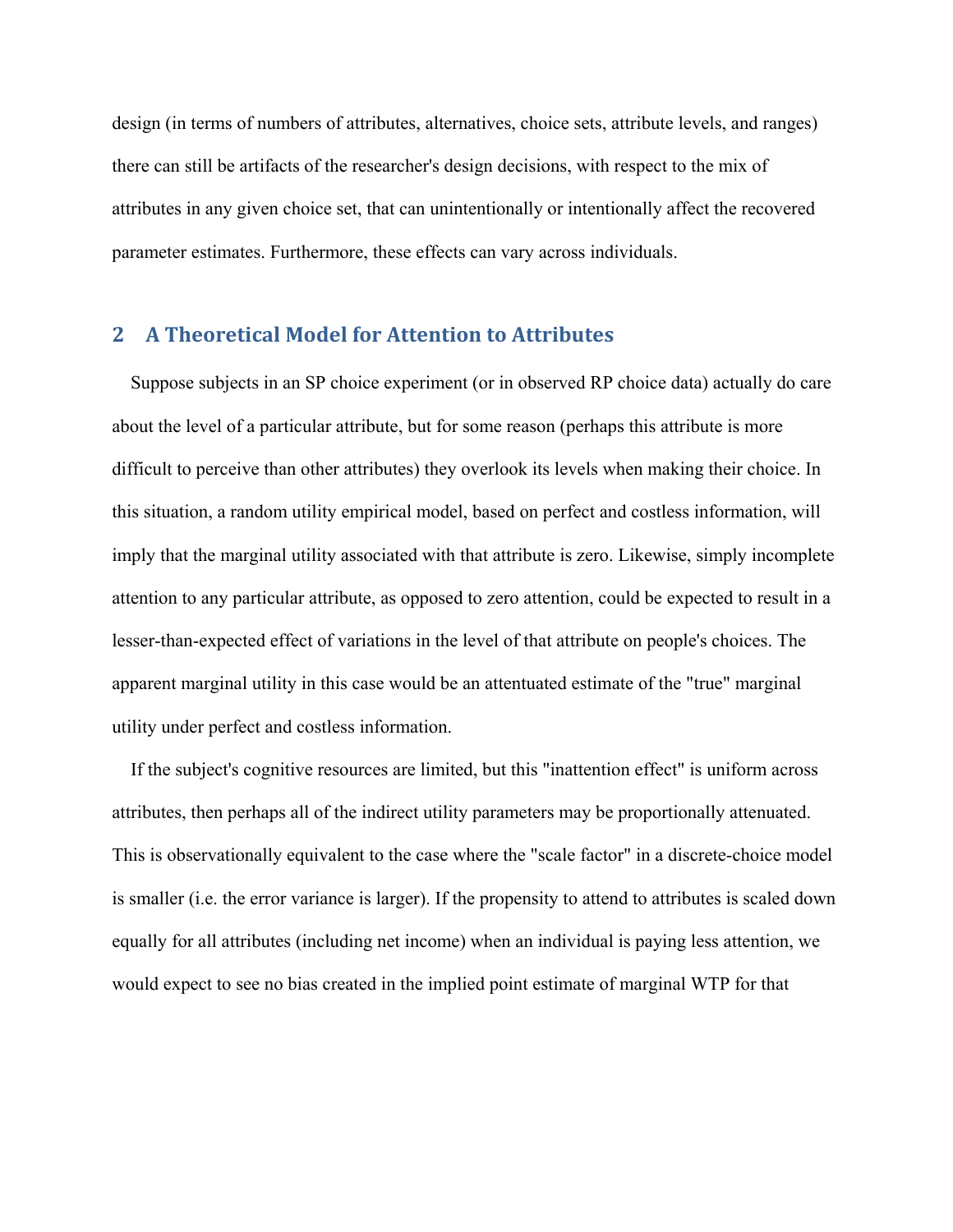attribute. The ratio of the marginal utility associated with any attribute, relative to the marginal utility of income, is typically all that matters in simple models. $<sup>6</sup>$ </sup>

 However, it is possible that inattention to attributes differs across attributes. In particular, when decision resources are limited, there may remain a disproportionate level of attention devoted to an alternative's cost as opposed to other attributes. In this case, distortions in WTP could be expected. Relatively less attenuation in the estimated marginal utility of income will inflate the denominator relative to the numerator in the usual WTP calculation, so that the implied WTP for every alternative could be biased toward zero. In contrast, in the context of stated preference models, there is great concern that because of the hypothetical nature of the choices involved, the subject will fail to pay sufficient attention to the cost variable. The emphasis on providing a "cheap talk" script as part of the survey is designed to draw the respondent's attention specifically to the cost variable and its implications. Disproportionate attention to the implications of the cost variable may serve to amplify attention to this attribute relative to other attributes when the expected utility loss is otherwise rather low because of the less directly consequential nature of most stated preferences choices. When other attributes of the offered alternatives are not similarly emphasized, offering only a cheap talk script--generally intended to increase the apparent marginal utility of income--can be expected to produce a downward bias in estimated willingness to pay (relative to a scenario which worked equally hard to draw respondents' scarce attention toward other attributes).

 In this paper, we derive some results based on optimization behavior which lead to guidelines for empirical specifications. Our models concern how the individual's optimal amount of

 $\overline{a}$ 

 $6$  Conlon et al. (2001) use response time as a proxy for consumer effort devoted to a choice, where effort is regressed on choice set characteristics and involvement measures. One choice set characteristic is the expected utility difference across alternatives, based on a preliminary multinomial logit choice model.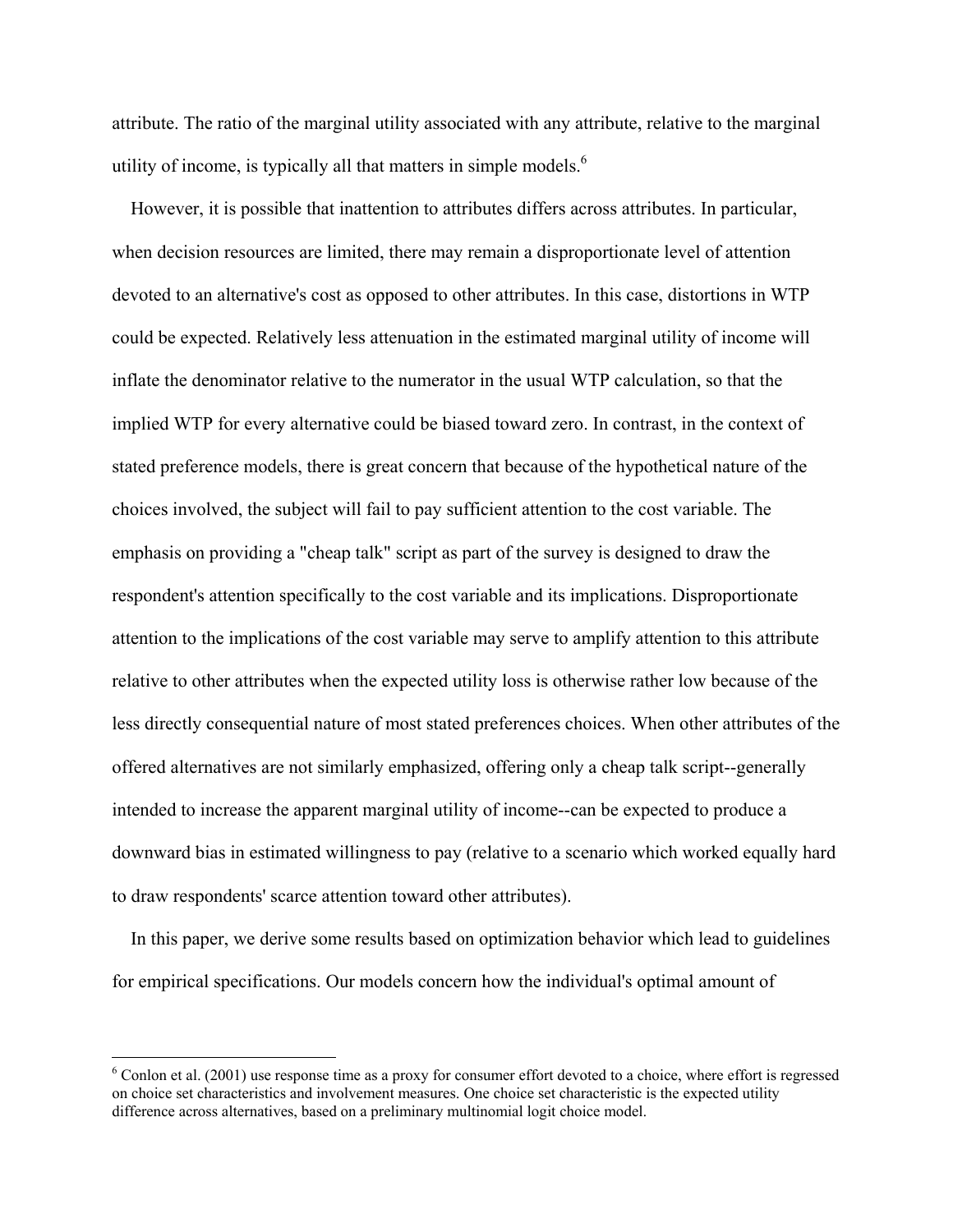attention to a particular attribute might be determined by the nature of the decision context and how this context interacts with the preferences of that individual.

# **2.1 A TwoAlternative Case**

 Consider first a familiar binary choice model (with alternatives indexed by 0 and 1) where the underlying indirect utility function is linear and additively separable in net income (i.e.  $(Y_i - T_i^j)$ ) = income minus the cost of option *j*) and in each of several other attributes,  $X_{ki}$ ,  $k = 1,..., K$ .

(1)  

$$
V_i^1 = \beta_1 (Y_i - T_i^1) + \sum_{k=2}^K \beta_k X_{ki}^1 + \varepsilon_i^1
$$

$$
V_i^0 = \beta_1 (Y_i - T_i^0) + \sum_{k=2}^K \beta_k X_{ki}^0 + \varepsilon_i^0
$$

The utility-difference expression driving the choice between alternatives 1 and 0 can thus be written as:

(2)  

$$
V_i^1 - V_i^0 = \beta_1 (T_i^0 - T_i^1) + \sum_{k=2}^K \beta_k (X_{ki}^1 - X_{ki}^0) + (\varepsilon_i^1 - \varepsilon_i^0)
$$

$$
= -\beta_1 t_i + \sum_{k=2}^K \beta_k x_{ki} + \varepsilon_i
$$

where  $(T_i^0 - T_i^1) = (X_{1i}^1 - X_{1i}^0) = x_{1i} = -t_i$  is sometimes distinguished from the other attribute differences because of the role of its coefficient,  $\beta_1$ , in the calculation of willingness to pay (*WTP*). In general, lower case variable names will be used to denote differences in attribute levels between alternative 1 and alternative 0, or net levels of attributes in this two-alternative context.

 In this simple linear specification, *WTP* is calculated by setting the utility difference to zero and solving for the level of  $t_i^*$  which creates this indifference between alternatives. The implied *WTP* and E[*WTP*] functions are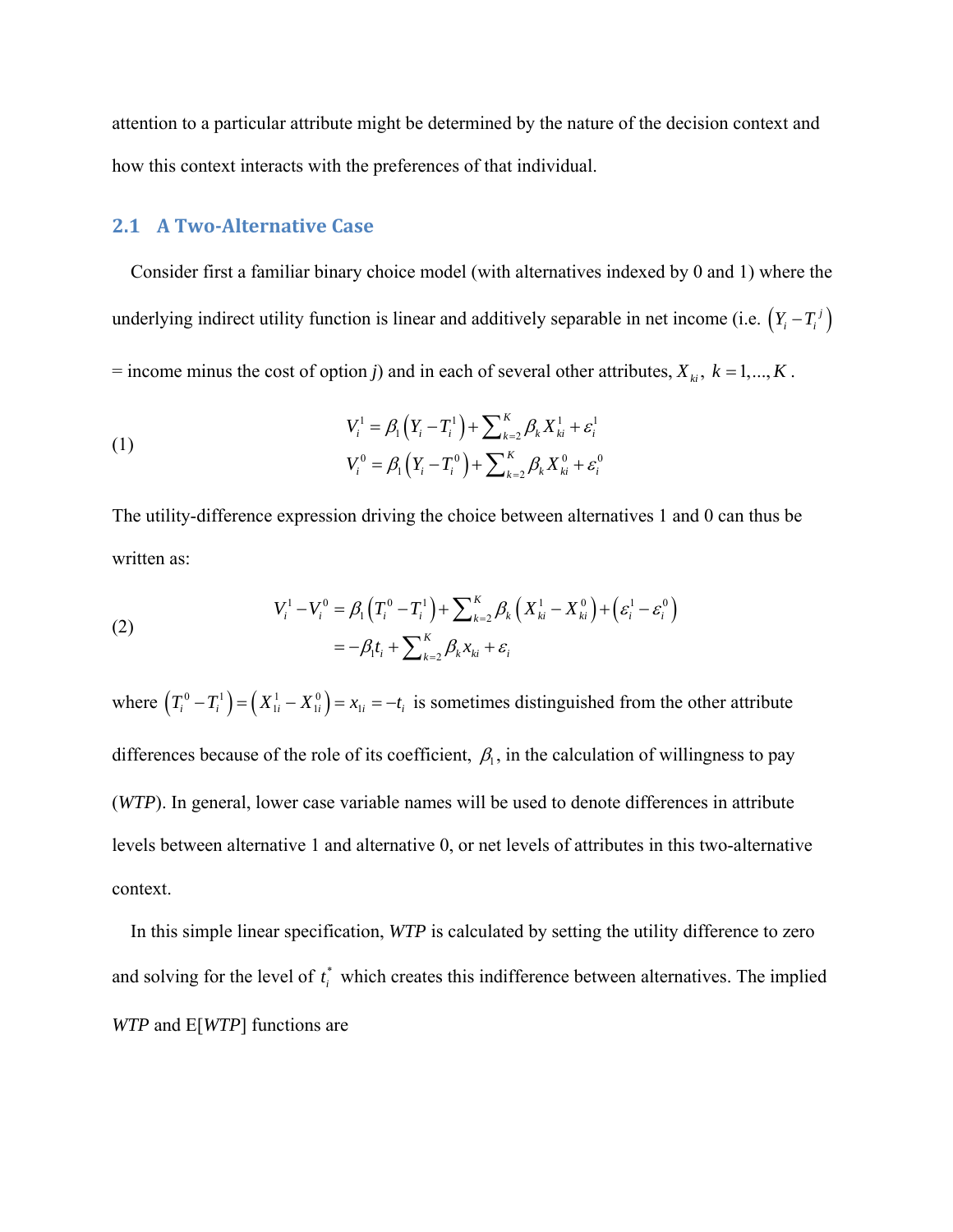(3)  

$$
WTP_i = t_i^* = \frac{\left(\sum_{k=2}^K \beta_k x_{ki}\right) + \varepsilon_i}{\beta_1}
$$

$$
E[WTP_i] = E\left[\frac{\sum_{k=2}^K \beta_k x_{ki}}{\beta_1}\right] + E\left[\frac{\varepsilon_i}{\beta_1}\right]
$$

### **2.1.1 Marginal Benefit of Attention to an Additional Attribute**

 The marginal benefit to the individual of paying attention to an additional attribute can be equated to the avoided expected utility loss from making an incorrect choice by ignoring  $X_k$  in the choice process. There are two ways that the subject can experience a loss from failing to consider  $X_k$ . First, she might choose alternative 1, when in fact (i.e. on the basis of the full set of attributes) her utility would actually be higher under alternative 0. Or, she might choose alternative 0 when her utility would actually be higher under alternative 1 if all attributes were taken into account. Her expected utility loss from failing to consider the level of  $X_{\leq}$ {k} will be:

(4)  
\n
$$
E[U \text{ Loss}] = Pr[1 \text{ chosen} | 0 \text{ optimal}] (V_i^0 - V_i^1)
$$
\n
$$
+ Pr[0 \text{ chosen} | 1 \text{ optimal}] (V_i^1 - V_i^0)
$$

Let the full (true) utility-difference function be

(5)  

$$
V_i^1 - V_i^0 = \sum_{k=1}^K \beta_k x_{ki} + \varepsilon_i
$$

$$
= x_i \beta + \varepsilon_i
$$

$$
= x_{-ki} \beta_{-k} + x_{ki} \beta_k + \varepsilon_i
$$

where each attribute-difference term  $x_{ki} = X_{ki}^1 - X_{ki}^0$  concerns a single attribute *k* and its associated single indirect utility-difference coefficient,  $\beta_k$ . In a linear additively separable model, this coefficient will be the same as the marginal utility of  $X_k$ .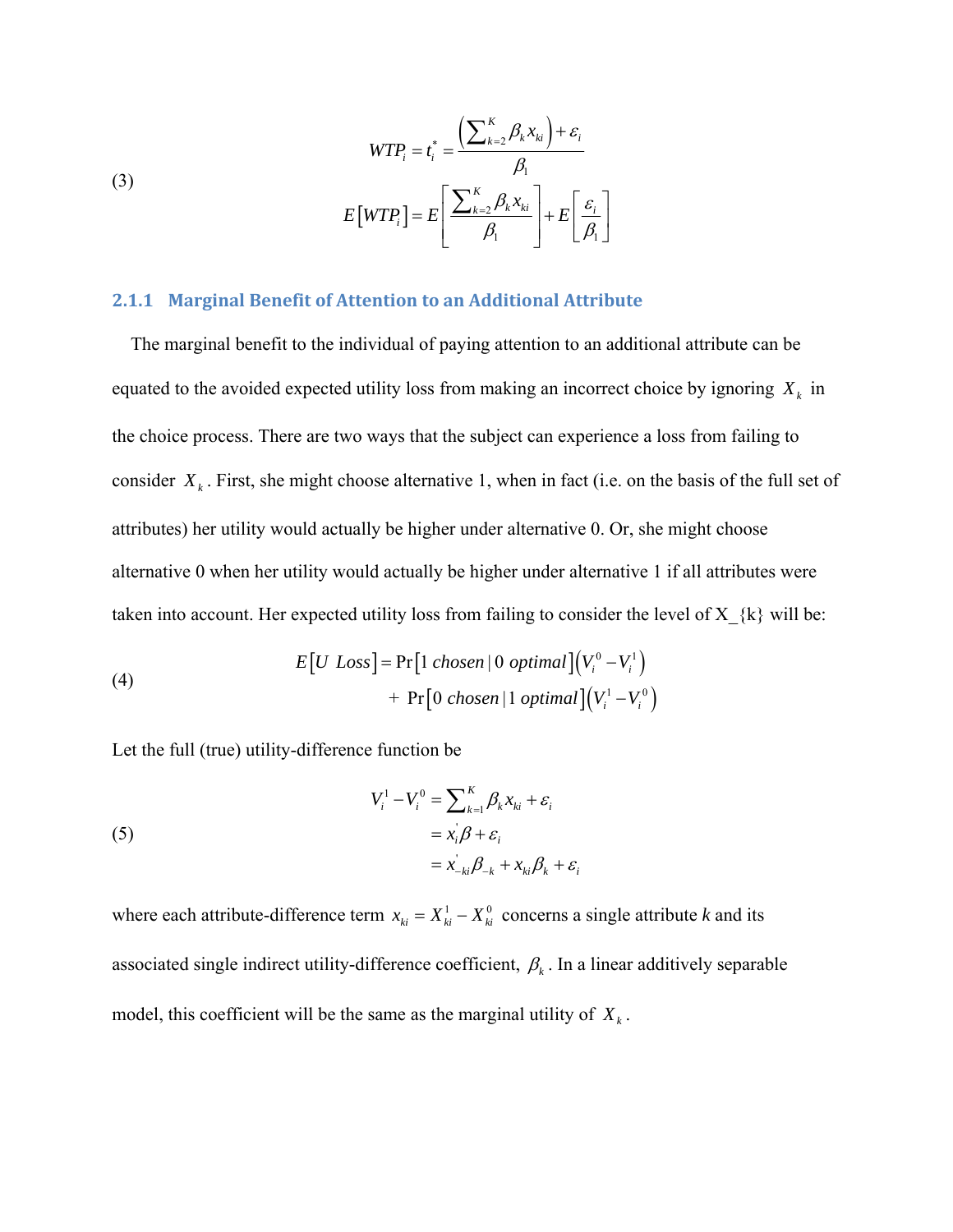The second line of equation (5) illustrates our convention for referring to the complete inner product,  $x_i^j \beta$ , of all attribute differences and their associated coefficients that actually enter into the systematic portion of the individual's utility function. The third line of the equation shows how we decompose this inner product into two terms, one being the inner product of all attribute differences other than  $x_{ki}$  and their corresponding parameters, denoted  $x_{-ki}^j \beta_{-k}$ , and the other being the  $k^{th}$  attribute difference and its own coefficient,  $x_{ki}\beta_k$ .

 The probability that alternative 1 or alternative 0 is truly optimal for the individual (based on a full consideration of all attributes and their differences) would be given by

(6)  
\n
$$
Pr(1 \text{ optimal}) = Pr[x_i \beta + \varepsilon_i > 0] = Pr[\varepsilon_i < x_i \beta]
$$
\n
$$
Pr(0 \text{ optimal}) = Pr[\varepsilon_i > x_i \beta]
$$

In contrast, if the individual completely ignores attribute  $x \{k\}$  (either because he or she does not think or bother to consider it, or believes incorrectly that it confers zero marginal utility), the probabilities of the observed choices will depend only on the levels of the other attributes, the vector  $x \{-k\}$ :

(7) 
$$
\Pr\left(1 \text{ chosen}\right) = \Pr\left[x_{-ki}\beta_{-k} + \varepsilon_i > 0\right] = \Pr\left[\varepsilon_i < x_{-ki}\beta_{-k}\right]
$$
\n
$$
\Pr\left(0 \text{ chosen}\right) = \Pr\left[\varepsilon_i > x_{-ki}^{\prime}\beta_{-k}\right]
$$

There are thus two ways for the individual to make a "mistake." The subject could choose alternative 1 when alternative 0 is optimal, or choose 0 when 1 is optimal.

(8)  
\n
$$
Pr(1 \text{ optimal } \cap 0 \text{ chosen}) = Pr[(\varepsilon_i < x_i)\beta] \cap (\varepsilon_i > x_{-ki}\beta_{-k})]
$$
\n
$$
Pr(0 \text{ optimal } \cap 1 \text{ chosen}) = Pr[(\varepsilon_i > x_i)\beta] \cap (\varepsilon_i < x_{-ki}\beta_{-k})]
$$

It is a crucial assumption that we are talking about the same random error,  $\varepsilon$ <sub>i</sub>, for each inequality. This is the portion of utility that is unobserved by the investigator, but known to the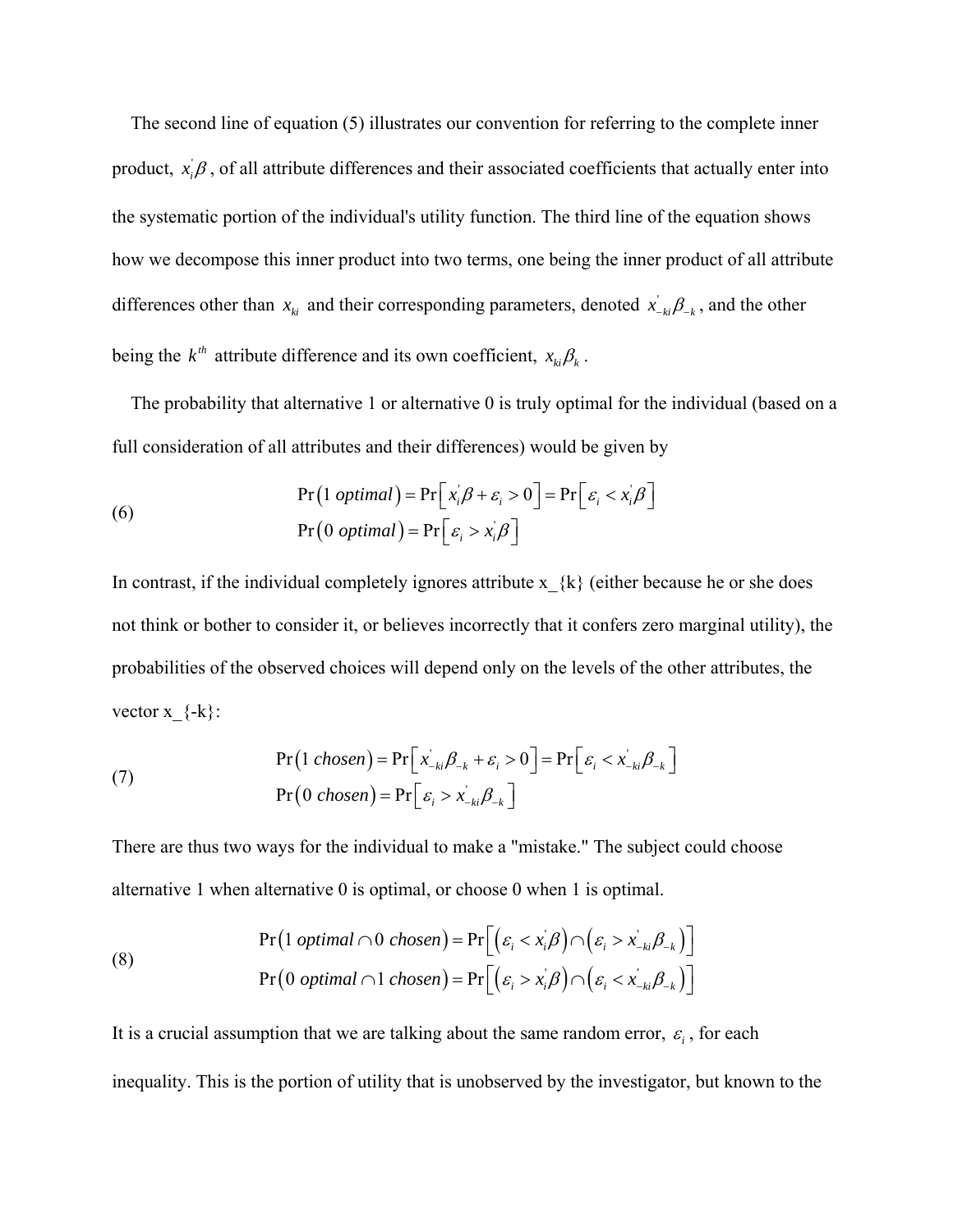individual. It is typically assumed to account for all other unspecified attributes of each alternative, other than  $x_{i}$  through  $x_{ki}$ , perhaps interacted with respondent characteristics, which drive the individual's choice. If the same error term is involved in each case in the probability formulas in (8), then the intersection of each pair of events is sometimes empty, depending upon the sign of  $x_{ki}\beta_k$ . Recall that  $x_{-ki}\beta_{-k} + x_{ki}\beta_k$  is just  $x_i'\beta$ , the systematic portion of the true indirect utility-difference. Thus  $Pr[(\varepsilon_i < x_i^j \beta) \cap (\varepsilon_i > x_{-ki}^j \beta_{-k})]$  is nonzero only when  $x_{ki} \beta_k$  is positive, and  $Pr\left[ (\varepsilon_i > x_i/\beta) \cap (\varepsilon_i < x_{-ki}/\beta_{-k}) \right]$  is nonzero only when  $x_{ki}/\beta_k$  is negative.

The utility loss from the wrong choice due to ignoring  $x_{ki}$  is equal to  $|V^1 - V^0|$ , but the magnitude of this true utility difference is assumed to be unknown, ex ante. For any given ex post utility difference, the expected utility loss will be given by the probability of each type of mistake, time the resulting utility loss if such a mistake is made. Substituting these probabilities into the expected utility loss due to a wrong choice,  $E[U \text{ Loss}]$ , yields the formula:

(9)  
\n
$$
E[U \text{ Loss}] = \left[ F(x_i \beta) - F(x_{-ki} \beta_{-k}) \right] (V^1 - V^0)
$$
\n
$$
+ \left[ F(x_{-ki} \beta_{-k}) - F(x_i \beta) \right] (V^0 - V^1)
$$
\n
$$
= \left[ F(x_{-ki} \beta_{-k} + x_{ki} \beta_k) - F(x_{-ki} \beta_{-k}) \right] (V^1 - V^0)
$$
\n
$$
+ \left[ F(x_{-ki} \beta_{-k}) - F(x_{-ki} \beta_{-k} + x_{ki} \beta_k) \right] (V^0 - V^1)
$$

Either  $(x_{ki}\beta_k)$  and  $\left[ F(x_{-ki}\beta_{-k} + x_{ki}\beta_k) - F(x_{-ki}\beta_{-k}) \right]$  are both positive, or they are both negative. Therefore, the utility difference can be equivalently expressed in terms of the absolute values of both terms.

(10) 
$$
E[U \text{ Loss}] = 2 \times \Big| F\Big(x_{-ki}\beta_{-k} + x_{ki}\beta_k\Big) - F\Big(x_{-ki} \beta_{-k}\Big) \Big| |V^0 - V^1|
$$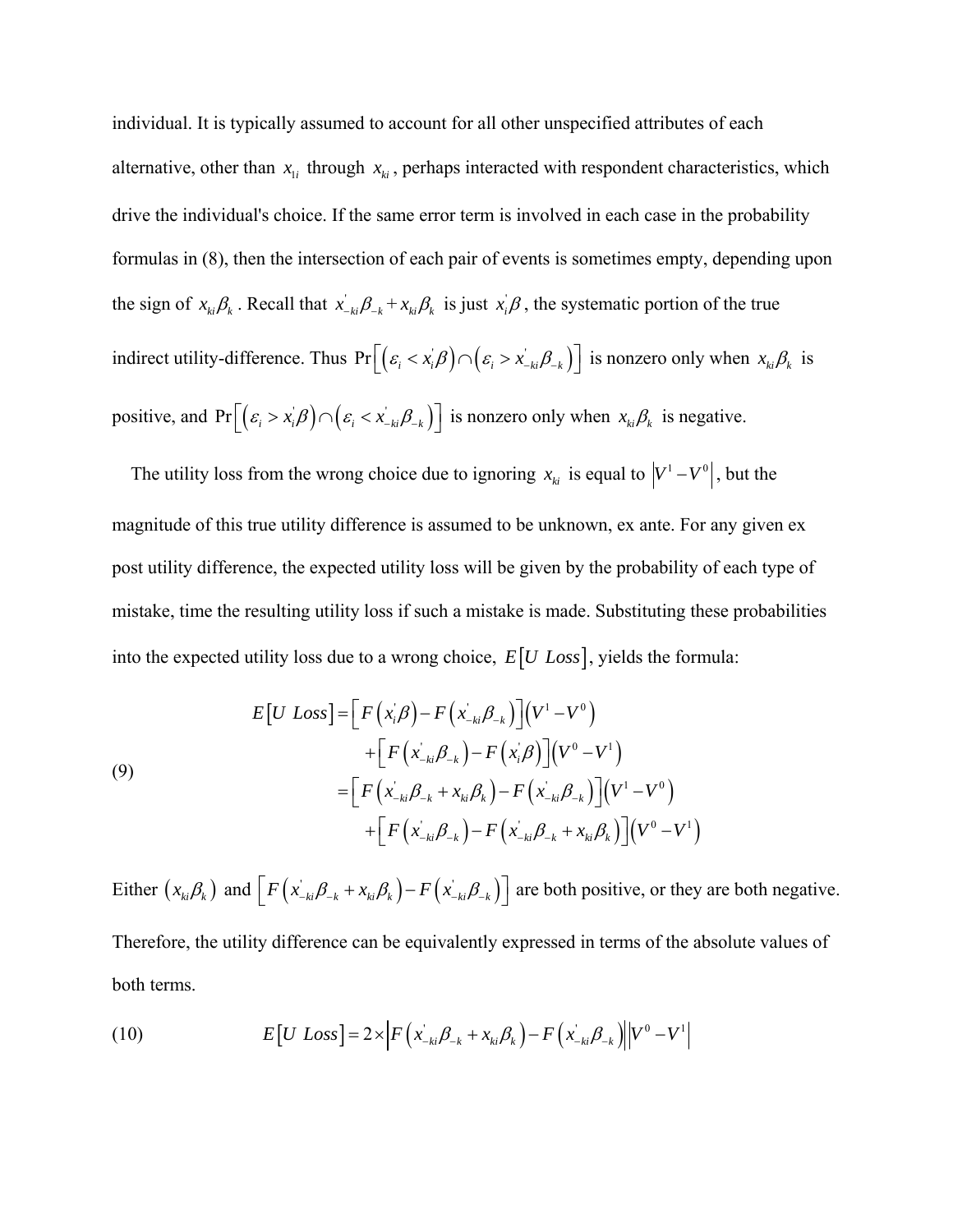In words, the lost utility from an incorrect choice depends upon the sizes of the two absolute value terms in equation (10). The magnitude of the true utility-difference,  $|V^0 - V^1|$  is unknown to the individual, ex ante. The first absolute value term, however, depends on two underlying quantities. We will call  $|x_{-ki}\beta_{-k}|$  the "other-attribute utility difference" and  $|x_{ki}\beta_k|$  the "ownattribute utility difference." The argument inside the first absolute value term is the cumulative density between the two limits of an interval of the underlying random variable. The interval is anchored at  $x_{-ki}\beta_{-k}$ , the "other-attribute utility difference," and has a width given by  $x_{ki}\beta_k$ , the "own-attribute utility difference." It is simplest to address these in reverse order.

# **2.1.2 Own-attribute utility differences,**  $x_{ki}\beta_k$

 This quantity describes the *width* of the interval of the distribution of ɛ over which the probability of making an incorrect choice is calculated. The different utility contributions due to the  $k^{th}$  attribute itself,  $x_{ki} \beta_k$ , through their contribution to the expected utility loss from an incorrect choice, will affect the propensity to attend to the  $k^{th}$  attribute. The term  $|x_{ki}\beta_k|$  can be large either if  $x_{ki}$  is large in absolute magnitude or if  $\beta_k$  is large in absolute magnitude. We thus expect that the propensity to attend will be greater, the greater the (positive or negative) contribution of this attribute to overall utility levels. If an attribute does not differ at all across alternatives, it should get little attention in the choice process. If the difference in the level of an attribute across alternatives (the range of levels for this attribute) is larger, then there is a greater likelihood that the subject will take this attribute into account in choosing between the two alternatives, ceteris paribus. Likewise, the greater the true marginal utility associated with this attribute, the greater the likelihood that it will receive more attention.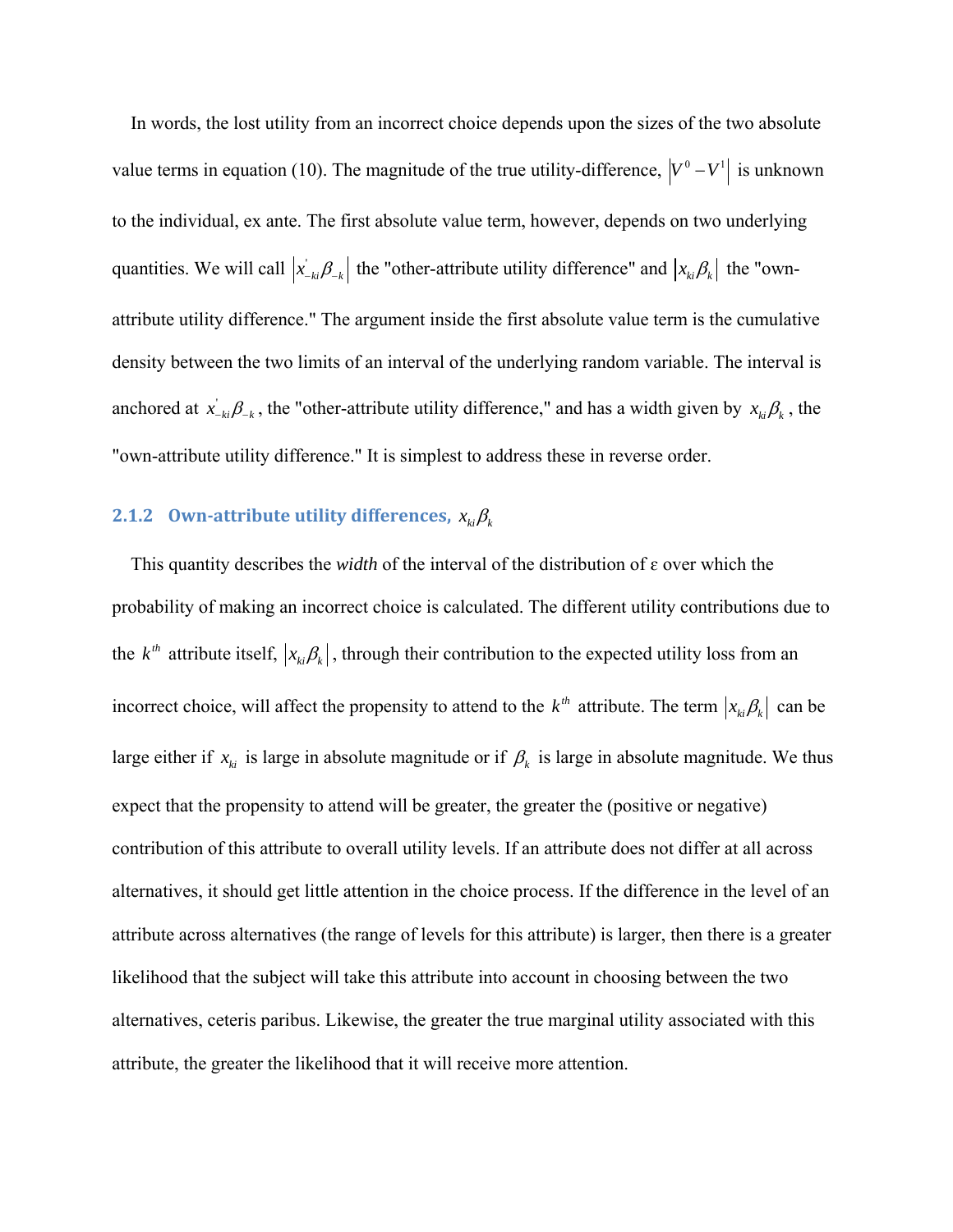# **2.1.3** Other-attribute utility differences,  $x_{-ki}\beta_{-k}$

This quantity describes the anchoring point for the interval of the distribution of  $\varepsilon$  over which the probability of making an incorrect choice is calculated. For a given value of  $|x_{ki}\beta_k|$ , it will be the case that  $\left| F(x_k) - F(x_k) - F(x_k) \right|$ , will be larger as the amount of cumulative density in this given-width interval of the distribution of  $\varepsilon$  is larger. In a typical random utility binary choice model, the error term is assumed to be standard logistic, and thus roughly bell-shaped and symmetric around zero. The cumulative density for such a distribution is thus greater when the interval is located near the middle of the distribution, rather than out in either tail. In general, then, the probability in question will be larger as  $x_{-ki}^j \beta_{-k}$  lies nearer to zero—namely, the more similar are the alternatives in terms of all attributes other than the  $k^{\text{th}}$  attribute.

We thus expect that the propensity to attend to the  $k^{th}$  attribute will be greater, the closer  $x_{-ki}'\beta_{-k}$  is to zero—in words, when the utility-difference based on all but attribute  $X_k$  is very close to zero. This will happen when (a.) all of the individual attribute-differences comprising  $x_{-ki}$  are close to zero, or (b.) the levels of the attribute differences that make up  $x_{-ki}$  vary in an offsetting fashion within the individual's utility function. In words, benefits from paying attention to attribute *k* should be greatest when the choice based on the subset of attributes excluding attribute *k* is most difficult.

### **2.2 Marginal Costs of Attention to an Additional Attribute**

 The theoretical model in the last section concerns the benefits from attention to an additional attribute. Certainly, the greater the marginal costs of considering an attribute, the larger must be those marginal benefits to induce the individual to pay attention to attribute k. The marginal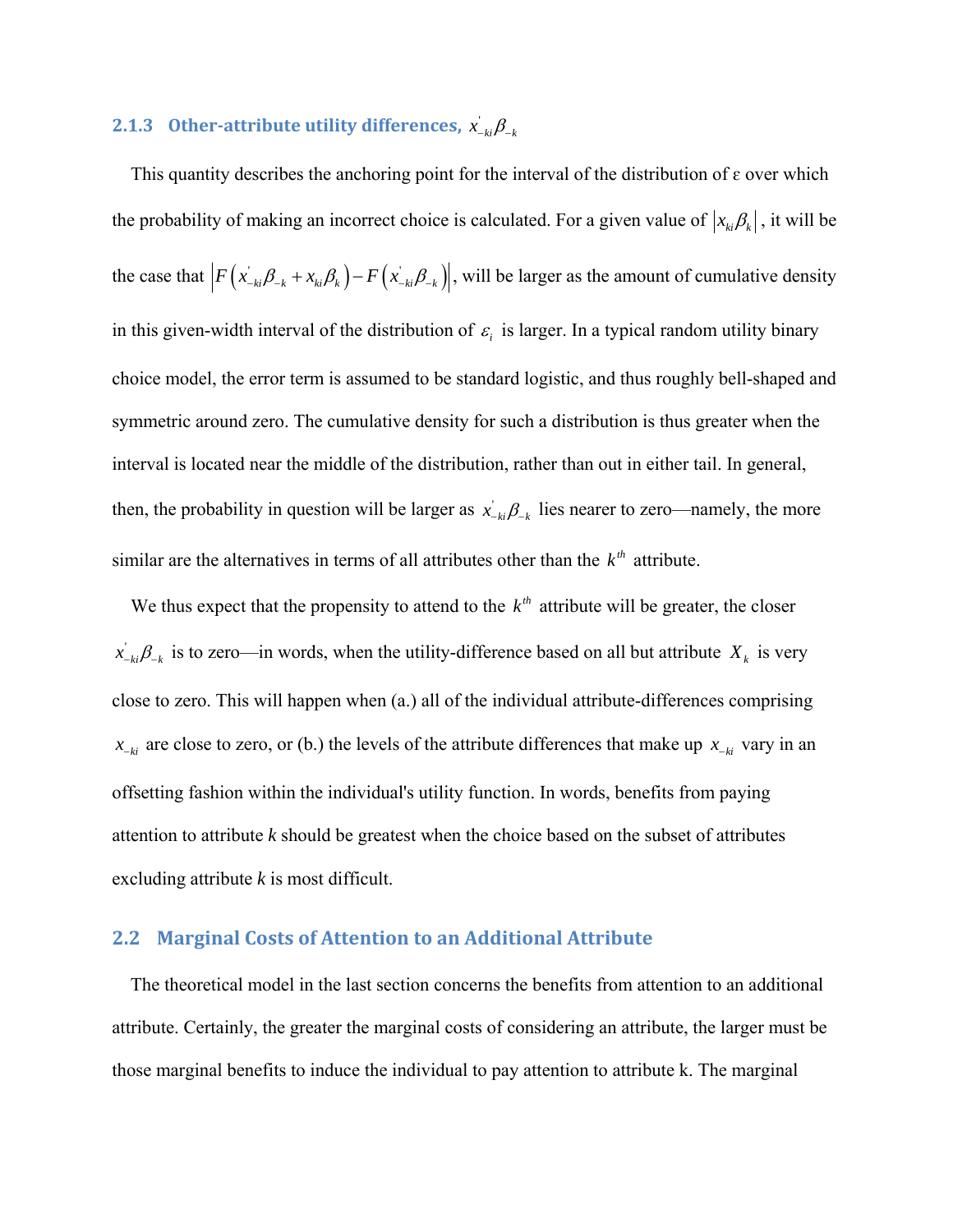(opportunity) costs to the individual of devoting attention to any incremental attribute k will depend on the individual's endowment of cognitive resources. There will be different demands on this cognitive capacity in any given time period. The forgone benefits from using this capacity elsewhere define the opportunity cost of using it in the choice task in question. While we cannot directly measure the marginal opportunity costs of attention to an additional attribute, we can hypothesize a number of properties they should exhibit.

 Suppose that the individual's finite cognitive resources can be allocated either to improving the accuracy of the choice at hand, or to other tasks. Cognitive resources are likely to be heterogeneous, so that the first few units of attention to the choice task at hand will cost relatively little in terms of forgone ability to concentrate on other tasks. However, the marginal opportunity cost of attention to an additional attribute can be expected to increase in the number of attributes being considered. This implies that the greater the number of attributes in a choice scenario, the higher the marginal cost of attention to any specific attribute. When the same number of attributes is used for all choice sets in a study, of course, the size of this effect cannot be estimated.

 Anything that improves the subject's ability to convert a given amount of cognitive resources into choice accuracy for the designated choice task (the "technology" for producing accurate choices) may uniformly reduce the opportunity cost of attention or "cognitive price" for attention to an an additional attribute. This factors could include advance preparation or training for the choice exercise, or previous experience with similar choice tasks.7

 $\overline{a}$ 

<sup>&</sup>lt;sup>7</sup> For example, if the subject is a member of a regular panel, there will be records of the number of similar choice experiments in which she has participated. Conversely, anything that makes it harder to do other cognitive tasks could affect the relative price of attention to the current choice task. For example, controlling for cognitive capacity, if a respondent is housebound or unable to work, he may be inclined to devote a greater share of his cognitive capacity to the choice exercise in question, rather than to other tasks.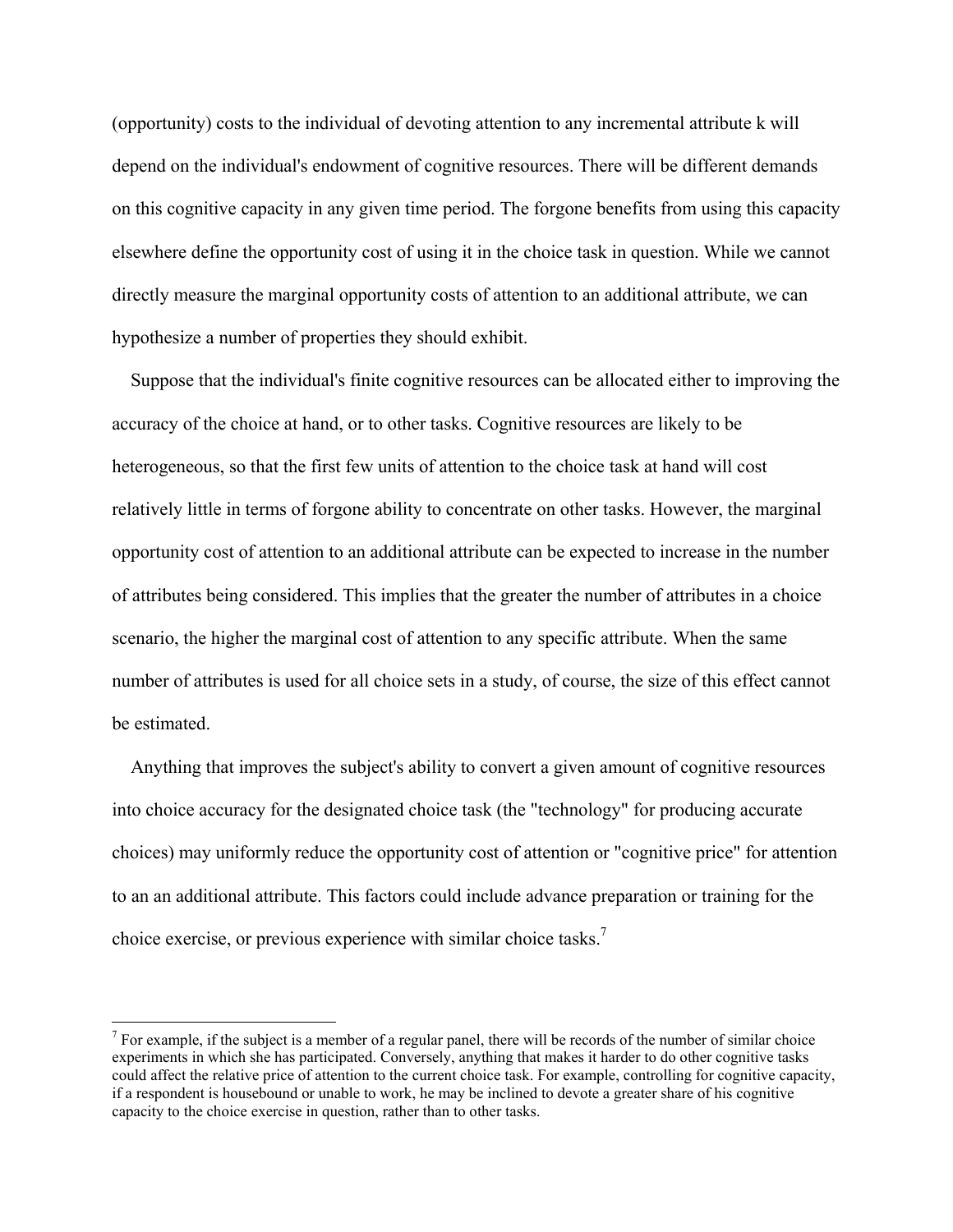Qualitatively, the number of other cognitive tasks across which the individual must allocate scarce cognitive resources can affect the optimal allocation of the resources to the choice task in question. It would be helpful to control for differences along this dimension by eliciting information about the extent to which the individual is preoccupied by other cognitive  $chall$ enges. $8<sup>8</sup>$ 

 Factors which affect the marginal cost of attention to different attributes to different extents will be particularly important to consider. For example, consider the strategy by some advertisers to put important information about alternatives in the "fine print" of their offers. Or, consider national-level advertisements which merely advise the potential customer to "contact your local dealer for price information." The order of a particular attribute in a long list of product attributes (at the top, versus the middle or the bottom) may also affect the cost of paying attention to that attribute.

 We mention considerations about differing marginal costs of attention to different attributes, at this point in the paper, for completeness. In the empirical example we offer in this paper, we do not have sufficient data (i.e. measured variability) in the marginal costs of attention to our different attributes that would make it possible to control for these types of differences in estimation. Any attention-cost variables in our inventory will affect the costs of attention to all attributes, and in most cases these are fixed across choice sets for each respondent. If these costs affect attention to all attributes proportionally, the outcome should be observationally equivalent to allowing for different scale factors for each individual's choices (with potentially no effect on

 $\overline{a}$ 

 $8$  For student samples, this could include a measure of how crowded the student's calendar is (e.g. how many units they are currently taking or how many hours they work, or even how many hours of homework they already know that they must complete on the day of the choice experiment). Or, we might suspect that cognitive resources allocated to the choice task at hand are partially an artifact of other demands on the respondent's attention. Debriefing questions might attempt to elicit categorical or open-ended information concerning other problems that may be competing for the subject's attention at the time of the choice exercise.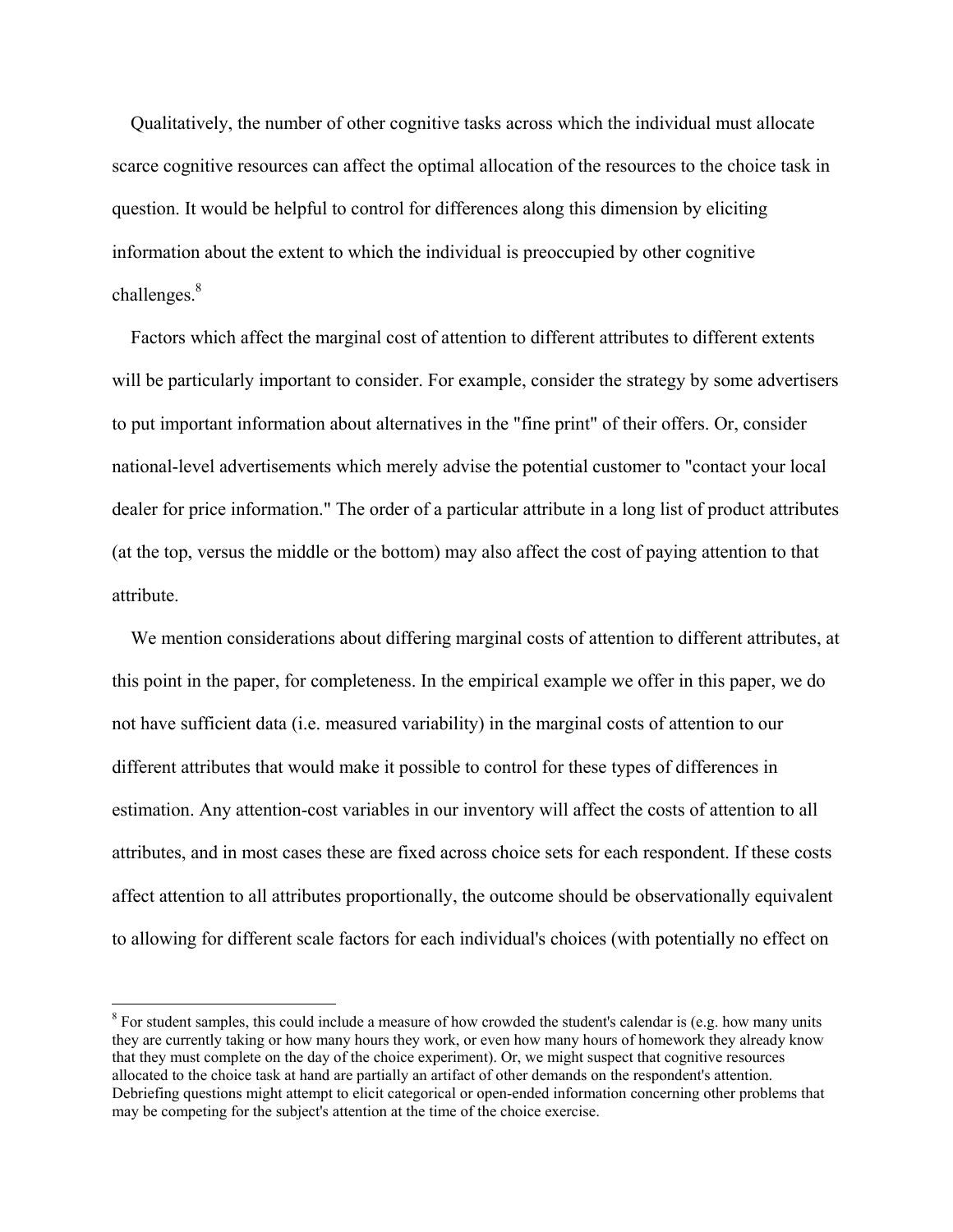the relative sizes of the estimated marginal utilities). It may be important for future studies to collect sufficient information to explore the influence of differing marginal costs of attention to different attributes and the effect of these differences on estimated marginal utilities (and hence, potentially, on measures such as willingness to pay.)

# **2.3 MultipleAlternative Cases**

### **2.3.1 Generalized otherattribute effects**

 In the two-alternative case, we could make a strong case that the closeness of the two alternatives on the basis of their other attributes should increase the attention paid to each additional attribute. With just two alternatives. the simple absolute difference in systematic utilities according to other attributes,  $x_{-ki}$   $\beta_{-k}$  will adequately capture the relevant properties of the choice set.<sup>9</sup>

 With three or more alternatives, however, we need an analogous, but more general proxy for this information. We still wish to capture the extent to which there is a clear-cut "best" option among the available alternatives, based on all attributes other than this one. One possible measure would be the difference between the two leading alternatives, based on all attributes other than the one in question. We will call this statistic *lead*  $(x_{-ki}\beta_{-k})$  the side of the lead, in utility units, enjoyed by the front-running alternative based on all other attributes. This statistic amounts to the absolute difference between the first two order statistics across alternatives for the other-attribute utility levels. In the three-alternative case, the researcher would need to calculate each of the indirect utility differences, relative to the numeraire third alternative:  $(x_{-ki}^{\perp} \beta_{-k})$ ,

<sup>&</sup>lt;sup>9</sup> If differentiability proves helpful in whatever estimation method is used, this measure could proxied by  $\left(x_{-ki}^{'}\beta_{-k}\right)^2$  .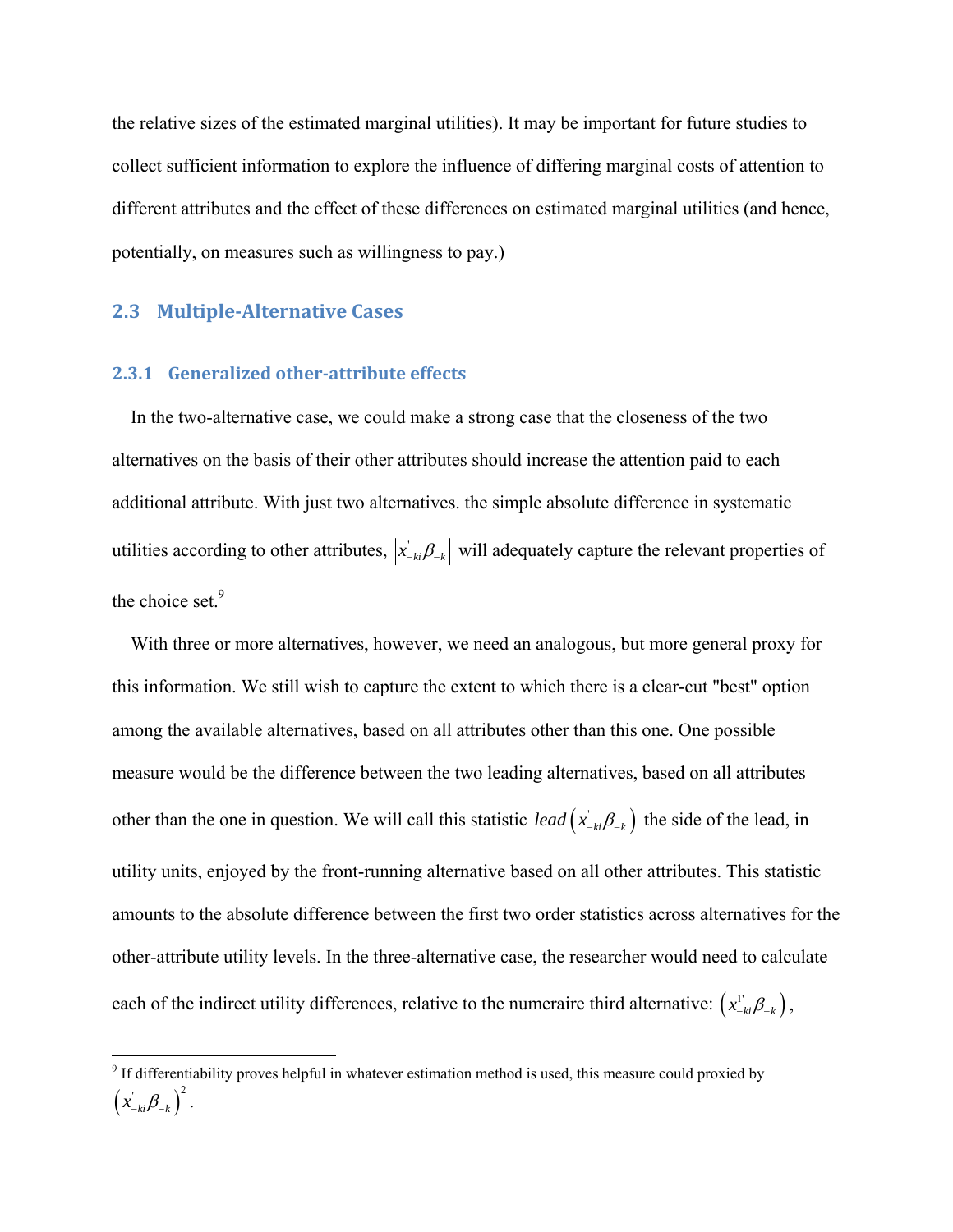$(x_{-ki}^2 \beta_{-k})$  and 0. The two largest-valued differences would need to be identified (i.e. the largest value and the median value), and their absolute difference calculated. For any current set of estimates for the true marginal utility parameters  $\beta$ , this computation is tractable, but there is a risk that it will be awkward in a maximum likelihood context since this choice set statistic is not smoothly differentiable.

 Other proxies can also be considered, however. The researcher can calculate the indirect utility differences,  $(x_{-ki}^{\perp} \beta_{-k})$ ,  $(x_{-ki}^2 \beta_{-k})$  and 0, and compute the standard devation in these quantities. The greater the standard deviation in these measures, the more "different" are the alternatives in terms of all other attributes. We will denote this measure as  $sd(x_{-ki} \beta_{-k})$ .

 It may also be relevant to compute the degree of skewness in these quantities across alternatives. In the three-alternative case, considered in our empirical section, the more positively skewed is this distribution of three systematic net utilities, the farther apart are the two highest values, relative to the lowest value. For a given standard deviation, greater positive skewness in the three-alternative case means there is more of a "clear winner" among the three alternatives in terms of "all but the  $k^{\text{th}}$  attribute." We will call this measure  $skew(x_{-ki}^{\prime} \beta_{-k})$ . However, the same degree of skewness can be present for triples of values which have very different standard deviations, so it will be necessary to control for standard deviation before using skewness to measure the extent of a positive outlier in any triple of values.

 A fourth candidate for dissimilarity might be an entropy measure, such as that employed in Swait and Adamowicz (2001). There is a roughly quadratic bound on entropy that varies systematically with the standard deviation, but the relationship is not exact (Duquette, 2008).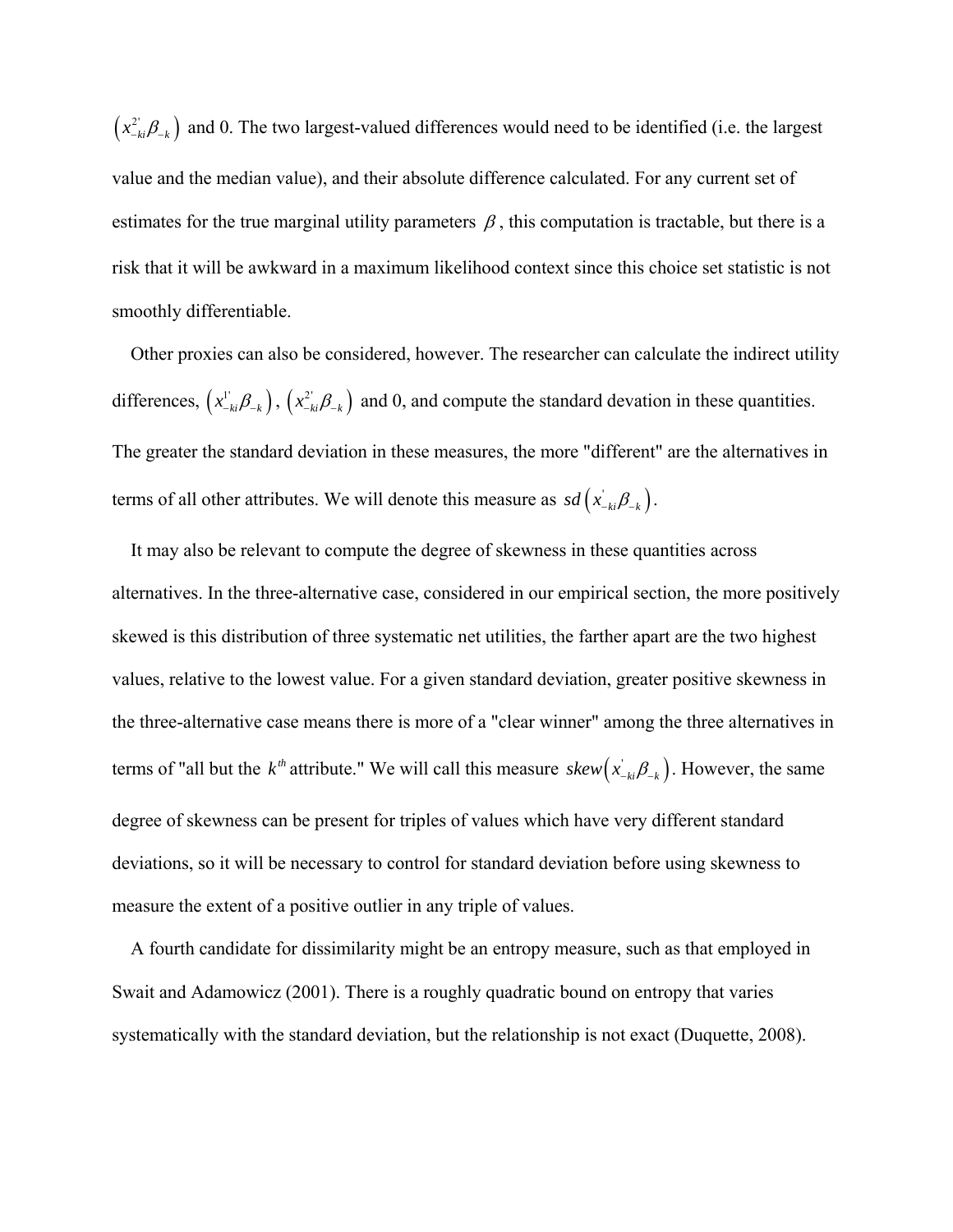These various measures of the dissimilarity of alternatives based on other attributes (directly related to the extent to which there is a clear winner based on the other attributes) will be referred to generically as  $dissim(x_{-ki}\beta_{-k})$ .

### **2.3.2 Generalized ownattribute effects**

In the two-alternative case, the potential for the  $k<sup>th</sup>$  attribute to change the identity of the winning alternative is also argued to be a logical determinant of attention to that  $k<sup>th</sup>$  attribute. This potential will depend both on the marginal utility associated with that attribute and the extent to which the level of that attribute differs across alternatives. If either component is large, the attribute will attract more attention. In the two-alternative case, simply the absolute difference  $|x_{ki}\beta_k|$  is sufficient to capture the combination of these two effects.<sup>10</sup>

In the multi-alternative case, the various utility-contributions across alternatives of the  $k^{th}$ attribute, relative to the numeraire alternative, must be taken into account. In the three-alternative case, these will be  $x_{ki}^1 \beta_k$ ,  $x_{ki}^2 \beta_k$ , and 0. As for the other-attribute utility differences, we might postulate that attention to the  $k^{th}$  attribute should be increasing in size of the lead enjoyed by the alternative with the largest value for this utility contribution, which we will denote *lead*  $(x_{ki}\beta_k)$ . Alternatively, we might use standard deviation across alternatives of the utility-contributions due the  $k^{th}$  attribute, sd  $(x_{ki}\beta_k)$  and/or the skewness of the distribution across alternatives of these own-attribute effects:  $skew(x_{ki} \beta_k)$ .

 $\overline{a}$ 

<sup>&</sup>lt;sup>10</sup> If a smoothly differentiable proxy for this quantity is required, perhaps  $(x_{ki} \beta_k)^2$  could be employed.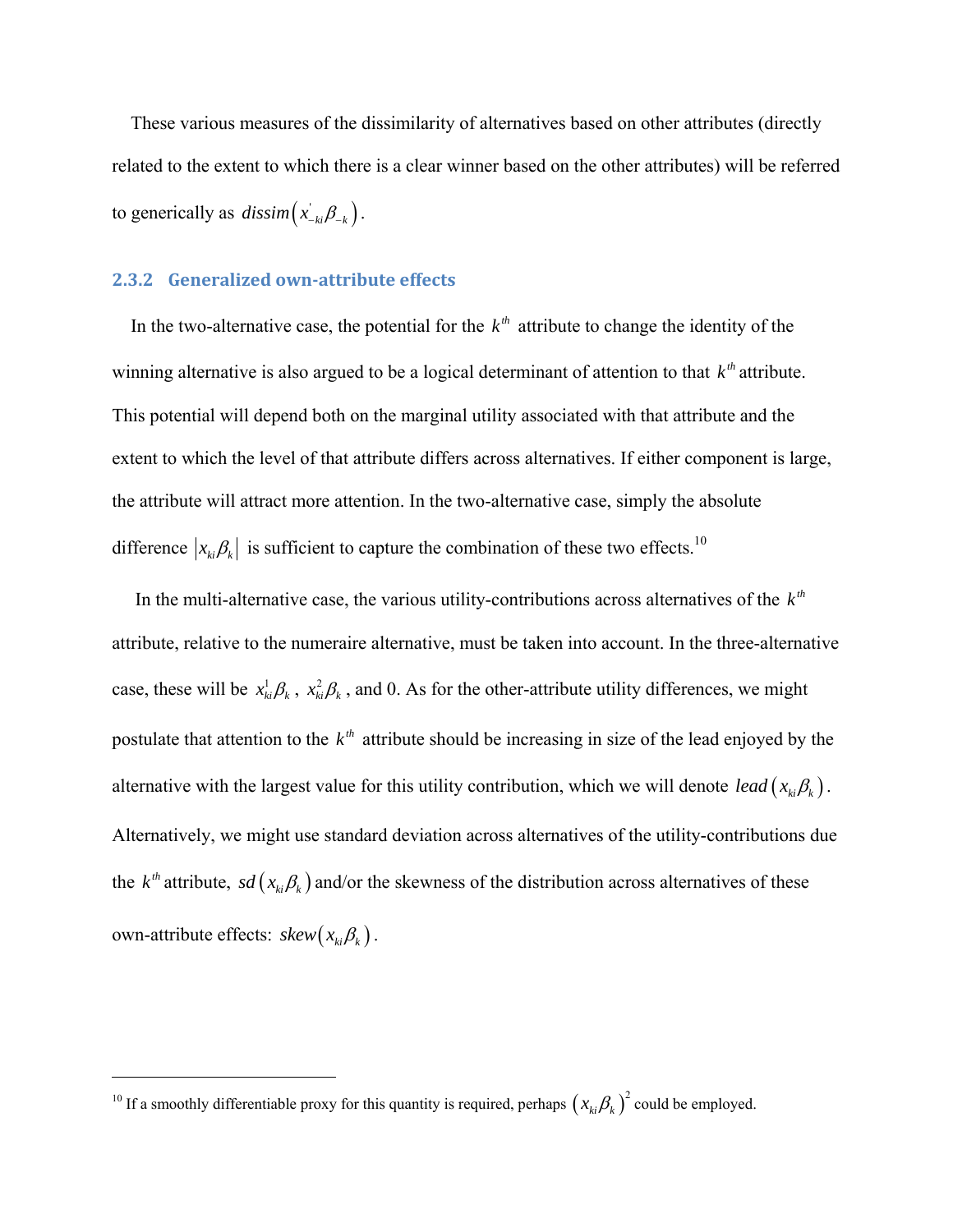These various measures of dissimilarity of alternatives based on the attribute in question (directly related to the ability of this attribute to make a big difference to the overall utility levels from each alternative) will be referred to generically as  $dissim(x_{ki}\beta_k)$ .

# **3 Empirical Models for Attention to Attributes**

 Needed is a strategy to incorporate into a choice model any systematic differences in expected benefits (and costs, where possible) from attending to particular attributes. The researcher does not know whether there may be attributes which are truly relevant to the subject's choice decision but are more-or-less ignored because of the individual's benefit-cost assessment in terms of his or her scarce cognitive capacity and the avoided expected losses from an incorrect decision. All the investigator can determine is, on average, which attributes appear to be less relevant to choices and which attributes do seem to affect them.

# **3.1 Propensity to Attend**

We introduce the idea of a multiplicative "propensity to attend" parameter,  $a_{ki}$ , associated with the  $k^{th}$  attribute. This propensity to attend can be viewed as affecting either the apparent marginal utility associated with the  $k^{th}$  attribute (by converting  $\beta_k$  to  $\beta_k a_{ki}$  or the perceived difference in the level of this attribute across the two alternatives (by converting  $x_{ki}$  to  $a_{ki}x_{ki}$ . The indirect utility difference driving the basic conditional logit choice model in equation (2) can thus be recast as:

$$
(11) \t\t\t V_i^1 - V_i^0 = \sum_{k=1}^K \beta_k a_{ki} x_{ki} + \varepsilon_i
$$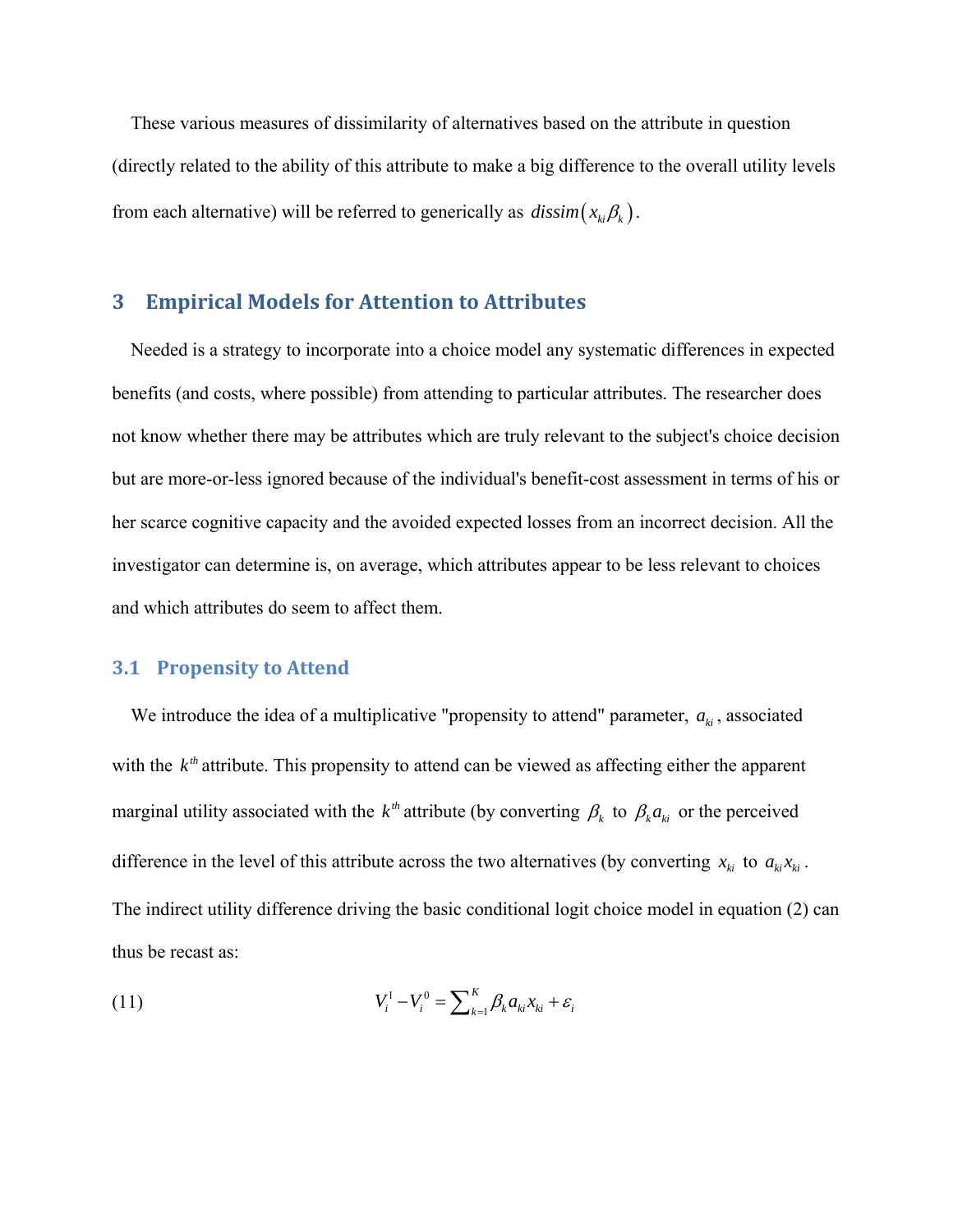We will let  $a_{ki}$  vary systematically across individuals by allowing it to depend upon an "index"  $Z'_{ki}\gamma_k$  consisting of a vector of variables  $Z'_{ki}$  and additional parameters  $\gamma_k$ . There are certainly several potential strategies for incorporating systematically differing propensities to attend to different attributes in a choice set. Some of these might be:

(12) 
$$
V_i^1 - V_i^0 = \sum_{k=1}^K \beta_k \left[ 1 + Z_{ki}^{\dagger} \gamma_k \right] x_{ki} + \varepsilon_i, \text{ or}
$$

$$
V_i^1 - V_i^0 = \sum_{k=1}^K \beta_k F \left[ Z_{ki}^{\dagger} \gamma_k \right] x_{ki} + \varepsilon_i, \text{ or}
$$

$$
V_i^1 - V_i^0 = \sum_{k=1}^K \beta_k \exp \left( Z_{ki}^{\dagger} \gamma_k \right) x_{ki} + \varepsilon_i
$$

 $\overline{a}$ 

The first formulation treats  $\left[1 + Z_{ki}^{\dagger} \gamma_k \right]$  directly as the propensity to attend without constraining the sign or size of this propensity factor. The second candidate formulation treats the index  $Z_{ki}^{\prime} \gamma_k$  as a latent variable that can take on any value over the entire real line. However, if we use a function like an inverse log-odds transformation (a standard logistic cumulative density function) for *F*, we can restrict the effective value of the propensity factor to lie strictly between zero and one, with zero interpreted as "no attention" and one interpreted as "complete attention."<sup>11</sup> The third formulation treats the propensity to attend to each attribute as simply a non-negative factor that scales the true marginal utility associated with an attribute either up or down as the value of this factor is greater or less than one. The sign of the underlying true

 $11$  The slight inconvenience in estimating such a model stems from the starting starting values to be used. If all of the parameters  $\gamma_k$  are simultaneously zero, then  $a_{ki} = F\left[Z_{ki}^{\dagger}\gamma_k\right] = 0.5$ . The apparent marginal utilities from a naive random utility specification would therefore be obtained from the first model in equation (12) only if the starting values for the  $\beta_k$  parameters were all to be doubled. The default assumption (i.e.  $\gamma_k = 0$ ) is therefore that the "true" marginal utilities are actually twice what they appear to be in the naive model. As the index  $Z'_{ki}\gamma_k$  is larger, the true marginal utility will be less than twice its apparent naive value, while as the index is smaller, the true marginal utility will be more than twice its apparent naive value. In the limit, as  $Z_{ki}\gamma_k$  goes to + $\infty$ , the implied propensity to attend goes to 1.0 and the associated  $\beta_k$  corresponds to the true marginal utility. The counterfactual of interest in this model corresponds to the question of what would have been the marginal utilities if the subject had been paying full attention to all attributes. The answers are contained in the estimates of each  $\beta_k$  from this specification.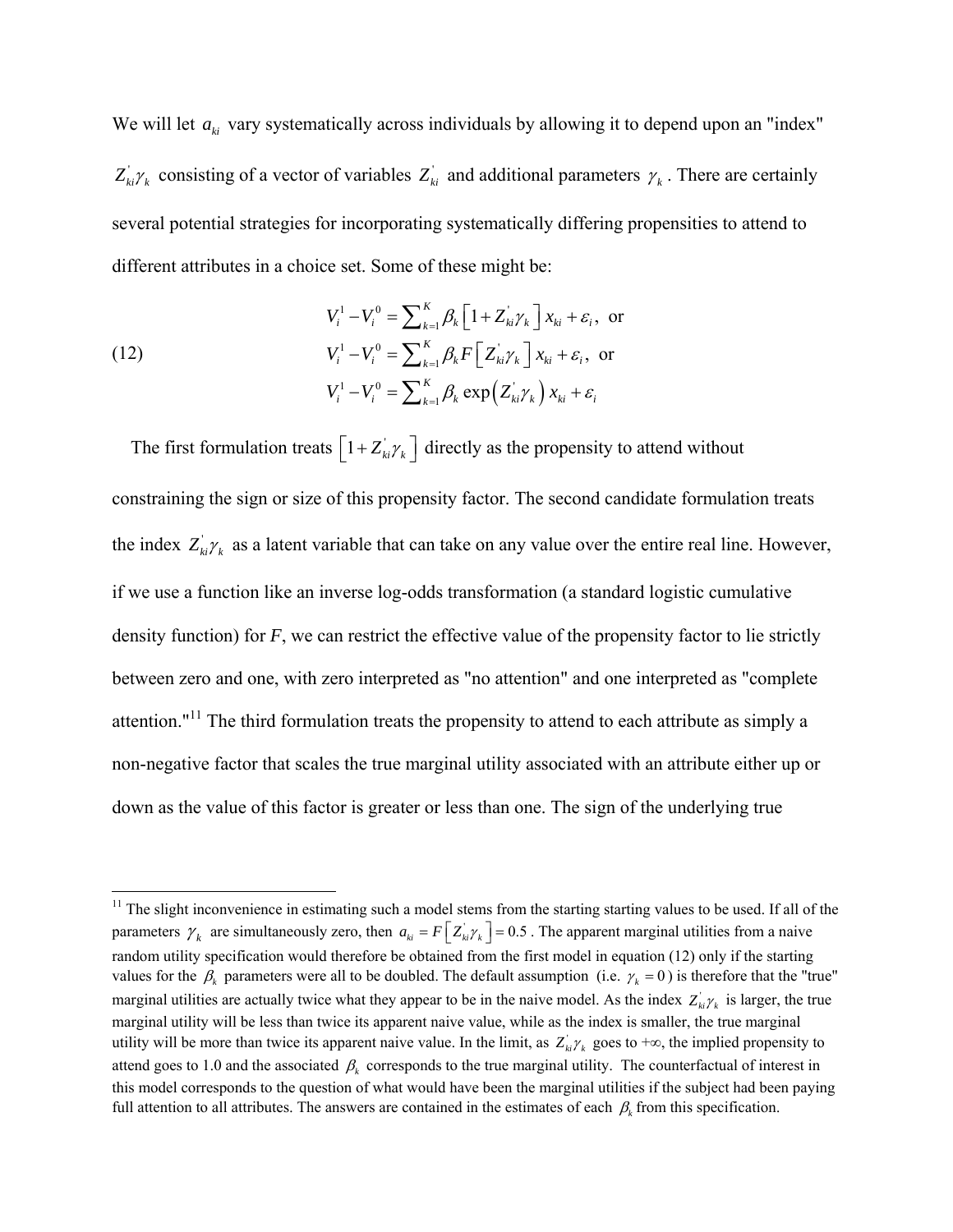marginal utility,  $\beta_k$ , is thereby preserved. This assumption may be the most empirically hospitable one when a sign restriction is desired.<sup>12,13</sup>

### **3.1.1 Implementation**

 $\overline{a}$ 

Our theory section has suggested specific information that should be included among the  $Z_{ki}$ variables that determine the subject's propensity to attend to the  $k^{th}$  attribute of the alternatives in the choice set. These factors contribute to the expected benefits (or the costs) of paying attention to a particular attribute. The propensity-to-attend measure,  $a_{ki}$ , should be some explicit function of how different the alternatives are in terms of the utility based on all other attributes, which we will denote by the construct that measures this in the two-alternative case,  $x_{-ki}^j \beta_{-k}$ , the difference across alternatives in utility derived from this attribute, denoted by  $x_{ki}\beta_k$  from the two-alternative case, and any available variables which capture the marginal cost of attention to this attribute, which may or may not differ across attributes k.

 Taking the first specification in equation (12) as our example, we now differentiate among the generic coefficients in  $a_{ki} = \left[1 + Z_{ki} \gamma_k\right]$ , by distinguishing three types of parameters:

(13) 
$$
a_{ki} = 1 + \left(\alpha_k \left| x_{-ki} \beta_{-k} \right| + \theta_k \left| x_{ki} \beta_k \right| + C_{ki} \delta_k \right)
$$

 $12$  Certainly, if a nonlinear model is used, and if analytical derivatives are to be employed, this formulation would be easier than the inverse log-odds transformation suggested for the case where marginal propensities are constrained to lie on the 0,1 interval.

<sup>&</sup>lt;sup>13</sup> Fortunately, the ratios of estimated marginal utilities are all that matter for welfare estimates, and the "true" marginal utilities can be known only up to a scale factor. The relevant counterfactual in this case again concerns what would be the size of the estimated marginal utilities if all attributes received equal attention. A logical value for this equal propensity to attend would be 1.0, which would also constitute a logical starting assumption, since  $a_{ki} = \exp(Z_{ki} \gamma_k) = 1$  if  $Z_{ki} \gamma_k = 0$ , which will be the case if the vector of parameters  $\gamma_k$  is initially assumed to be a zero vector.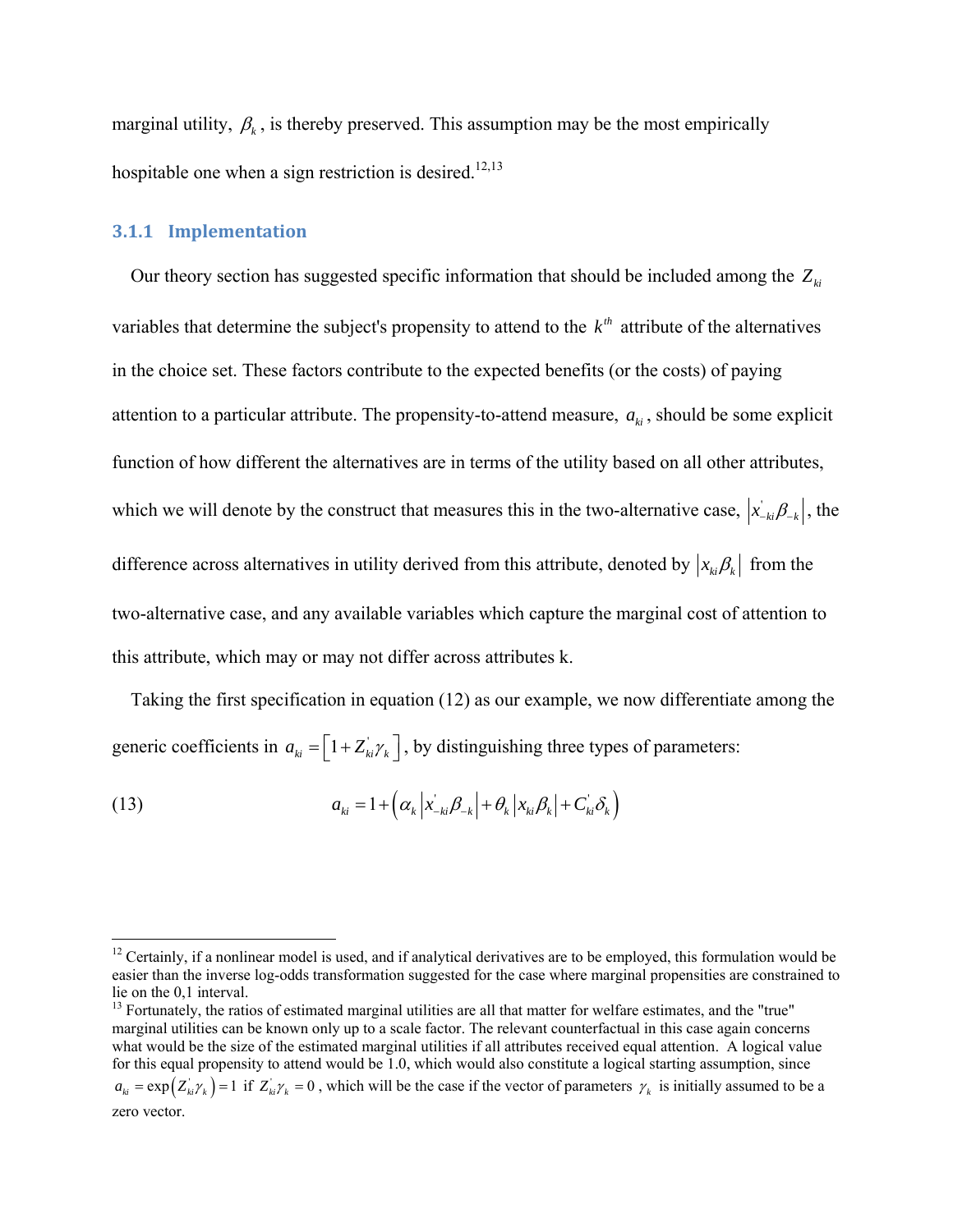where the vector  $C_{ki}$  is a set of variables, when available, that capture the individual's cognitive costs of evaluting attribute *k*. If  $\alpha_k = \theta_k = \delta_k = 0$ , then the propensity to attend,  $a_{ki}$ , equals exactly one for all attributes, the desired case.

We do not necessarily expect the expressions that captures the benefits of attention

 $\left(\alpha_k | x_{-ki} \beta_{-k} | + \theta_k | x_{ki} \beta_k | \right)$  or the costs of attention  $\left(C_{ki} \delta_k \right)$  to be the same across attributes, because the constructed variables  $|x_{-ki}\beta_{-k}|$ ,  $|x_{ki}\beta_k|$ , and possibly the relevant vector of variables  $C_{ki}$  will differ across attributes. However, it is possible that the incremental effects of the choice set design variables and individual characteristics that determine the net benefits of attention to attributes (i.e. the coefficients  $\alpha_k$  and  $\theta_k$  for benefits, or  $\gamma_k$  for costs) could be the same across attributes  $k=1,\ldots,K$ , so that the corresponding coefficients can be constrained to be equal across attributes as follows:

(14) 
$$
a_{ki} = 1 + (\alpha \left| x_{-ki} \beta_{-k} \right| + \theta \left| x_{ki} \beta_k \right| + C_{ki} \delta)
$$

Where possible, one should estimate models with and without these restrictions and test whether the restrictions can be rejected. These types of restrictions are possible because all of the variables in question for  $a$  and  $\theta$  are in utility-units, not the units of the raw attributes.

 Note that if the cost-of-attention variables do not differ quantifiably across attributes, so that  $C_{ki} = C_i$ , it may in fact be necessary to constrain  $\delta_k = \delta$ . Otherwise, the attribute-specific parameters  $\delta_k$  are likely to be difficult or impossible to identify separately from the marginal utilities,  $\beta_k$ . If we assume that the effect of the cost variables is the same across all attributes, especially if we adopt the version of  $a_{ki}$  in the third line of equation (12), then  $a_{ki}$  can be readily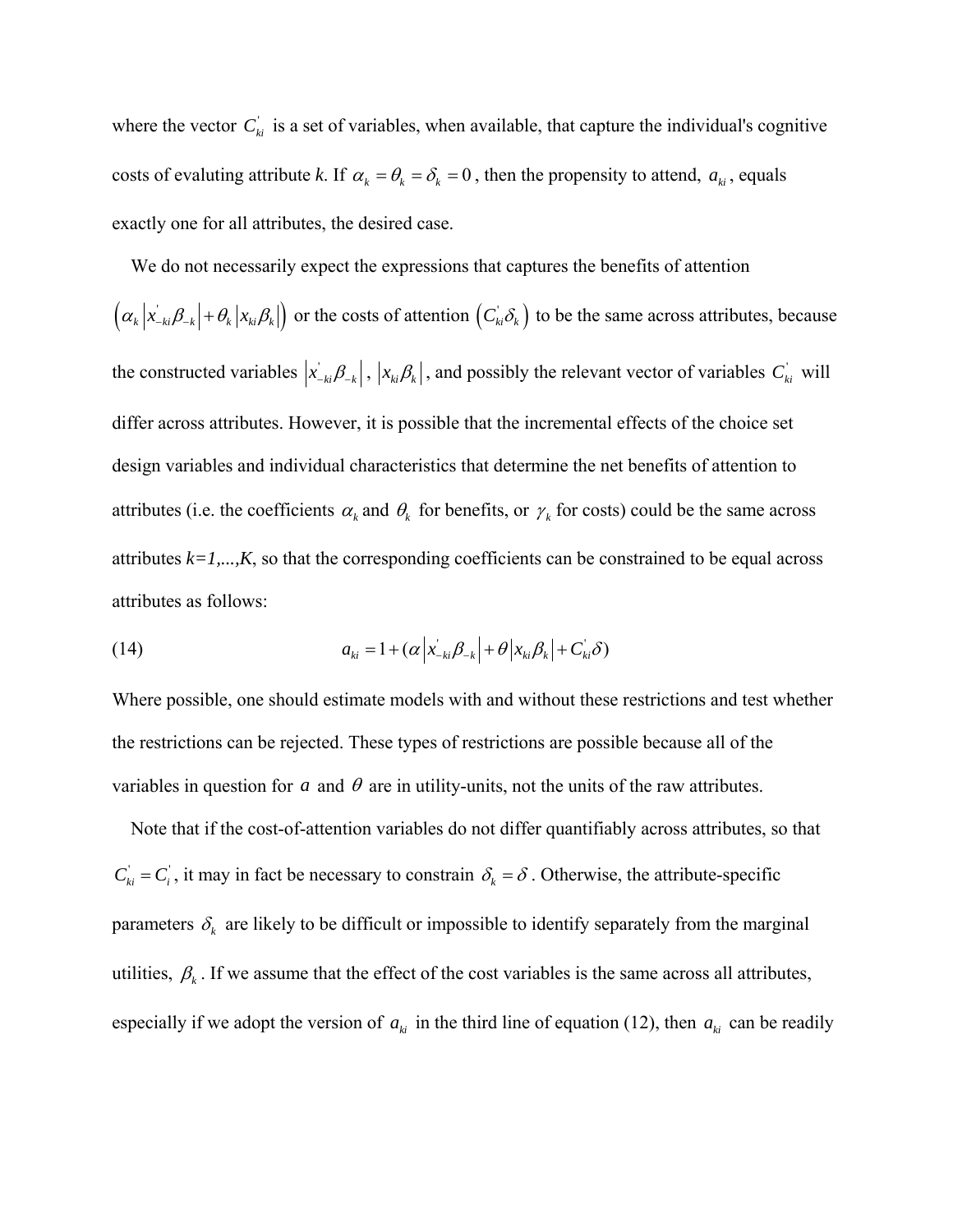factored into two components:  $\exp(\alpha_k | x_{-ki} \beta_{-k} | + \theta_k | x_{ki} \beta_k |) \exp(C_{ki} \delta_k)$  and the implied form of the indirect utility difference will be:

(15) 
$$
V_i^1 - V_i^0 = \sum_{k=1}^K \beta_k \exp\left(\alpha_k \left| x_{-ki} \beta_{-k} \right| + \theta_k \left| x_{ki} \beta_k \right| \right) \exp\left(C_i \delta\right) x_{ki} + \varepsilon_i
$$

$$
= \exp\left(C_i \delta\right) \sum_{k=1}^K \beta_k \exp\left(\alpha_k \left| x_{-ki} \beta_{-k} \right| + \theta_k \left| x_{ki} \beta_k \right| \right) x_{ki} + \varepsilon_i
$$

Since  $\exp(C_i \delta)$  is strictly positive and utility is invariant to the scale of measurement, we could divide through by  $exp(C_i \delta)$  to produce a heteroskedastic model:

(16) 
$$
V_i^1 - V_i^0 = \sum_{k=1}^K \beta_k \exp\left(\alpha_k \left| x_{-ki} \beta_{-k} \right| + \theta_k \left| x_{ki} \beta_k \right| \right) x_{ki} + \frac{\varepsilon_i}{\exp\left(C_i \delta\right)}
$$

In the model with a strictly positive propensity to attend to attributes, the variables  $C_i$ <sup>'</sup> that capture cognitive cost differences across individuals can enter the model equivalently as factors that affect the dispersion in the conditional logit error term. Any variable that increases the overall cost of attention should tend to decrease the respondent's propensity to attend to every attribute. Lesser attention can be expected to increase the error variance in the model.

# **4 Empirical Example**

# **4.1 A stated preference survey concerning morbidity/mortality risk reduction programs**

 As a simple illustration, we use choice data from a stated preference survey concerning individuals' preferences over health-risk reduction programs. Cameron and DeShazo (2008) use stated preference methods to elicit preferences for programs to reduce the risk of morbidity and mortality in a general-population sample of adults in the United States. In brief, the survey (administered by Knowledge Networks, Inc.) consists of five modules. The first module asks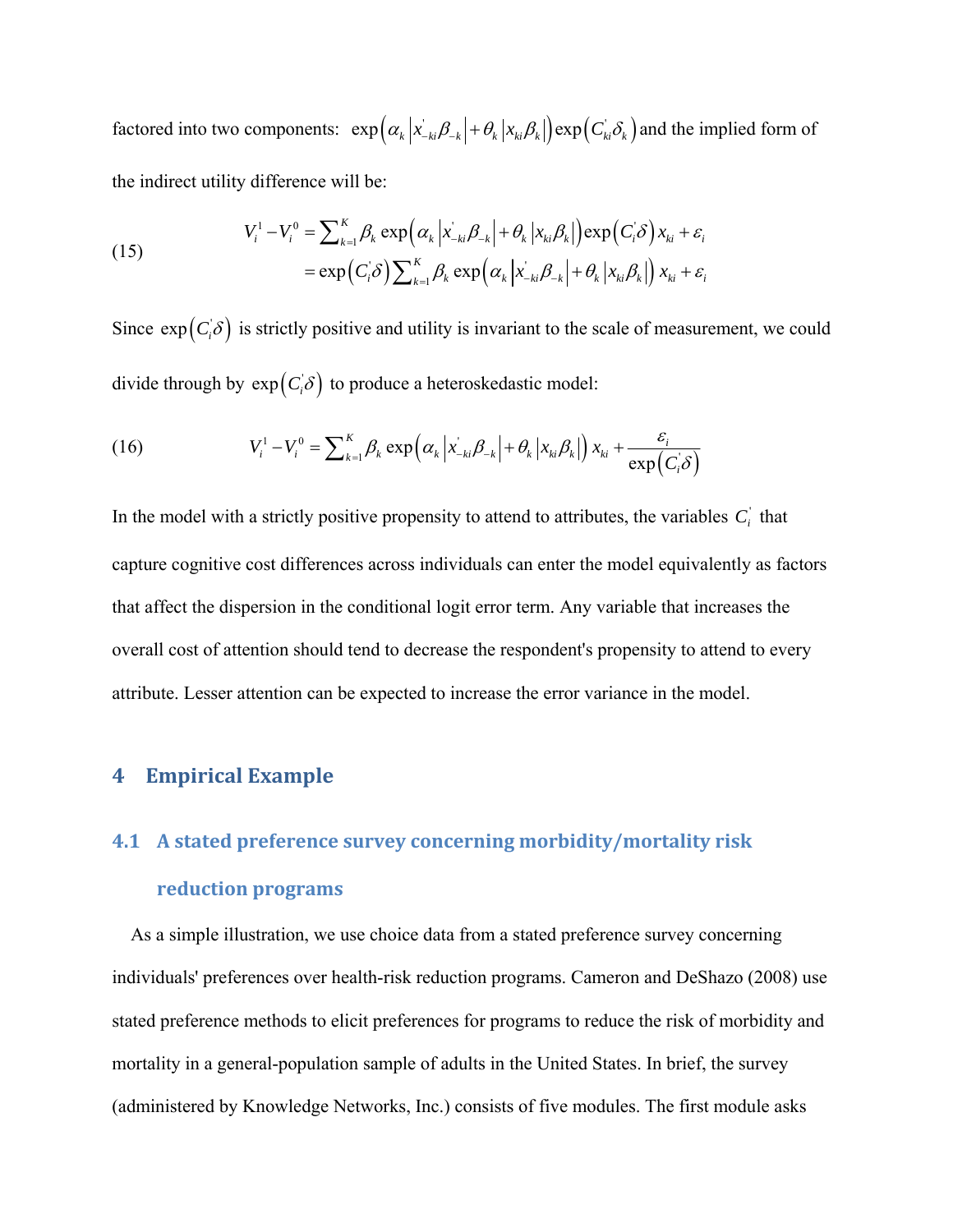respondents, among a variety of other questions, to rate their subjective risks, from low (-2) to high (+2), of contracting each of a range of major illnesses or injuries.

 The second module is a tutorial that explains the concept of an "illness profile." This is a description of a sequence of future health states associated with a specified major illness or injury that the respondent may face over his or her remaining lifetime. An illness profile includes the years before the individual becomes sick (latency), illness-years while the individual is sick, recovered/post-illness-years after the individual more-or-less recovers from the illness, and lost life-years if the individual dies earlier than he would have in the absence of the illness or injury. After the tutorial about illness profiles, the individual is informed that he might be able to purchase new programs that would reduce his risk of experiencing certain illness profiles. Each illness-related risk-reduction program described in the survey consists of diagnostic blood tests, drug therapies, and life-style changes, and would be available at a specified annual cost, to be paid on a recurring basis as long as the individual is neither sick with this illness nor dead.

 The key module of each survey involves a set of five different three-alternative conjoint choice experiments where the individual is asked to choose one of two possible health-risk reducing programs or a status quo alternative. Each program reduces the individual's risk of experiencing the corresponding illness profile. The illness profiles are described succinctly for each of the choice tasks---in terms of the baseline probability, age at onset, duration, and eventual outcome (recovery or death). Each corresponding risk reduction program is defined in terms of the extent to which it can be expected to reduce this risk, and its monthly and annual cost. Figure 1 provides one instance of the type of a stated choice scenario posed to respondents.

 Module 4 contains debriefing questions to cross-check the internal consistency of responses. Module 5 is collected separately from our survey and contains detailed socio-demographic data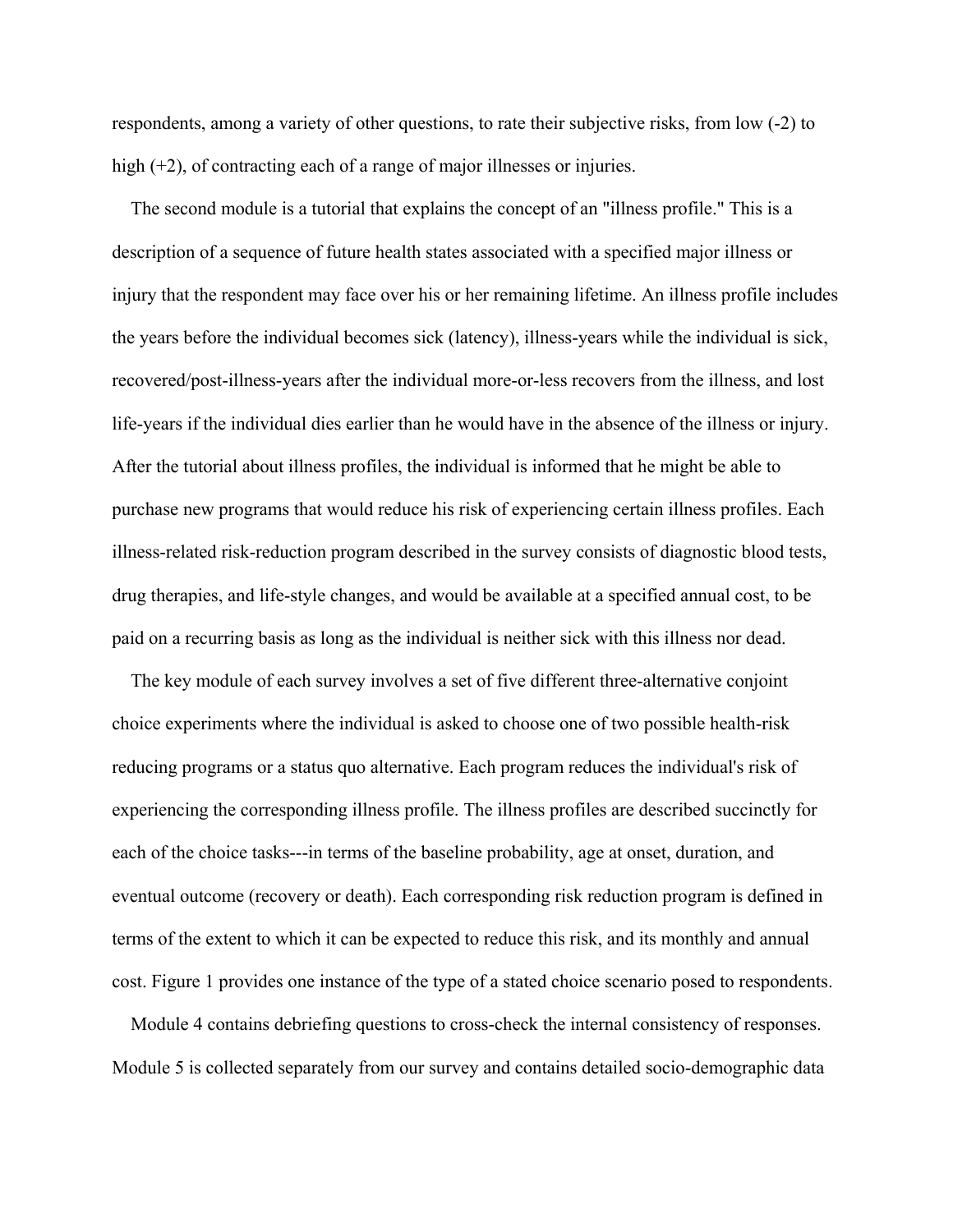for the individual and their household, as well as responses to a battery of health-related questions (including any illnesses the individual has already faced).

 Table 1 contains descriptive statistics for the empirical models to be used in this paper. It summarizes only those variables pertinent to the present illustration. These include raw data, but this information is processed before use, based on the economic theory of discounted expected utility, to yield the necessary constructed variables for our analysis to be discussed below. Finally, in some of our specifications, we allow for preferences to differ systematically with exogenous characteristics of the respondent (gender and age). We also allow preferences to differ according to the individual's subjective risk rating for the illness/injury in question, with the average of their subjective risk ratings for all of the other major risk categories covered by our survey, and with any individual subjective adjustments of the surveys' statements about the existence of likely benefits and the latency of the health risk.

### **4.2 Estimating specification for the naïve choice model**

 We will use a simplified version of the theoretical model presented by Cameron and DeShazo (2008). In that paper, it is established that stated choices in this general population sample appear to be best predicted by a model that involves discounted expected utility from durations in different adverse future health states. To understand the basic model, consider just a pair-wise choice between Program A and the status-quo alternative (N). Define the discount rate as *r* and let  $\delta' = (1+r)^{-t}$ . For individual *i*, let  $\Pi_i^{NS}$  be the probability of suffering a given adverse health profile (i.e. getting "sick") if the status-quo alternative is selected, and let  $\Pi_i^{AS}$  be the (reduced) probability of suffering this adverse health profile if Program A is chosen. Thus  $\Delta\Pi_i^{AS} = \Pi_i^{NS} - \Pi_i^{AS}$  is negative, since this is the risk reduction to be achieved by Program A.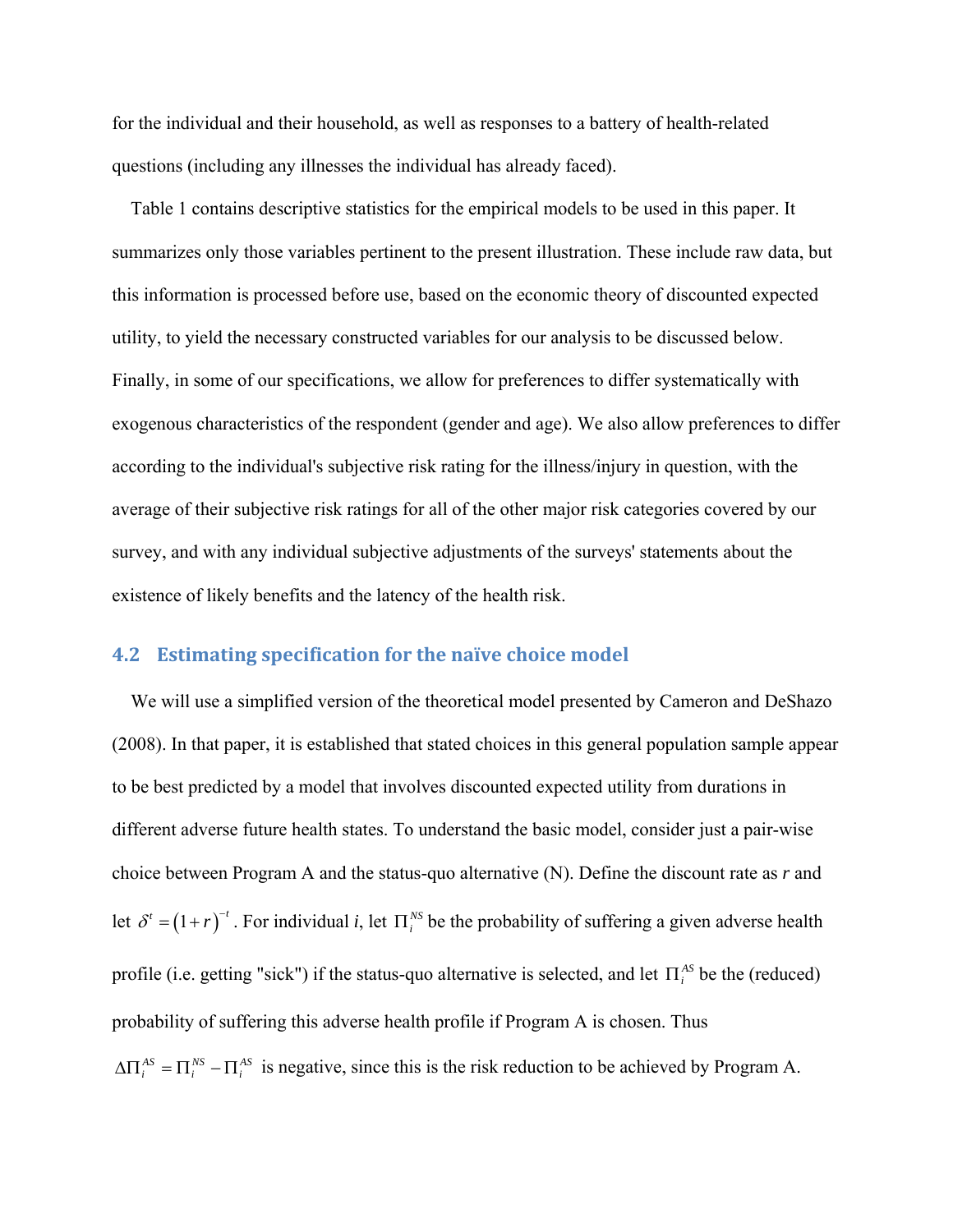The sequence of health states that makes up the illness profile to be addressed by Program A is captured by a set of mutually exclusive and exhaustive  $(0,1)$  indicator variables associated with each future time period,  $T_i$ : 1(*pre-illness*<sup>A</sup>) for pre-illness years, 1(*illness*<sup>A</sup>) for illness-years,  $1(recovered<sub>i</sub><sup>A</sup>)$  for recovered, remissions, or post-illness years, and  $1(life-year lost<sub>i</sub><sup>A</sup>)$  for a year of premature mortality. Individuals are modeled as expecting to pay the annual cost of the risk reduction program only if they are neither sick nor dead.

 The algebra of calculating present discounted expected utility differences is simplified considerably because we model health states as being uniform within specified intervals, as are income and program costs in this model. This feature allows us to discount health states first, and then take expectations. The present discounted number of years making up the remainder of the individual's nominal life expectancy,  $T_i$ , is given by  $pdvc_i = \sum_{i=1}^{T_i} \delta^i$ . Other relevant discounted spells, also summed from  $t=1$  to  $T_i$  include:  $pdve_i^A = \sum \delta' 1 (pre-illness_i^A)$ ,

$$
pdv_i^A = \sum \delta^t 1 \Big( \text{illness}_{it}^A \Big), \quad pdv_i^A = \sum \delta^t 1 \Big( \text{recovered}_{it}^A \Big), \text{ and } \quad pdv_i^A = \sum \delta^t 1 \Big( \text{life-year lost}_{it}^A \Big).
$$

Since the different health states exhaust the individual's nominal life expectancy,

 $p dve_i^A + p dv_i^A + p dv_i^A + p dv_i^A = p dve_i$ . Finally, to accommodate the assumption that each individual expects to pay program costs only during the pre-illness or recovered post-illness periods,  $pdvp_i^A = pdve_i^A + pdvr_i^A$  is defined as the present discounted (healthy) time over which payments must be made. This can be interpreted as the expected discounted duration of program costs, with the expectation taken across whether or not the individual gets sick.

To further simplify notation, let  $\text{cterm}_i^A = \left[ \left( 1 - \prod_i^{AS} \right) \text{p} \text{d}v \text{c}_i + \prod_i^{AS} \text{p} \text{d}v \text{p}_i^A \right]$  and let  $yterm_i^A = \left[ \left(1 - \prod_i^{NS} \right) pdvc_i + \prod_i^{NS} pdvp_i^A \right] - \Delta \prod_i^{AS} pdvi_i^A$ . These two terms account for the pattern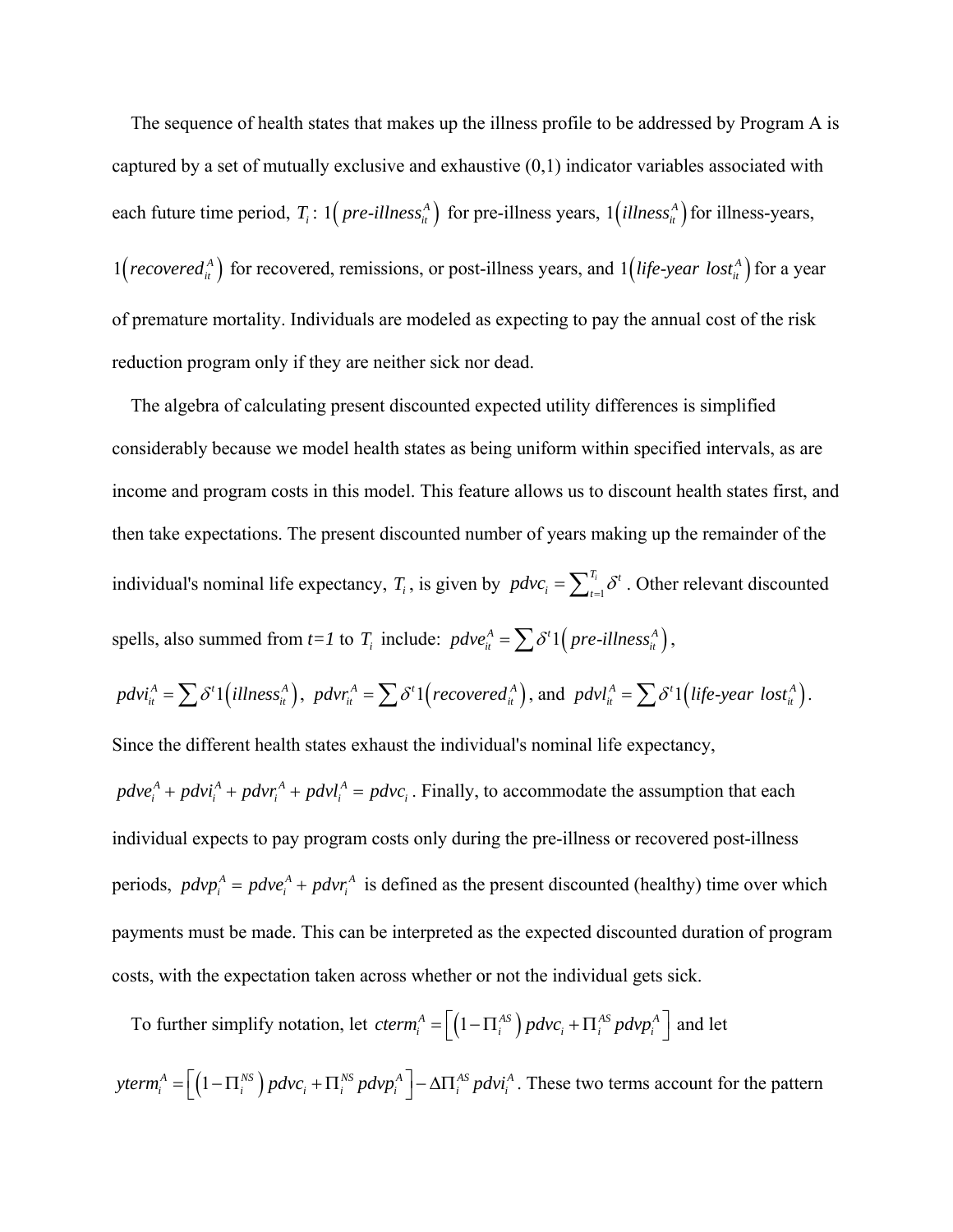of income net of program costs over time as a function of probabilistic health states. Then the expected utility-difference that drives the individual's choice between Program A and the status quo can be defined as follows (where there will be an analogous term for the utility difference between Program B and the status quo in our three-alternative model):

(17) 
$$
\Delta PDV\left(E\left[V_i^A\right]\right) = \beta_1 \left\{ \left(Y_i - c_i^A\right) \text{cterm}_i^A + Y_i \text{yterm}_i^A \right\} + \beta_2 \left\{ \Delta \Pi_i^A \text{poly}_i^A \right\} + \beta_3 \left\{ \Delta \Pi_i^A \text{poly}_i^A \right\} + \beta_4 \left\{ \Delta \Pi_i^A \text{poly}_i^A \right\} + \varepsilon_i^A
$$

The four terms in braces can be constructed from the data, given specific assumptions about the discount rate.<sup>14</sup> In this application, these constructed variables are the x  $\{ki\}$  (the differences in the attribute levels between each substantive alternative and the status quo).

 The empirical results described in Cameron and DeShazo (2008) suggest that a basic fourparameter, homogeneous-preferences model such as that in equation ( $\leq$ ref $\geq$ DeltaE $\leq$ /ref $\geq$ ) is dominated by a specification that is not merely linear in the terms involving present discounted health-state years. Factoring the probability difference out of the final substantive term in equation (17) gives:

(18) 
$$
\beta_2 \left\{ \Delta \Pi_i^A p dv i_i^A \right\} + \beta_3 \left\{ \Delta \Pi_i^A p dv r_i^A \right\} + \beta_4 \left\{ \Delta \Pi_i^A p dv l_i^A \right\} \n= \Delta \Pi_i^A \left[ \beta_2 p dv i_i^A + \beta_3 p dv r_i^A + \beta_4 p dv l_i^A \right]
$$

 $\overline{a}$ 

where  $j = A, B, N$ , and the expression is zero for the N alternative because there is no risk reduction in that case. However, we find in our other work with these data that this simple linear specification does not explain respondents' observed choices as well as a model that employs shifted logarithms of the  $pdvX_i^j$ :

 $14$  In this paper, we assume a common discount rate of 5%. In Cameron and DeShazo (2006b), we explore the consequences of assuming either a 3% discount rate or a 7% discount rate. Work in progress involves the estimation of individual-specific discount rates simultaneously with these stated choices concerning health risk reduction programs, using additional data on intertemporal choices by a separate sample of respondents from the same population.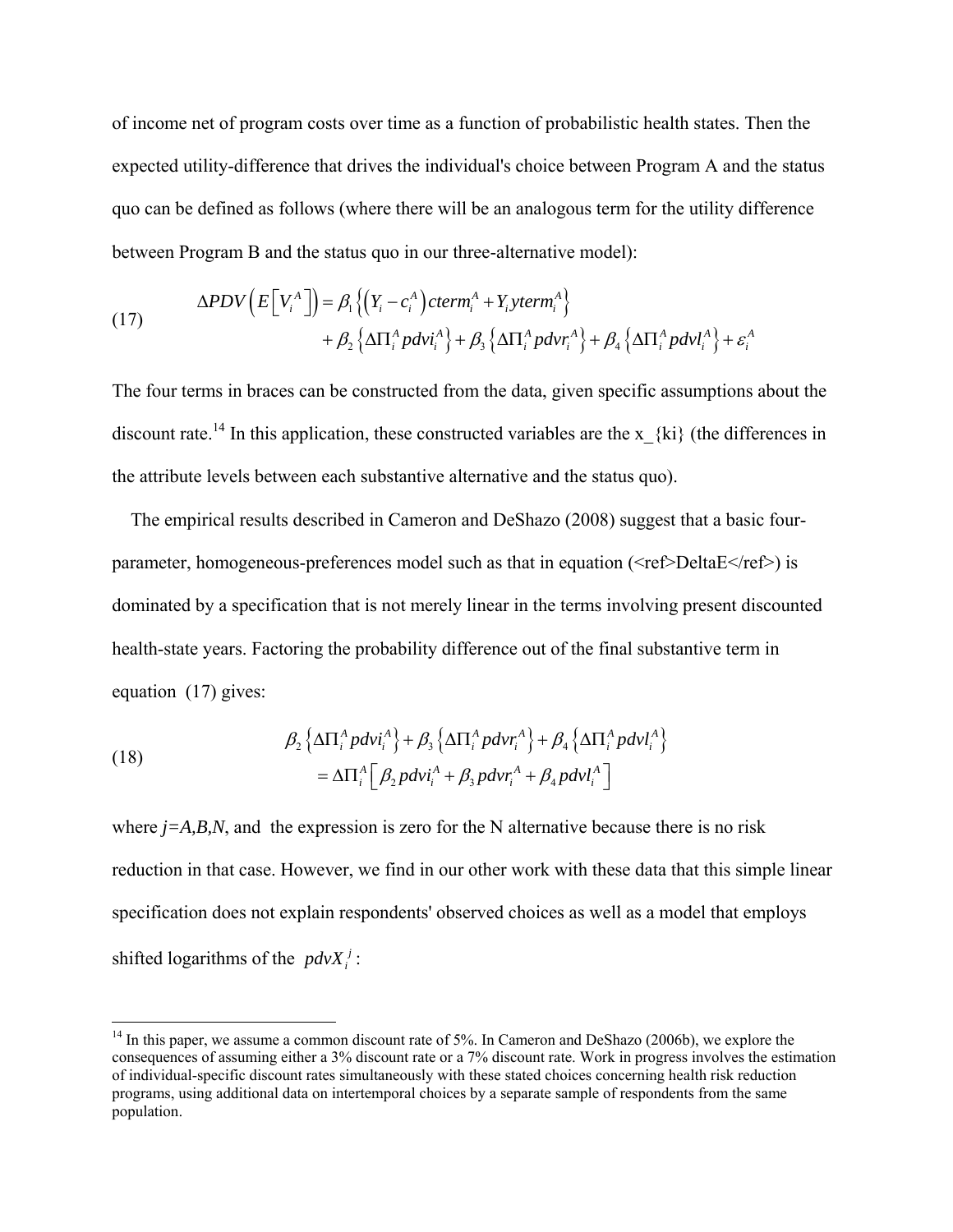(19) 
$$
\Delta \Pi_i^A \left[ \beta_2 \log \left( \rho dv_i^A + 1 \right) + \beta_3 \log \left( \rho dv_i^A + 1 \right) + \beta_4 \log \left( \rho dv_i^A + 1 \right) \right]
$$

The basic expected discounted utility-difference specification that is presumed to drive respondent's choices is therefore:

(20)  
\n
$$
\Delta PDV\left(E\left[V_i^A\right]\right) = \beta_1 \left\{ \left(Y_i - c_i^A\right) \text{cterm}_i^A + Y_i \text{yterm}_i^A \right\} + \beta_2 \left\{ \Delta \Pi_i^A \log \left( \text{pdv}_i^A + 1 \right) \right\} + \beta_3 \left\{ \Delta \Pi_i^A \log \left( \text{pdv}_i^A + 1 \right) \right\} + \beta_4 \left\{ \Delta \Pi_i^A \log \left( \text{pdv}_i^A + 1 \right) \right\} + \varepsilon_i^A
$$
\n
$$
= x_i^A \beta + \varepsilon_i^A
$$

There is an analogous term for Program B in the three-way choice context.

 In the empirical estimates that follow, our "basic linear" model involves these four constructed variables in the sets of braces in equation (20), and their four estimated parameters,  $(\beta_1, \beta_2, \beta_3, \beta_4)$ . We assume that a researcher who ignores the effects of scenario design (specifically, the mix of attribute levels presented in a choice set) would merely estimate this simple model. In Cameron and DeShazo (2008) we show how the estimated model can be used to build estimates of something called the value of a statistical illness profile (*VSIP*) which is analogous to the more-restrictive concept of the value of a statistical life (*VSL*) commonly employed in the mortality risk valuation literature. For this paper, however, we concentrate solely on the estimation of the four parameters in equation (20) and the extent to which attention to these four different attributes may be biased as a result of the design of our choice sets.

# **4.3 Potential attention biases: measurement and control**

 To construct measures for the similarity of alternatives based on all attributes other than the one in question, it is necessary to have measures of the "true" marginal utilities of each attribute,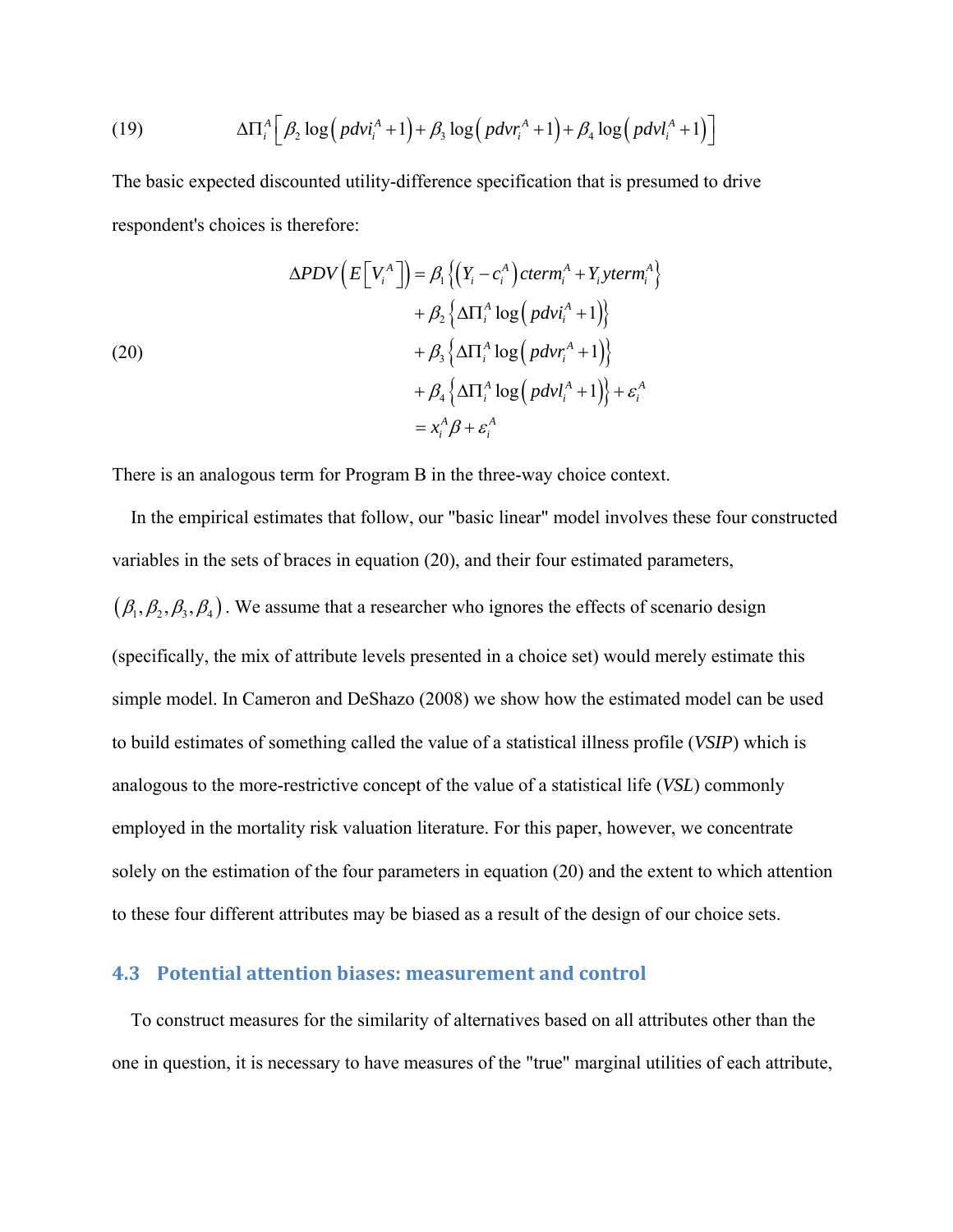uncontaminated by attention biases. To identify these true marginal utilities, however, it is necessary to control for attention biases.

 Ideally, one would specify a conditional logit choice model where each additively separable marginal utility parameter is allowed to shift with variables which measure  $dissim(x<sub>-ki</sub>, \beta<sub>-k</sub>)$  and  $dissim(x_{ki}\beta_k)$ , for each attribute. However, these dissimilarity variables will each be a fairly complicated function of the same basic vector of "true" marginal utility parameters that they modify. It is straightforward (if tedious) to write down the log-likelihood for full information maximum likelihood estimation of this model (using any of the practical candidates for these dissimilarity measures). However, given the complex manner in which the basic utility parameters enter the model, one can expect the log-likelihood function to be somewhat difficult to maximize.

 To allow us to explore these data for evidence of unequal attention bias across attributes, however, it is possible to implement a crude correction without resorting to custom-programmed nonlinear optimization models. Estimation can be accomplished by employing an iterative algorithm that relies solely on packaged conditional logit algorithms. This iterative algorithm is described in detail in Appendix A (this seems to mimic the method used by Swait and Adamowicz (2001) in their work with entropy as a measure of choice set complexity). Upon convergence, the last set of parameters can be used to compute the "final" estimated values of the shift variables capturing, for each attribute, the similarity of the available alternatives based on the other attributes, and the dissimilarity of the available alternatives based on this attribute. In our model, there will be eight additional (estimated) regressors.

 When the model is estimated iteratively in this fashion, using packaged conditional logit software, the parameter variance-covariance matrix in the last round, of course, does not reflect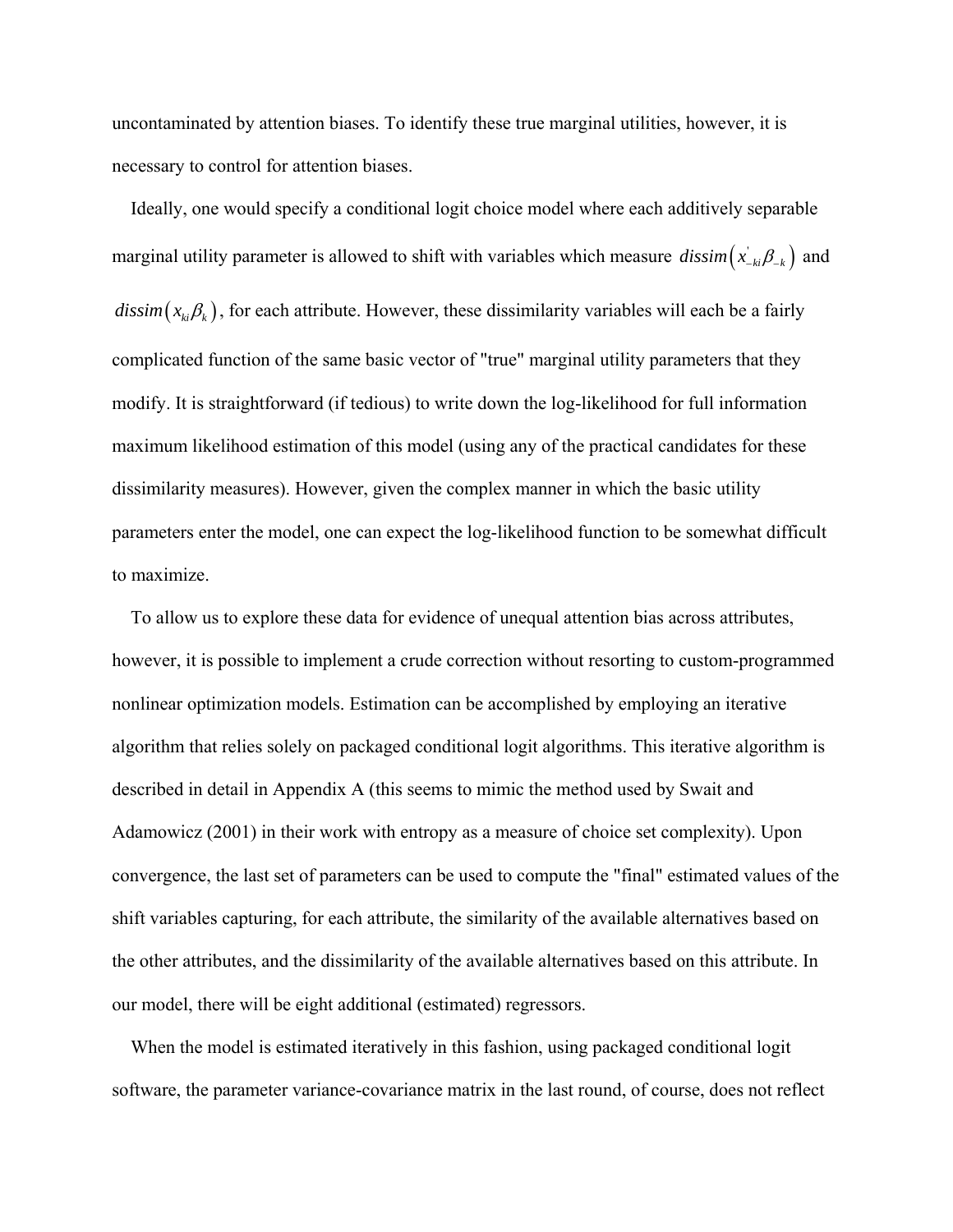the estimated nature of the estimated other- and own-attribute standard deviations (or "leads") in utility. Full information maximum likelihood estimation is required to estimate all of the parameters of the two models simultaneously, so that a full parameter variance-covariance matrix can be obtained.<sup>15</sup>

## **4.4 Empirical results**

1

In this example, we expect to find a positive marginal utility of income  $(\beta_1)$ , and negative marginal utilities associated with the logarithms of (shifted) present discounted sick-years, recovered-years, and lost life-years  $(\beta_2, \beta_3, \beta_4)$ . We expect that the greater the disparity in utilities across alternatives, based on other attributes, the less will be the individual's apparent responsiveness to differences in the level of any given attribute. We also expect that the greater the difference in utility derived from the attribute in question, the greater will be the individual's apparent responsiveness to differences in the level of any given attribute.

# **4.4.1** Models using  $sd\left(x_{-ki}\beta_{-k}\right)$  and  $sd\left(x_{ki}\beta_{k}\right)$ :

 Table 2 shows the results of a succession of fixed-effects conditional logit-type models where the disparities in indirect utility based on all other attributes, and based on just this attribute, are measured as the standard deviation across alternatives. Model SD1 (homogeneous preferences) is a baseline specification, with no attention-related correction terms, involving only the four utility parameters in our most basic specification. The signs on all three estimated parameters are as anticipated, and each is strongly statistically significantly different from zero.

<sup>&</sup>lt;sup>15</sup> We have explored a number of FIML specifications for the overall optimization process, using Matlab's general function-optimizing software. As would be expected, however, it can be very difficult to achieve convergence in this context because the various utility parameters in the model enter multiplicatively. One can expect the iterative estimates used in the body of this paper to understate the amount of noise in the estimates, to a degree, because the dissimilarity variables are treated as nonstochastic when they are actually estimated quantities.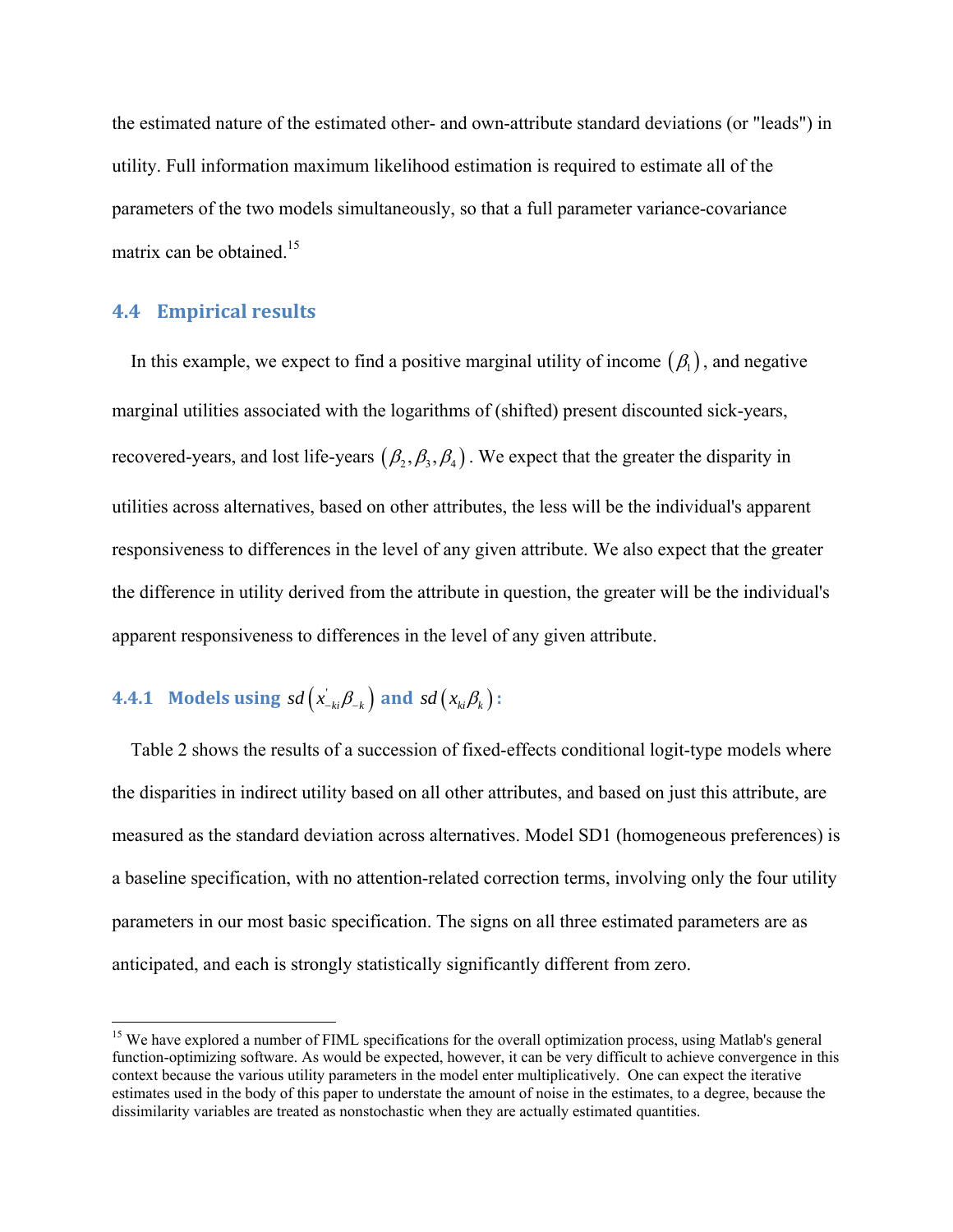Model SD2 (heterogeneous preferences) generalizes this specification to allow for systematically varying preference parameters. The marginal utility of net income is statistically significantly higher for women. The coefficient capturing the marginal disutility of expected discounted sick-years is negative. It is more negative, the higher the individual's subjective risk of suffering the illness or injury targeted by the risk-reduction program in question. It is less negative, the higher the individual's average subjective risk of suffering from any of the other major categories of health risks addressed in the survey. If the individual indicates, ex post, that they expect never to benefit from the program in question, the disutility from illness in this case is drastically reduced. Finally, the greater the individual's overestimate of the latency period before benefits begin (i.e. before the illness or injury will cause pain or disability), the lesser the implied disutility from present discounted sick-time.

 If recovered-years are viewed as a return to perfect health, we would expect utility in that state should be identical to pre-illness utility, but our estimates suggest that most individuals do not view this to be the case. There appears to be negative utility associated with "recovered" years, and this disutility is greater, the older the respondent at the time when these stated choices are being made.

 Lost life-years confer negative utility, and moreso the greater the individual's subjective risk of the illness or injury in question. Again, the higher the average subjective risk rating for the other major illnesses in the survey, the lesser the disutility from lost life-years due to the cause in question. If the individual expects never to benefit, disutility is far less, and the greater the extent to which latency is overestimated, the lesser the disutility from lost life-years from a given cause. All of the systematic heterogeneity we identify is thus plausible.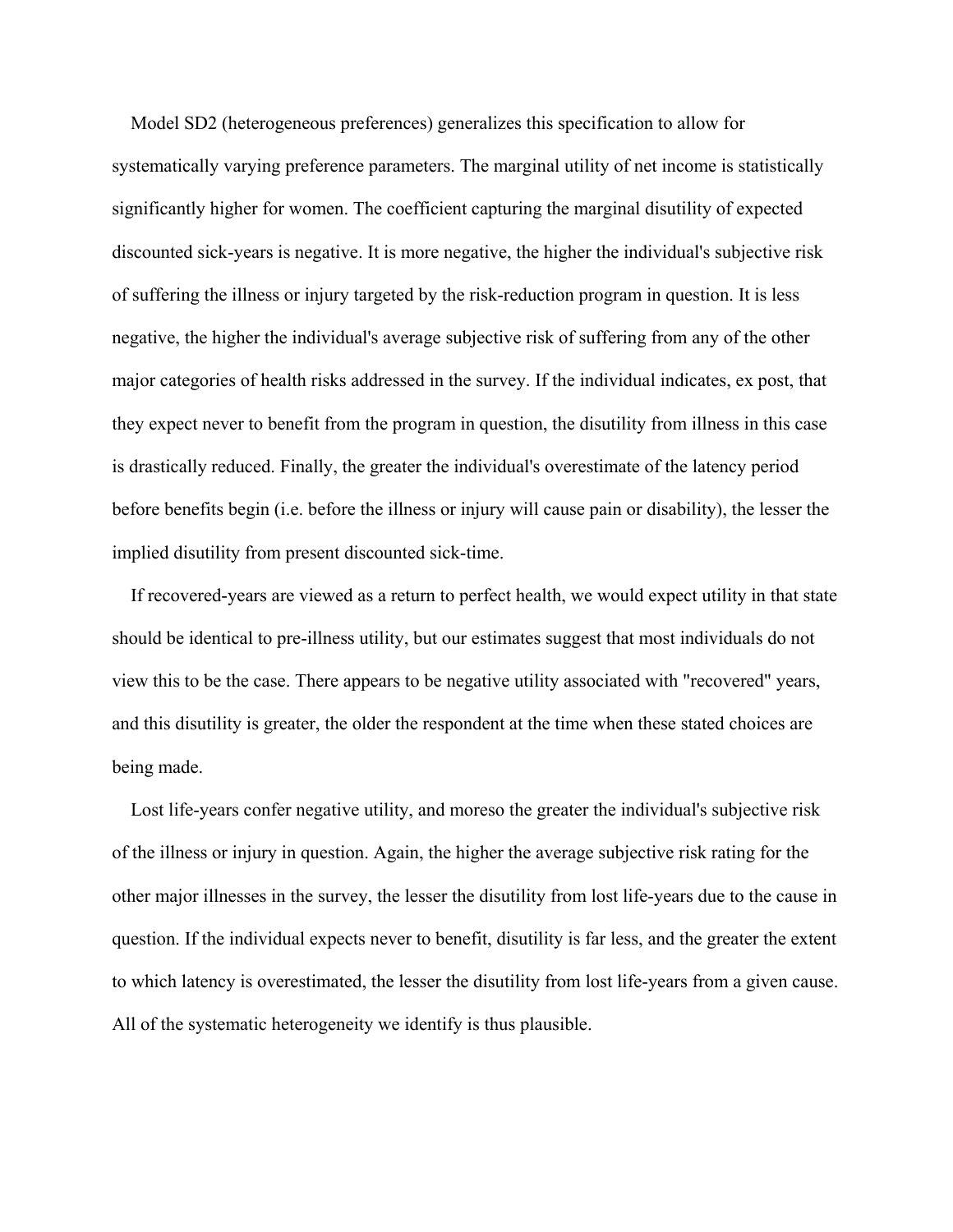Model SD3 uses a specification analogous to Model SD1 to calculate both the (latent) utility differences based on all other attributes and the utility differences based only on the attribute in question. We use 30 iterations of the model, by which point the permutation vector essentially disappears. In this specification, however, the systematic variation in marginal utilities with respect to the two factors which the theory suggests should drive the relative attention to different attributes is not fully consistent with our theory. Only three of the key eight parameters bear the expected sign, and of these, only one is statistically significantly different from zero. Two are statistically significant but bear the incorrect sign.

 We suspect that these disconcerting results stem from our assumption of homogeneous preferences in Model SD3. If everyone shares the same set of four utility parameters, then there will no variation across individuals in the utility derived from any one level of a given attribute or from any one set of levels for the rest of the attributes. So we allow for heterogeneous preferences. We use an analogy to Model SD2 in our iterative estimation process, with the results displayed as Model SD4. Again the results are disappointing, based on what we expect from our theory. Only two of the eight key parameters are statistically significant and both of these bear the "wrong" sign.

 However, we explore one additional specification, Model SD5. In this case, we suppose that the researcher adheres to the simple four-parameter specification used in Model SD1. Specifications such as this one--linear and additively separable in the list of attributes--are widely used in the choice literature. However, we use the richer, heterogeneous-preferences specification of Model SD2 to calculate the special variables used to control for the similarity of alternatives based on all utility implied by other attributes, as well as for the dissimilarity of alternatives based only on the utility implied by the attribute currently in question. In this case,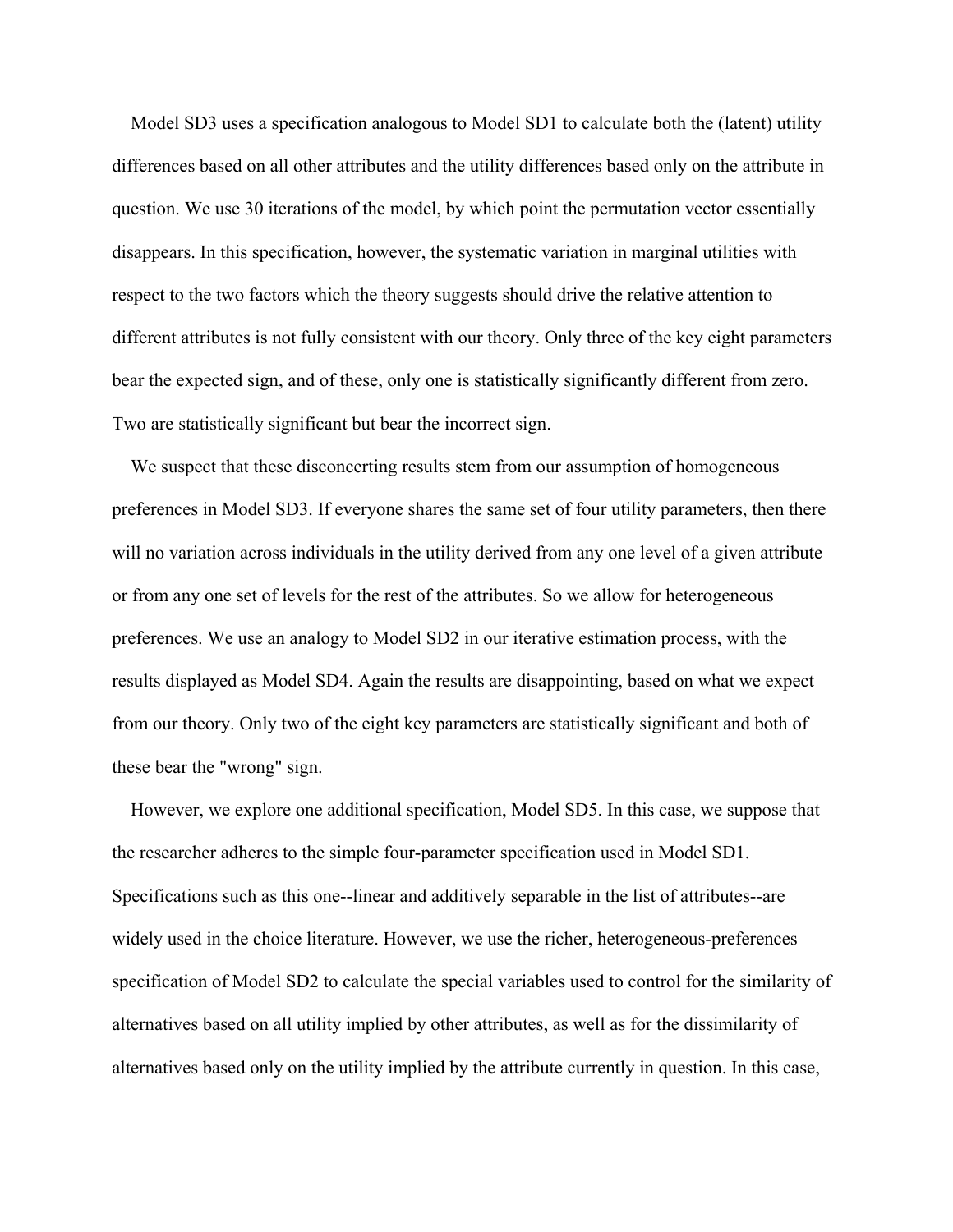the predictions of our theoretical model jump into sharp relief. All four basic utility parameters in the model bear the anticipated signs, and all eight of the key attention-related shift parameters also bear the anticipated signs. Futhermore, the pairs of shifters for the sick-years and lost lifeyears variables are all strongly statistically significant (at the 1% level).

 Model SD5 appears to tell a cautionary tale. Parameter estimates from the simple fourparameter homogeneous-preferences ("naive") specification in Model SD1 have the potential to be substantially biased by neglect of our two types of attention factors. By how much? The standard deviations which we use to measure the attention factors are normalized on their mean values in the sample, so that each baseline coefficient in Model SD5 corresponds to a case where the similarity of alternatives based on other attributes, and their dissimilarity based on the current attribute, are equal to their sample mean values across all respondents. Presumably, the baseline parameters at the means of the sample are approximately what we measure in Model SD1. Our results suggest that the combination of other-attribute dissimilarity and own-attribute dissimilarity influence respondent attention and result in a tendency for the researcher to overestimate the marginal utility derived from net income, overestimate the marginal disutility of sick-years and lost-life-years, and perhaps to underestimate the marginal disutility of recoveredyears, on average.

 The main insight from Model SD5 is that our usual models assume that the mix of attribute levels across alternatives should have no systematic effect on marginal utilities. The evidence in Model SD5 suggests that our theoretical insights may be supported in these data, although it may be necessary to ensure a reasonable degree if individual-specific variation in preferences to capture the extent to which a set of alternatives may be judged (by each different individual) to be more or less similar based on their other attributes. Our example also suggests that, under a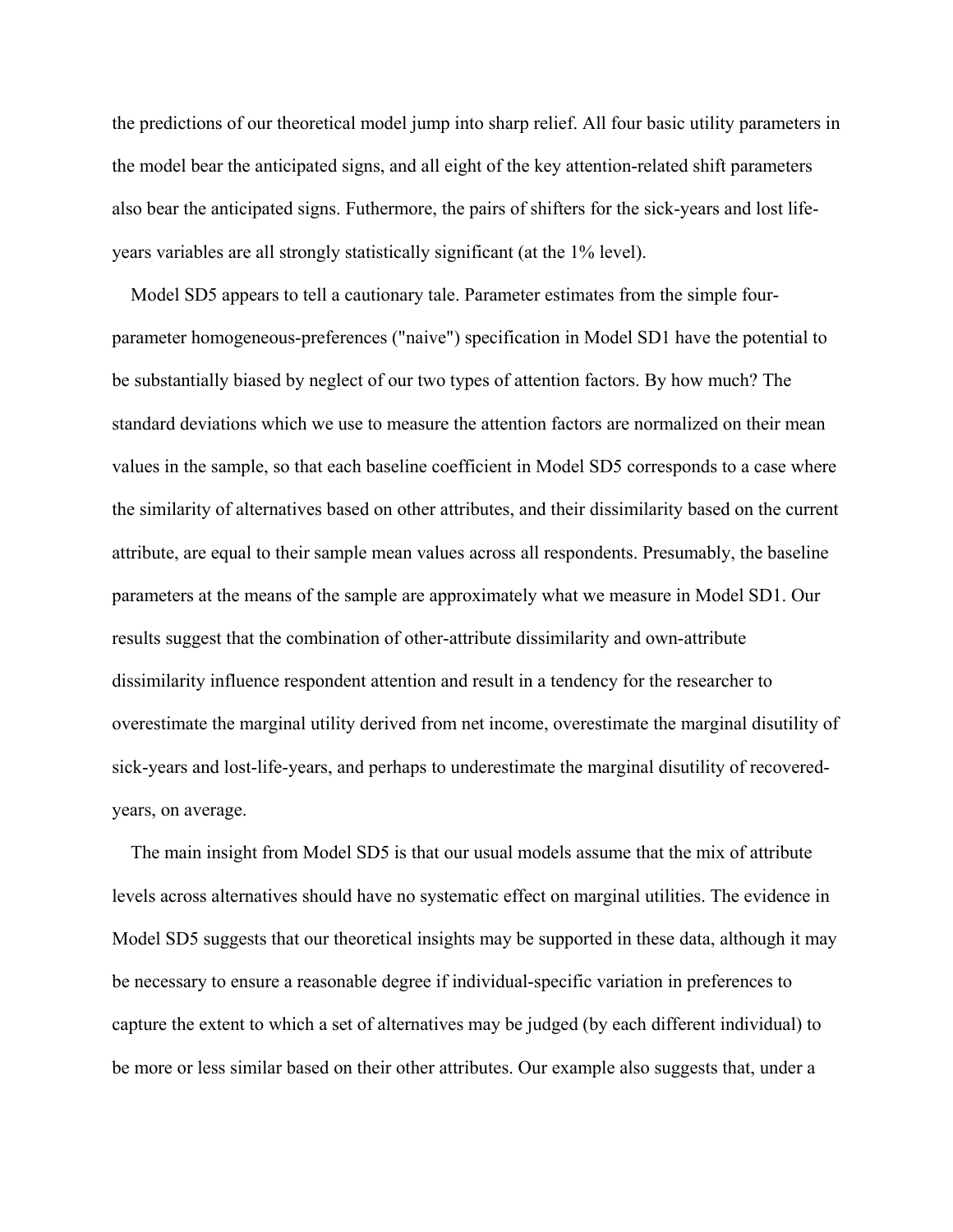model with sufficient heterogeneity in preferences, these biases may be avoided, but we find evidence of their presence in a too-simple homogeneous-preferences specification.

 The bottom panel of Table 2 summarizes the sizes of the distortions which may be due to respondents' attention to attributes having potentially been steered by the design of the choice set. Adverse health states are "bads," so the marginal utility of an additional "log discounted year" in any adverse health state can be assumed to be negative (i.e. it is a disutility). We convert each of our estimated marginal utilities to a marginal willingness to pay by dividing through by the marginal utility of net income. At the bottom of Table 2, based on 21111 draws from the joint normal distribution of the estimated parameters, we report the 5th, 50th, and 95th percentiles of the distribution of the ratio of these marginal utilities. Since the results for sick-years and lost life-years are the most robust, we report on the distributions of marginal WTP for roughly a one percent change in discounted sick-years and a one percent change in discounted lost life-years. If we assme that negative WTP for a worse health state is symmetric with the positive WTP for similar improvement i health status, then the simple four-parameter homogeneous preferences Model SD1 yields a median estimate of \$8.6 for this change in sick-years, whereas Model SD5 suggests that this marginal WTP is more like \$13.35. For the life-years variable, Model SD1 suggests a median estimate of \$9.48, whereas Model SD5 implies a marginal WTP of only \$4.62. Differences of this size are likely to be relevant to policy-making.

# **4.4.2** Models using lead  $(x_{-ki}^{\perp}\beta_{-k})$  and lead  $(x_{ki}\beta_k)$ :

 The last column of Table 2 displays results for a model analogous to Model SD5 where the apparent marginal utility from each attribute is allowed to shift systematically with (1) the extent to which there is a "clear winner" among the three alternatives based on the other attributes; and (2) the extent to which there is a "clear winner" among the three alternatives based on the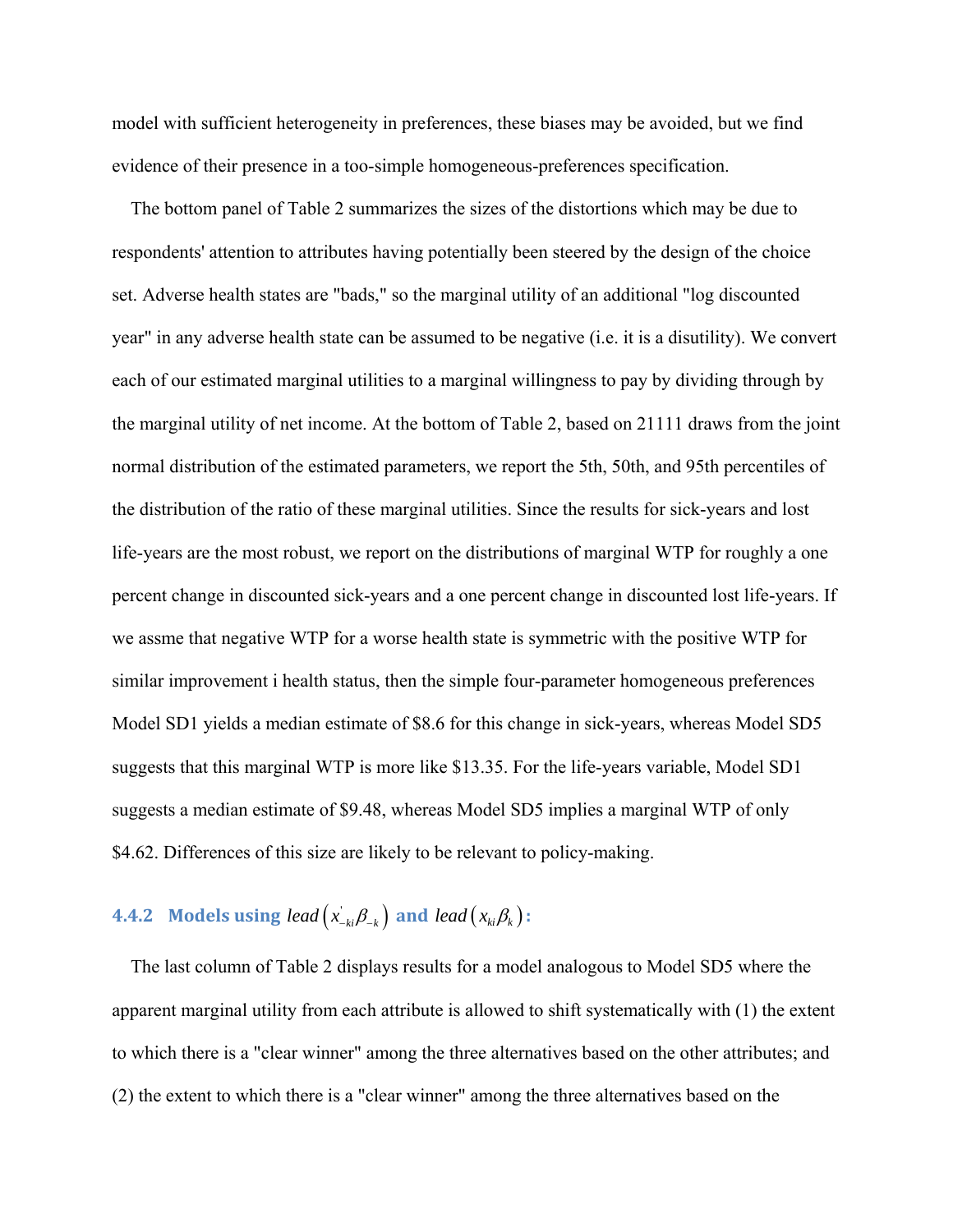contribution made to utility by this attribute. This final column records that all coefficients in Model Lead5 have the anticipated signs, and furthermore, that the four key shift coefficients for sick-years and lost life-years are strongly statistically significantly different from zero at the 1% level. In these specifications, however, neither of the attention-related shifters for the income term is statistically significant (although each bears the anticipated sign).

 In terms of the extent of the bias in the four parameters of the simple specification due to failure to account for deviations from the average across the three alternatives in the two measures of utility similarity and dissimilarity (based on other attributes and on the attribute in question), model Lead5 also suggests that the marginal utility of income may be overestimated in the naïve homogeneous-preferences model. The disutility from sick-years and lost life-years may be overestimated rather substantially, and the disutility from recovered years may be underestimated. Implications for the two main marginal WTP estimates in the model are again described in the bottom panel of the table.<sup>16</sup>

### **4.4.3 Other models**

 $\overline{a}$ 

In this research, we have also explored a specification using  $skew(x_{-ki}\beta_{-k})$  and  $skew(x_{ki}\beta_k)$ and we have investigated models which use both standard deviation and skewness measures at the same time. Finally, we have examined specifications in terms of entropy measures. These other specifications appear to be less appropriate for the data used in our example, although they may be useful in other empirical applications.

 It is reasonable to ask whether the distortions due to the mix of own- and other-attribute levels could be avoided by resorting to mixed logit models or models where the logit parameters are all

<sup>&</sup>lt;sup>16</sup> Respondents were given no opportunity to express negative WTP for any of the health-risk reduction programs in the survey, so we tend to interpret point estimates which imply negative WTP for improvements as merely zero WTP.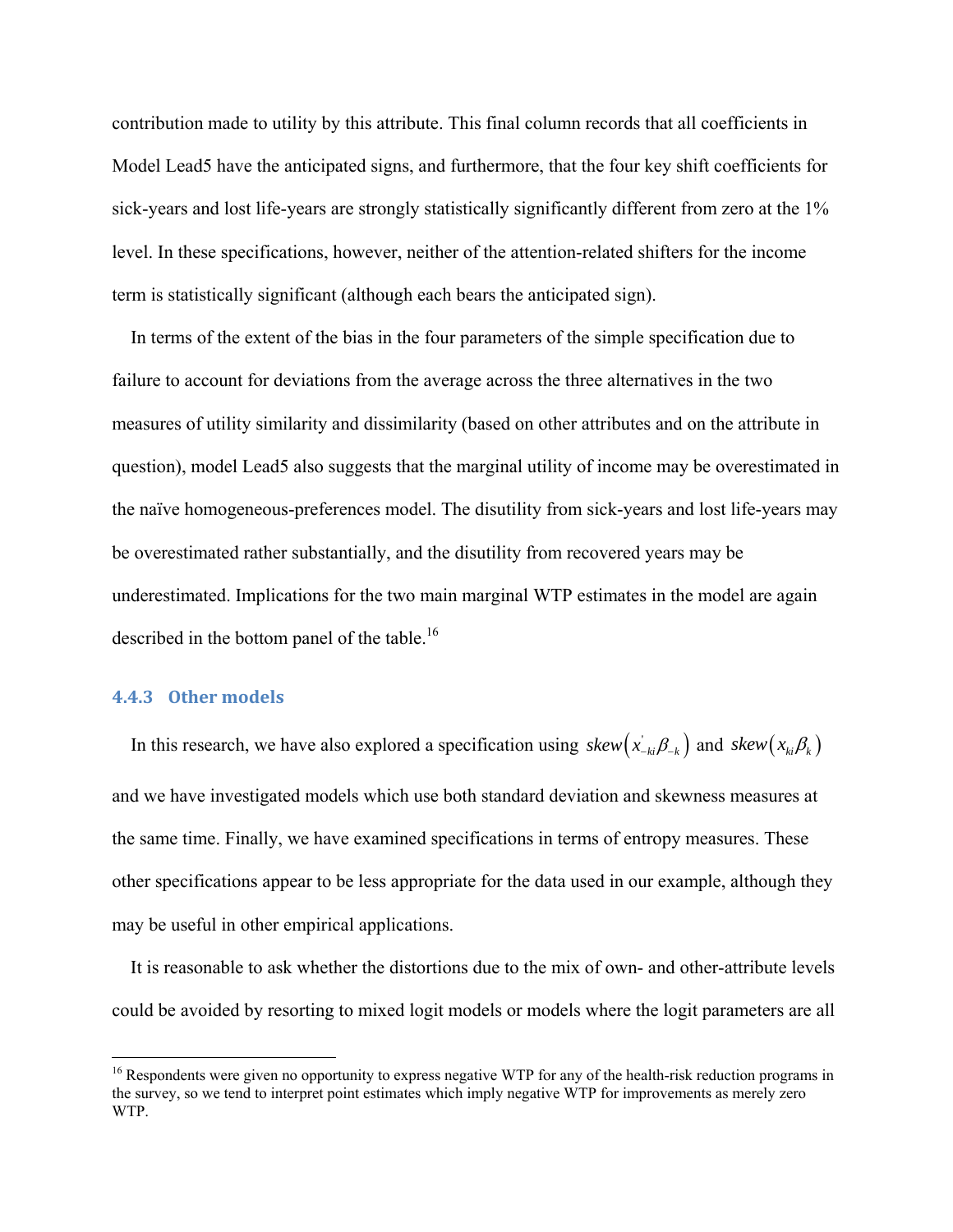random (and either uncorrelated or correlated). Recognition of some type of heterogeneity is usually preferable to ignoring heterogeneity altogether. We have estimated the specification reported as Model SD5 in Table 2, but with the four baseline coefficients in the naive model implemented as normally distributed random parameters. All four standard deviations for these random parameters are strongly statistically significantly different from zero. The expected values of the random parameters remain the same order of magnitude as the fixed coefficients in Model SD5, although the  $\alpha_2$  and  $\alpha_3$  coefficients remain significant only at the 10% level. However, our findings for the eight key shifters (four each for other-attribute dissimilarity and own-attribute dissimilarly) remain the same. All coefficients are strongly significant and bear the theoretically expected signs (except for the two shifters for the recovered-years term, which are also statistically insignificant in Model SD5).

### **4.4.4 Effects on apparent marginal utilities:**

 Our finding that own-attribute and other-attribute dissimilarity measures can have a strongly statistically significant effect upon the estimated marginal utilities in discrete choice models is notable. Standard random utility models assume these effects are zero, so that the apparent marginal utilities from a discrete choice model are interpreted as being identical to the true underlying marginal utilities. We argue here, however, that these apparent marginal utilities are likely to represent a combination of true marginal utilities and attention to each attribute. Thus, it is also important to evaluate the potential effect of these drivers of systematic differences in attention on the resulting estimates of willingness to pay. In our illustrative example, we know from other work with these data that a simple linear-in-logs specification is too simple, so we will avoid calculating and advertising estimates of willingness to pay for health risk reductions that we know to be incorrect. However, we note that many researchers using discrete choice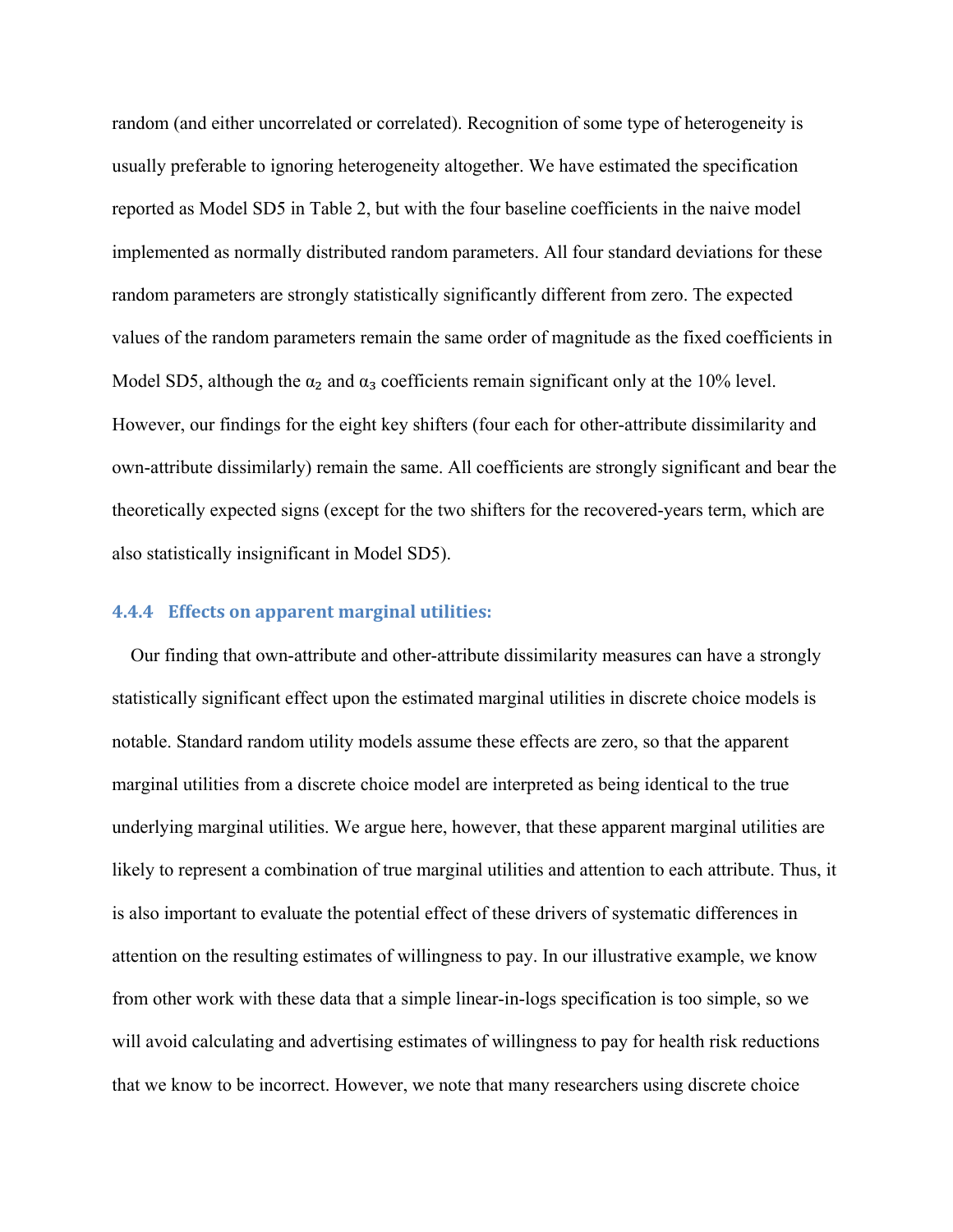models tend to begin with simple linear models such as the one we entertain for our example. We thus calculate the likely scope of the systematic effects of our new dissimilarity variables on the implied estimates of WTP by examining their effects on the implied marginal utilities of each attribute.

 Table 3 begins by displaying, in its first row, the baseline point estimates of marginal utility associated with each (constructed) attribute in our model. These are the "levelized" marginal utilities, for our model SD5, which apply in the counterfactual instance where all four otherattribute utility-difference variables (and all four own-attribute utility-difference variables) are set equal to their sample means. These can be compared to our uncorrected naive model SD1, where homogeneous preferences are assumed. Whereas the marginal (dis)utility of a present discounted adverse health-state year ranged roughly between -24 and -29 for the three health states in the naive model, the levelized marginal utilities are considerably different.

 The most important insight, however, may be gleaned from the rest of Table 3. Holding the own-attribute dissimilarity measure at its sample mean value, we first calculate and display the range of fitted values across selected percentiles of the sampling distribution of calculated otherattribute dissimilarity levels (based on the heterogeneous-preferences specification of Model SD5). The marginal utility of income parameter can be seen to differ by a factor of ten between the 5th and 95th percentiles of the distribution of other-attribute dissimilarity. Since this marginal utility enters into the denominator of WTP calculations, this implies a corresponding possible ten-fold difference in WTP estimates! If we instead hold constant the sample mean the otherattribute dissimilarity measure, we find that own-attribute utility differences can contribute to a 2.5-fold difference in the marginal utility of income parameter.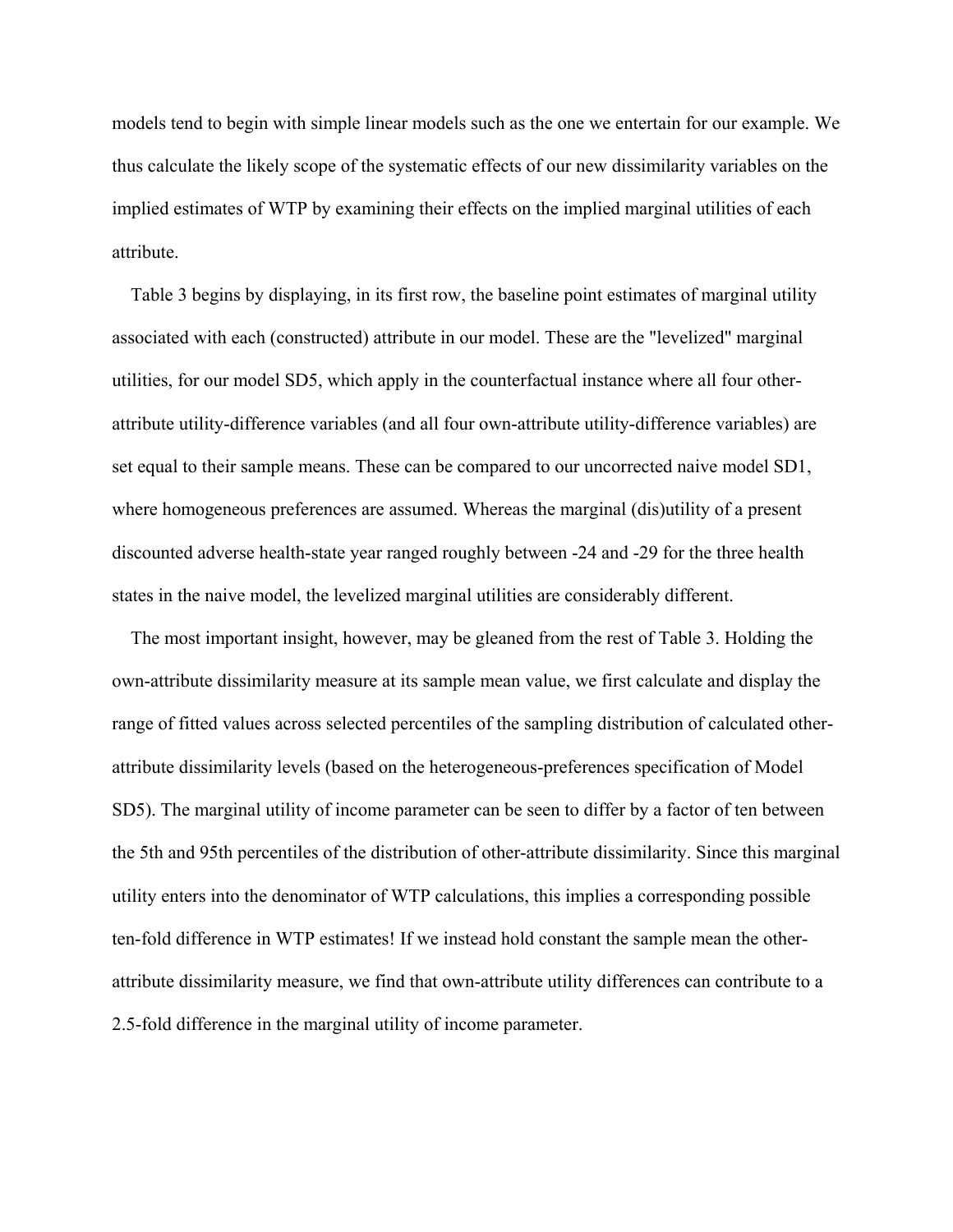With respect to the other marginal utilities in the basic model, there is further evidence of heterogeneity. Since the means and medians differ, there is certainly some skewness in the estimated heterogeneous values. The presence of cross-overs in the signs of the estimated marginal utilities within the range of the data suggest that non-linear models may be desirable, since they could constrain the disutilities of adverse health states to be strictly negative. For this illustration, however, we seek merely to demonstrate that our two dissimilarity variables are potentially important shifters of the fitted values of the apparent marginal utility parameters in such a model.

### **4.5 Caveats**

 Subjects in our study each have the opportunity to make five different choices. In this case, it may not be the standard deviation across the current choice set in utility contributions for a particular attribute which determines attention to that attribute. Instead, it may be the standard deviation in utility contributions across both the current and all previous choice sets that determines the attention devoted to an attribute. We do not pursue this possibility here.

 To allow the baseline marginal utility parameters to be comparable across our various specifications, we first normalize our dissimilarity variables on their mean values across all respondents. This permits us to consider the case where all dissimilarity variables might match the sample-wide mean as equivalent to the case where the shift variables we actually use are all simultaneously zero. We have not addressed the possibility that one might normalize on the within-individual means, but to allow these mean dissimilarity measures to differ across individuals. An a priori sense of the promise of such a strategy is harder to come by, since the relevant quantities are factors in interaction terms, rather than basic variables in the model.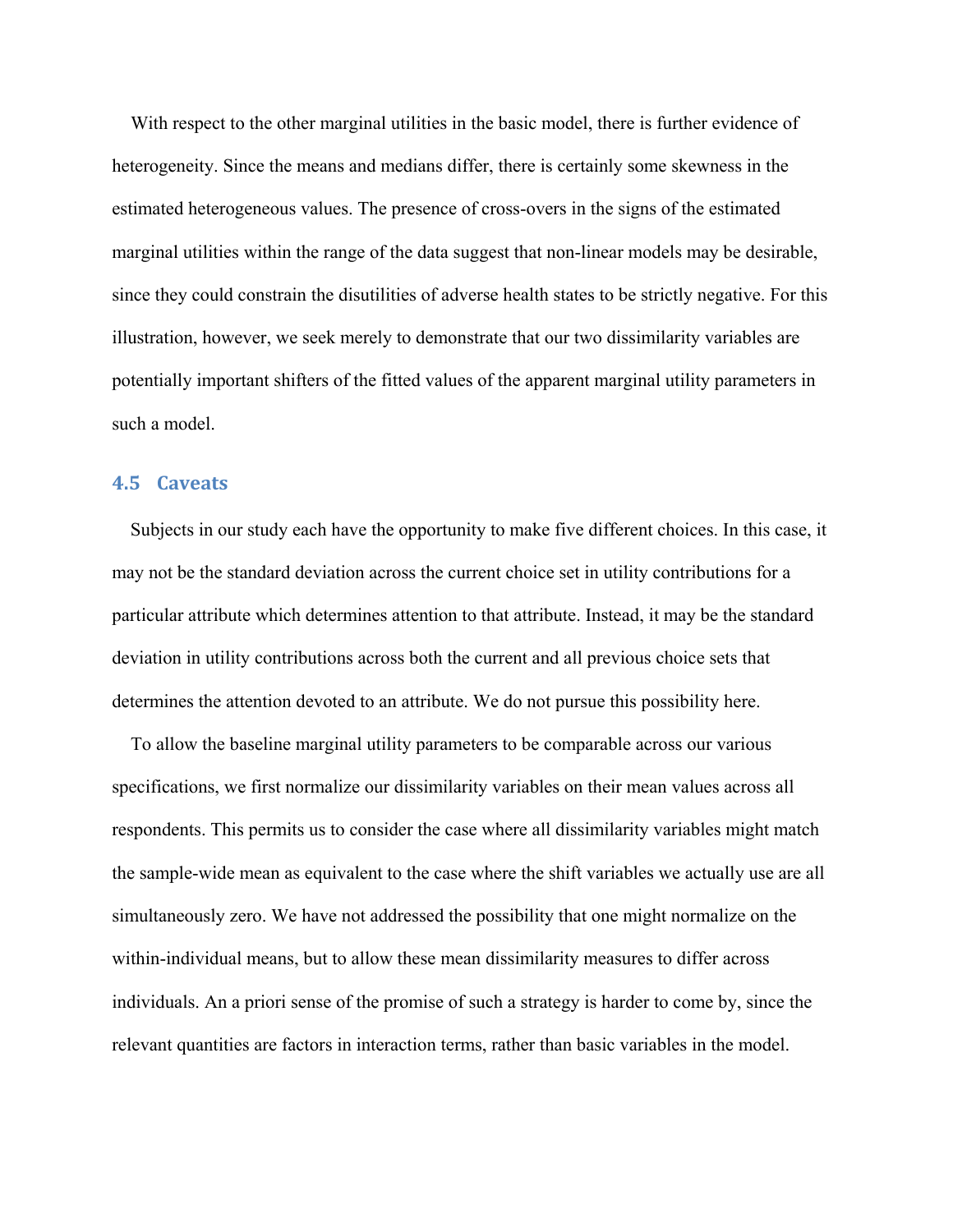One might argue that our use of the richer heterogeneous-preferences model to generate our eight fitted dissimilarity measures is merely an alternative strategy for bringing respondent heterogeneity into the naive homogeneous preferences model. This criticism may be supported by the fact that the same dissimilarity measures make no real difference when they are added to the heterogenous-preferences model. But this does not take away from the intriguing finding that respondent heterogeneity--exclusively via its influence on the two types of theoretically motivated measures of alternative similarity--contributes so very much to explaining differences in apparent marginal utilities in the naive model (which is where many practical conjoint choice analyses begin and end). $17$ 

# **5 Conclusions and Potential Implications**

 $\overline{a}$ 

 In conventional random utility choice models, researchers usually assume complete and costless information. However, subjects' cognitive resources are typically scarce. Individuals presumably must compare the marginal benefits and marginal costs of attention to different dimensions of a choice task, and optimize their allocation of attention. In this paper, we focus on the individual's allocation of his or her attention across the different attributes which can be used to describe each alternative in a choice set. Inattention to differences in the levels of a particular attribute may masquerade empirically as a lower marginal utility associated with that attribute. Marginal utilities from choice models are the key ingredients in the calculation of willingness-topay in many applications. Distortions in these marginal utilities can lead to distortions in the sorts of willingness-to-pay estimates which are critical to an understanding of demands for the goods in question.

<sup>&</sup>lt;sup>17</sup> One can in principle impose sign restrictions by assuming, for example, a log-normal rather than normal distribution for each parameters (using the negative of the variable in estimation if a strictly negative coefficient is desired). For this application, however, models with such restrictions failed to converge.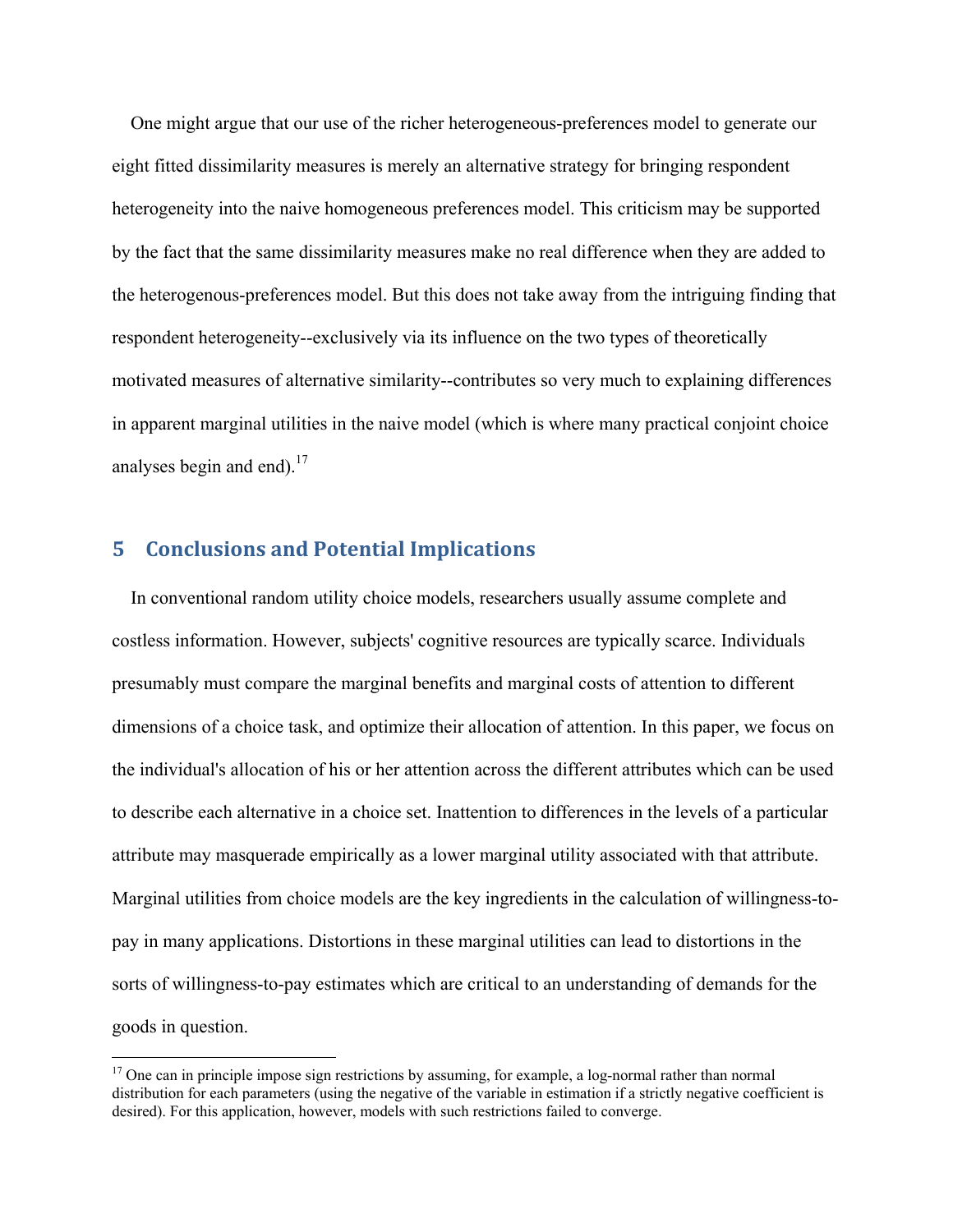Our illustrative empirical example represents a first partial attempt to implement an attentioncorrected choice model with a sample of "field" data from a conjoint choice experiment in a large stated preference survey. When we use a four-parameter homogeneous-preferences model to build the two dissimilarity measures associated with each attribute, and use these two measures to shift each marginal utility in what is otherwise the same four-parameter homogeneous model, we find no evidence of the effects predicted by our theory. We then generalize our model to make each of our four marginal utilities a systematically varying parameter, allowing for heterogeneity in preferences. If these heterogeneous preferences are used to build the two dissimilarity measures associated with each attribute, and these measures are the used to shift each of the four marginal utilities in the same heterogeneous-preferences model, they likewise fail to produce the effect predicted by our theory.

 However, we subsequently assume heterogeneous preferences in the process of constructing the dissimilarity measures, so that our pairs of dissimilarity measures associated with each attribute differ across individuals because their preferences are different. Using these heterogeneous dissimilarity measures as estimates of "latent" variables that have the capability to shift the four basic marginal utilities in a homogeneous-preferences model produces highly significant results fully consistent with our theory. Choice modelers do often explore homogeneous-preferences specifications, seeking to estimate preferences for a representative consumer. Our results certainly suggest that such "representative preferences" may be biased by heterogeneity in perceived dissimilarities.

 Our theoretical and empirical explorations of criteria that may affect respondents' optimal allocation of attention to attributes have some implications for other regularities which have been observed in different types of choice behavior: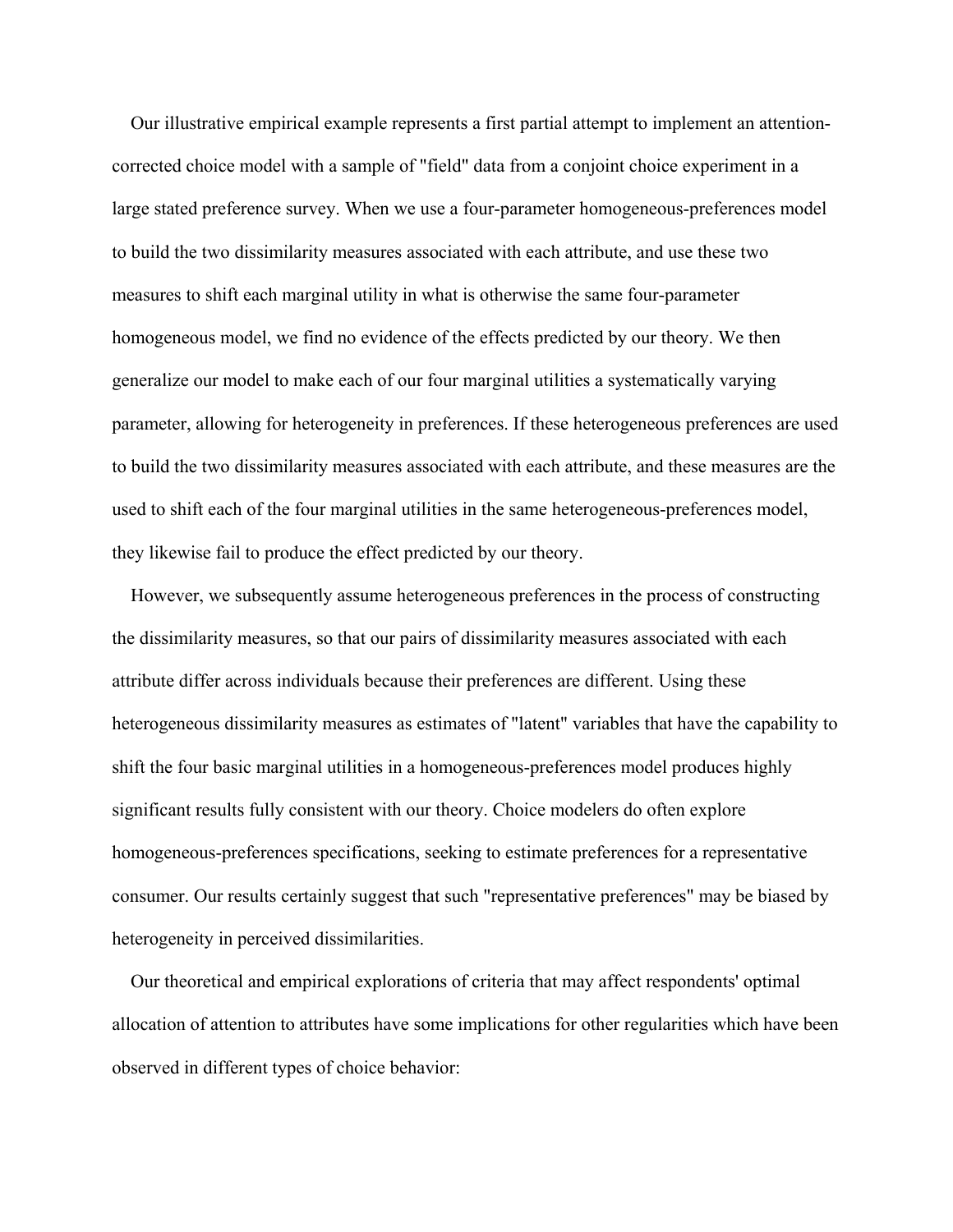**SP too different from RP choice sets**.—Choice set designs used for stated preference surveys may tend to produce uneven attention to different attributes. This might be of little consequence if the corresponding real choice contexts were assured of being similar. However, if the conditions surrounding the choice are sufficiently different in the context wherein a choice prediction is desired---so that the marginal benefits and/or marginal costs of attention to attributes are different---a model calibrated under an implicit assumption of complete attention (when this is not so) may produce misleading forecasts of future choices.

 **Consequentiality.**—In purely hypothetical stated preference choice contexts, where stated choices may be viewed as inconsequential, the marginal benefits from attention to all attributes could be perceived to be very low (see Carson et al., 2003; 2004). In contrast, the marginal costs of attention to any additional attribute may be very similar to those in a real choice context. A lack of perceived consequentiality would thus be predicted to lead to a lower overall optimal level of attention being paid to the choice task. If attention to each attribute is reduced proportionally, we have argued that the only substantive effect may be an increase in the error dispersion, relative to the full attention case, with no resulting bias in the relative sizes of the estimated marginal utility parameters, and thus no distortion in any resulting estimates of the expected WTP. However, levels of attention to different attributes may not be scaled down uniformly across all attributes when less-than-complete attention is optimal. Our theory focuses on the marginal benefits part of the story, and suggests that the marginal benefits from attention to an additional attribute depend in a fairly complex fashion upon the pattern of attributes in the choice set and on the individual's marginal utilities from each attribute. Simply the design of a choice set can steer the subject's attention toward some attributes and away from others.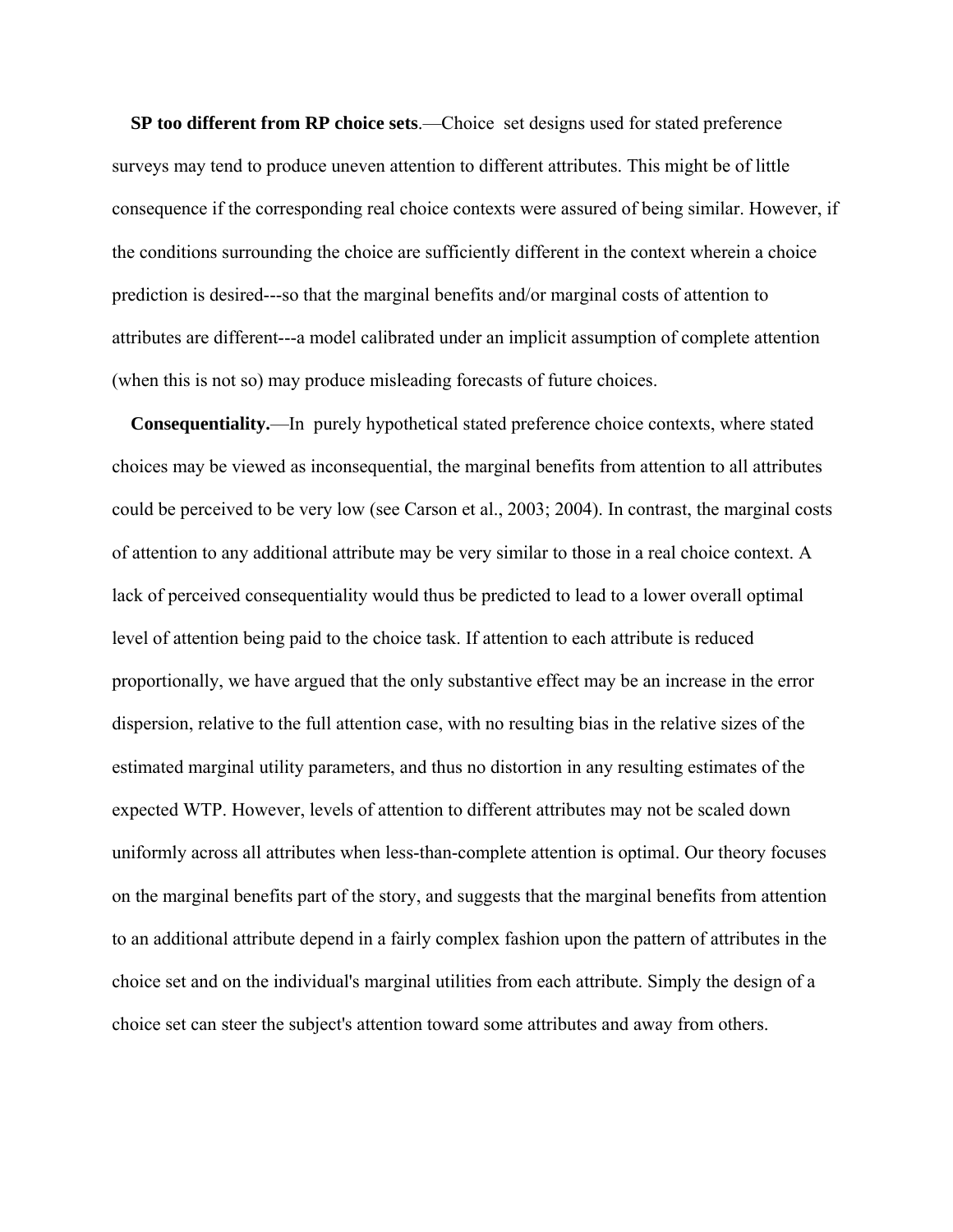**Price listed last.**—In SP experiments, the utility loss from making a wrong choice can be negligible, since the individual may believe that he or she will not have to live with the consequences of an "incorrect" choice---in particular, the knowledge that they have paid good money for something that turned out to be not exactly what they wanted or expected. If respondents do not fully take into account the fact that they would actually have to pay the cost of the preferred alternative, they may pay less attention than they should to differences in costs (especially if these costs are listed at the bottom of the conjoint choice table). If order effects increase the relative cost of attention to the cost attribute, and attention is steered toward other attributes by listing them first, it may be unsurprising that the propensity to attend to other attributes will be greater than the propensity to attend to cost. The marginal utility of income may be underestimated by more than the marginal utilities of the other attributes. The predicted result would be an upward bias in WTP, since the marginal utility of income forms the denominator in WTP calculations.

 **Cheap talk scripts.**—In SP surveys, since the publication of Cummings and Taylor (1999), researchers have been encouraged to employ a so-called "cheap talk" script wherein subjects are reminded to consider their budget constraint carefully before stating their preferred option. Often, this section of the survey will draw special attention to the cost attribute, immediately prior to the choice task. In a conjoint choice context, this effort can be expected to increase attention to the cost attribute without treating the other attributes symmetrically. Our theory suggests that this can be expected to lead to a larger-than-otherwise estimated marginal utility of income and perhaps smaller-than-otherwise estimated marginal utilities for other attributes (if scarce attention is reallocated), which will tend to "bias," rather than "correct" the resulting WTP estimates. However, if a lack of consequentiality for the entire choice exercise has already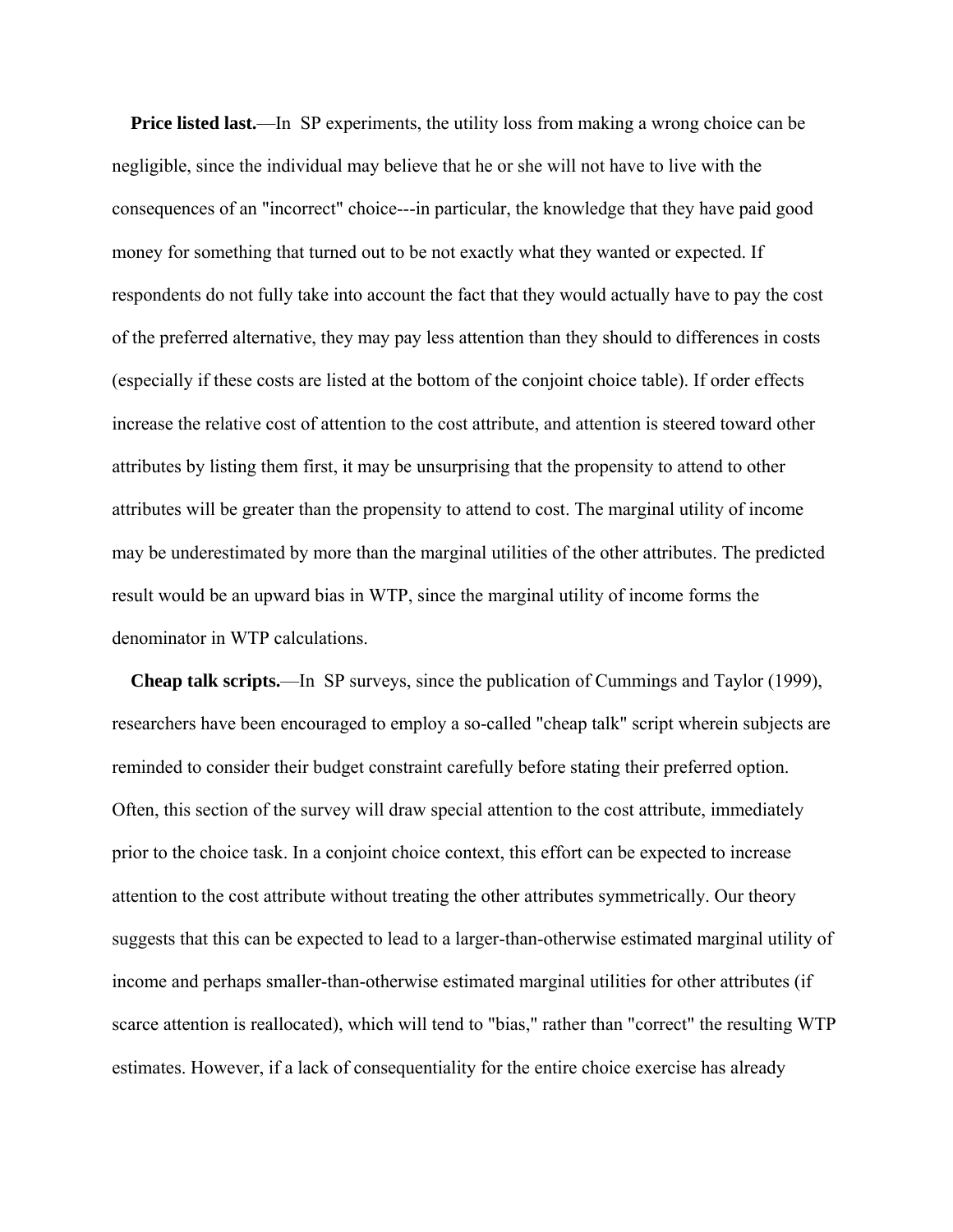produced lower attention to the cost attribute, the cheap talk effort may be warranted. However, our results strongly suggest that any attempt to direct the subject's attention should be examined carefully. We certainly know that the cost attribute is frequently downplayed in RP contexts: restaurant menus list the price of the entree last, advertisements encourage prospective customers to "contact the dealer for price information". Effort is often made to divert attention from other attributes as well, expecially where they may convey negative marginal utilities: some less desirable attributes of goods for sale are listed in the fine print (e.g. pharmaceutical side effects),

 **SP attributes sometimes "too orthogonal."**—To maximize estimation efficiency for marginal utilities associated with a whole range of attributes, the joint distribution of attributes in stated preference studies often has greater orthogonality or greater variance than might be present in the corresponding real-world choice context. As Jordan Louviere has pointed out, "Realism is not a design property" for a choice set. Our theoretical results suggest that the degree of orthogonality in attributes may have a systematic effect on the sizes of naively estimated marginal utilities. In the corresponding real choice context, subjects may face alternatives where the differences in many attributes across alternative may be much smaller than they had been in the stated-preference estimating sample. This lesser difference changes the expected net benefits from considering the different attributes and changes the extent to which the individual is likely to take into account each of these attributes in the real-choice context. A choice model estimated on stated preferences would incorrectly predict choices under the choice regime in a subsequent revealed preference setting.

 **More "ceteris paribus" than in real choices.**—While attribute levels may be more different in some SP studies than they are in real life, in other cases the researcher's goal is merely to obtain a precise estimate of just one marginal utility. In this situation, the choice sets might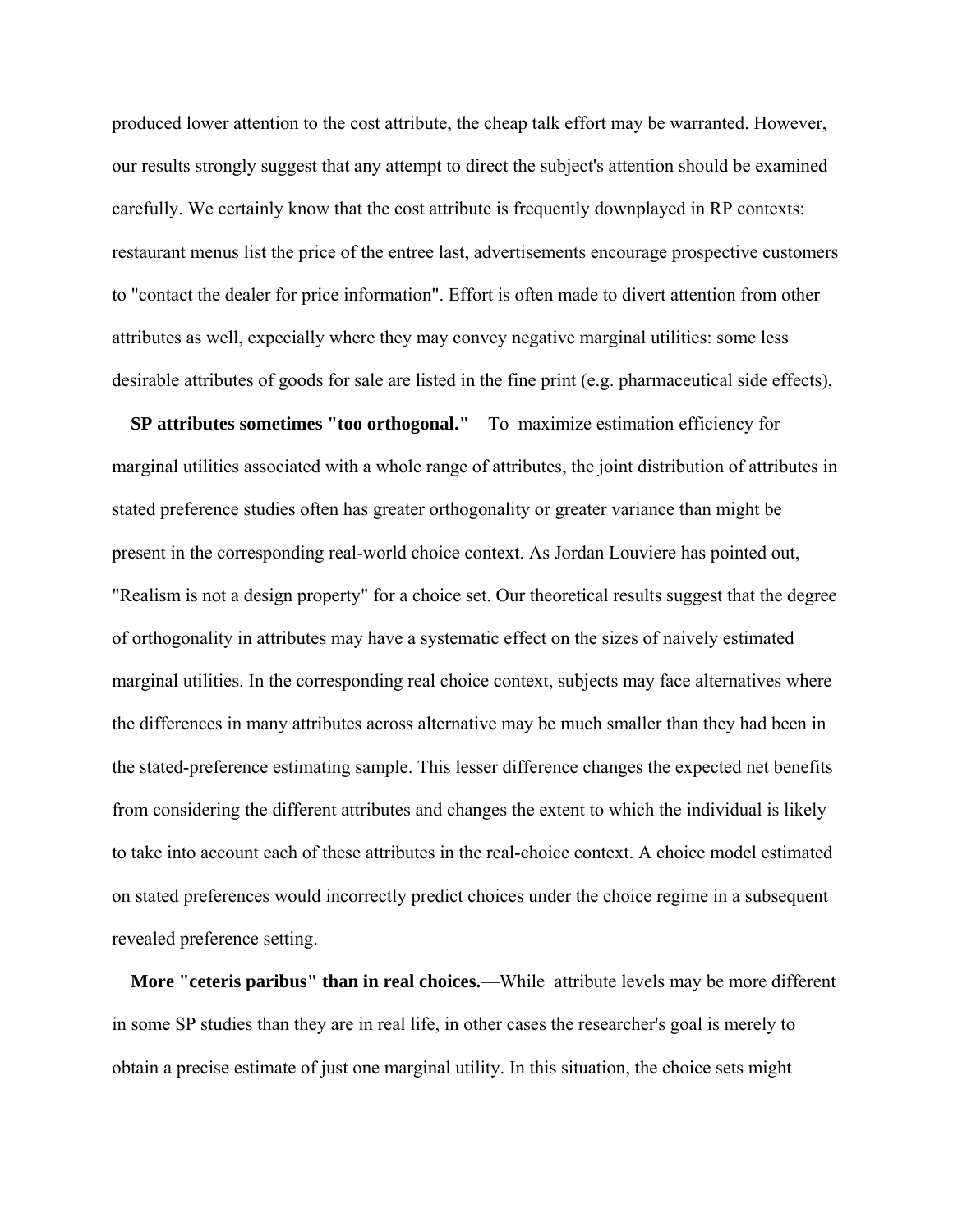consist of alternatives where all other attributes are held constant and only the attribute of interest is varied across alternatives. In some cases, the choice scenario may not even list other important attributes and will simply ask respondents to assume that all other features of the alternatives are identical. Our theory suggests that the greater the number of attributes held constant across alternatives, the larger will be the apparent marginal utilities associated with the attributes which do vary.<sup>18</sup>

 **Marginal cost differences.**—Our theory does not explicitly derive the factors which should determine the marginal cost of attention to an additional attribute. However, intuition suggests that the marginal costs of attention to different attributes may also differ. A variety of conditions could affect the marginal cost of attention to an incremental attributes. One is the accessibility of the information about each attribute (e.g. its position in the order of attributes in a conjoint choice scenario). For a decision-maker faced by different levels of distraction or time pressure in making a choice, the fact that the marginal cost of attention is likely increasing in the number of attributes in a choice set will also be relevant. Some attributes, such as risk for example, may be more difficult to understand for some types of subjects. This suggests that there will likely be differences in the marginal propensity to attend to each attribute whenever cognitive constraints are binding. Differences in attention can lead to biases in estimated marginal utilities and thereby to distortions in estimated WTP.

 Overall, we have derived from optimizing behavior some results that seem to match closely with casual empiricism about choice behavior. People are motivated to pay attention to additional attributes in a choice exercise to the extent that this behavior will reduce their

<u>.</u>

<sup>&</sup>lt;sup>18</sup> For example, had the identical resumes with different names been sent to the same prospective employers in the Bertrand and Mullainathan (2004) study, one might expect that race, as implied by the different names, might have been found to have an exaggerated influence on choices compared to a choice context where the resumes differed in many other dimensions as well.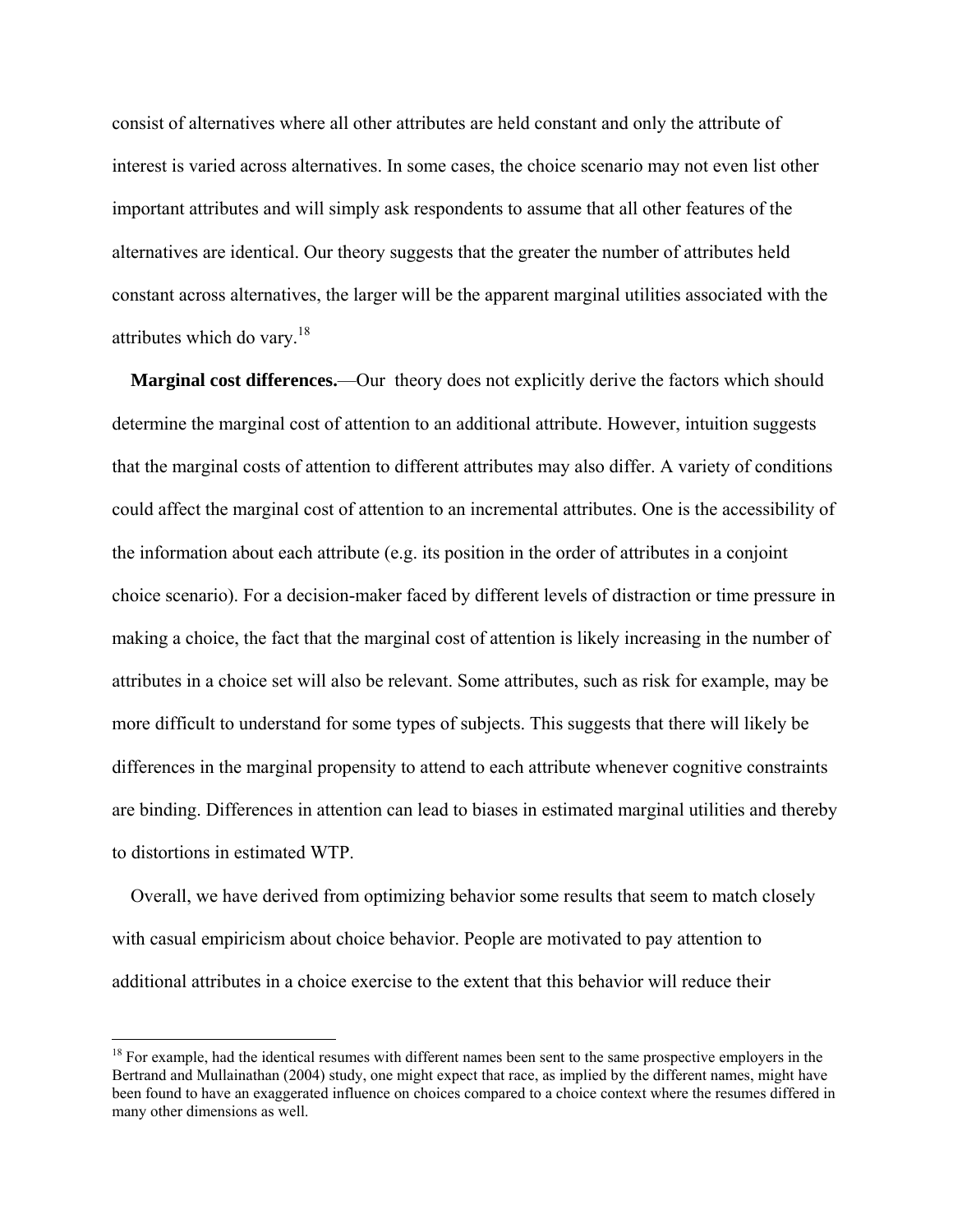expected lost utility from making an incorrect choice. They pay more attention to any given attribute if the alternatives look more similar in terms of utility based on the other attributes under consideration. They also pay more attention to an attribute if the utility derived from that attribute differs greatly across alternatives. These are simple insights. In our empirical adaptation of this theory, we encounter some difficulty in estimating an appropriate specification using full information maximum likelihood methods because the same utility parameters appear in so many places in the log-likelihood. Nevertheless, we have implemented the estimation in an alternating sequence of steps that appears to lead to stable converged parameter estimates. We demonstrate that the apparent marginal utilities from different attributes can vary dramatically with the mix of attribute levels presented across all alternatives, and thus so can the implied WTP. This is more evidence that, by manipulating the mix of attribute levels in a choice set, it may be possible to "steer" respondent attention (inadvertently or strategically) to either exaggerate or downplay apparent marginal utilities and hence the resulting average WTP (benefits estimates).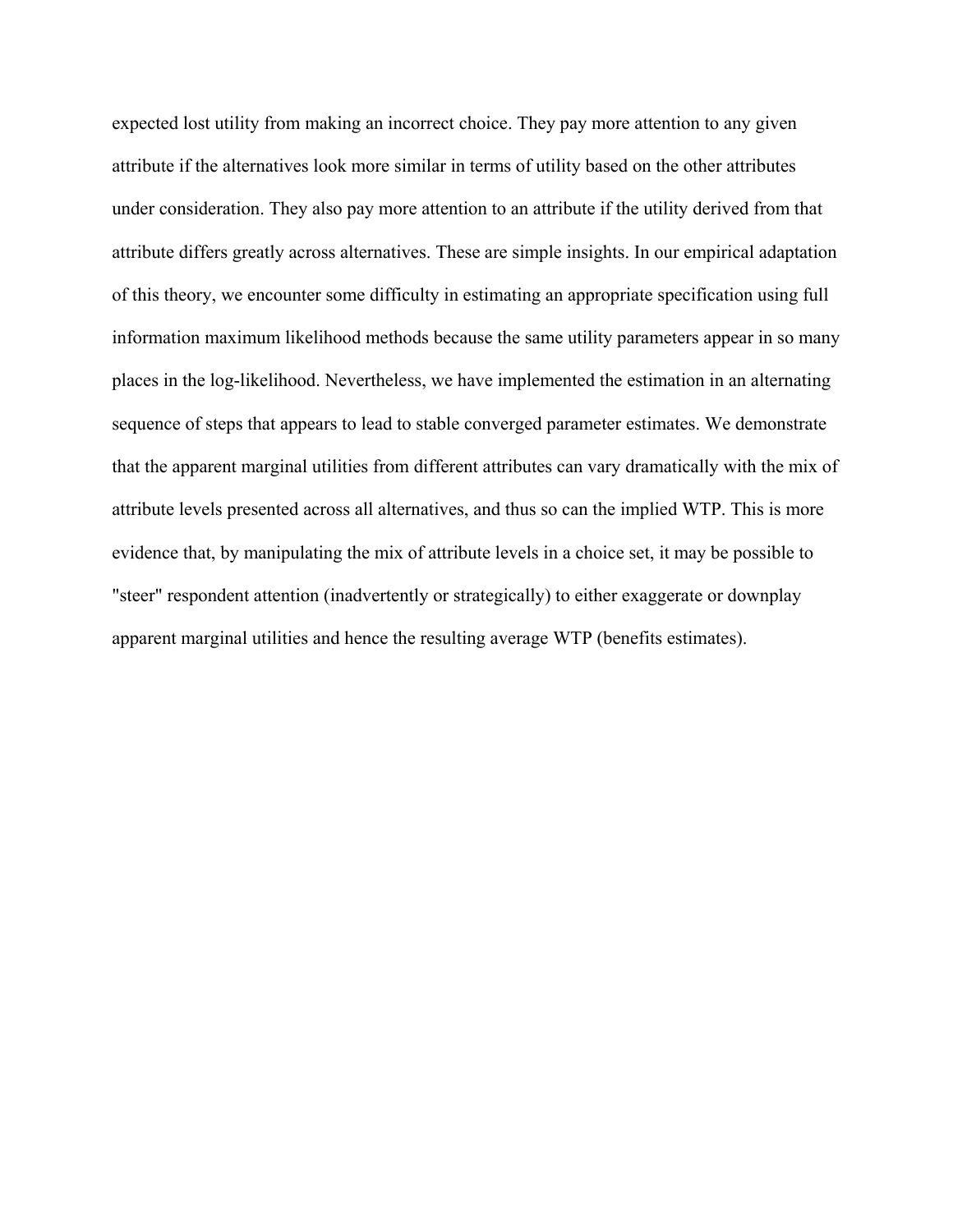### REFERENCES

- Bertrand, Marianne and Sendhil Mullainathan (2004) "Are Emily and Greg more employable than Lakisha and Jamal? A field experiment on labor market discrimination," *American Economic Review* 94(4), 991-1013.
- Bettman, James R., Eric J. Johnson, Mary Frances Luce, and John W. Payne (1993) "Correlation, conflict, and choice," *Journal of Experimental Psychology: Learning, Memory and Cognition* 19(4), 931-951.
- Jeff D. Brazell, J. Gray-Lee, Jordan Louviere, Benedict Dallaert and M. Pullman. (1995) "Nobody Will Do That! An Empirical Investigation of Survey Length Effects on Response Rate and Reliability in Choice Model Experiments," INFORMS 1995 Marketing Science Conference, July 2-5, Sydney, Australia.
- Cameron, T.A. and J.R. DeShazo (2008) "A Generalized Empirical Model of Demand for Health Risk Reductions," manuscript, Department of Economics, University of Oregon.
- Carson, Richard, Theodore Groves, John List, and Mark Machina (2004) "Probabilistic Influence and Supplemental Benefits: A Field Test of the Two Key Assumptions Underlying Stated Preferences," Discussion Paper, Department of Economics, University of California, San Diego.
- Carson, Richard, Theodore Groves, and Mark Machina (2003) "Incentive and Informational Properties of Preference Questions," Discussion Paper, Department of Economics, University of California, San Diego.
- Conlisk, John (1996), "Why bounded rationality?" *Journal of Economic Literature*, 34(2), 669-700.
- Chakravarti, Amitav, Janiszewski, Chris (2003). "The influence of macro-level motives on consideration set composition in novel purchase situations," *Journal of Consumer Research* 30(2), 244-258.
- Conlon, Bernard, Benedict G.C. Dellaert, and Arthur van Soest (2001) "Optimal Effort in Consumer Choice: Theory and Experimental Analysis for Binary Choice," discussion paper, Center for Economic Research (CentER), Faculty of Economics and Business Administration, Tilburg University, P.O. Box 90153, 5000 LE Tilburg, The Netherlands.
- Cummings, Ronald G. and Laura O. Taylor (1999) "Unbiased value estimates for environmental goods: A cheap talk design for the contingent valuation method," *American Economic Review* 89(3), 649-665.
- Dellaert, Benedict G.C., Jeff D. Brazell, and Jordan J. Louviere (1999) "The effect of attribute variation on consumer choice consistency," *Marketing Letters* 10, 139-147.
- de Palma, Andre, Gordon M. Myers, and Yorgos Y. Papageorgiou (1994) "Rational choice under an imperfect ability to choose," *American Economic Review* 84, 419-440.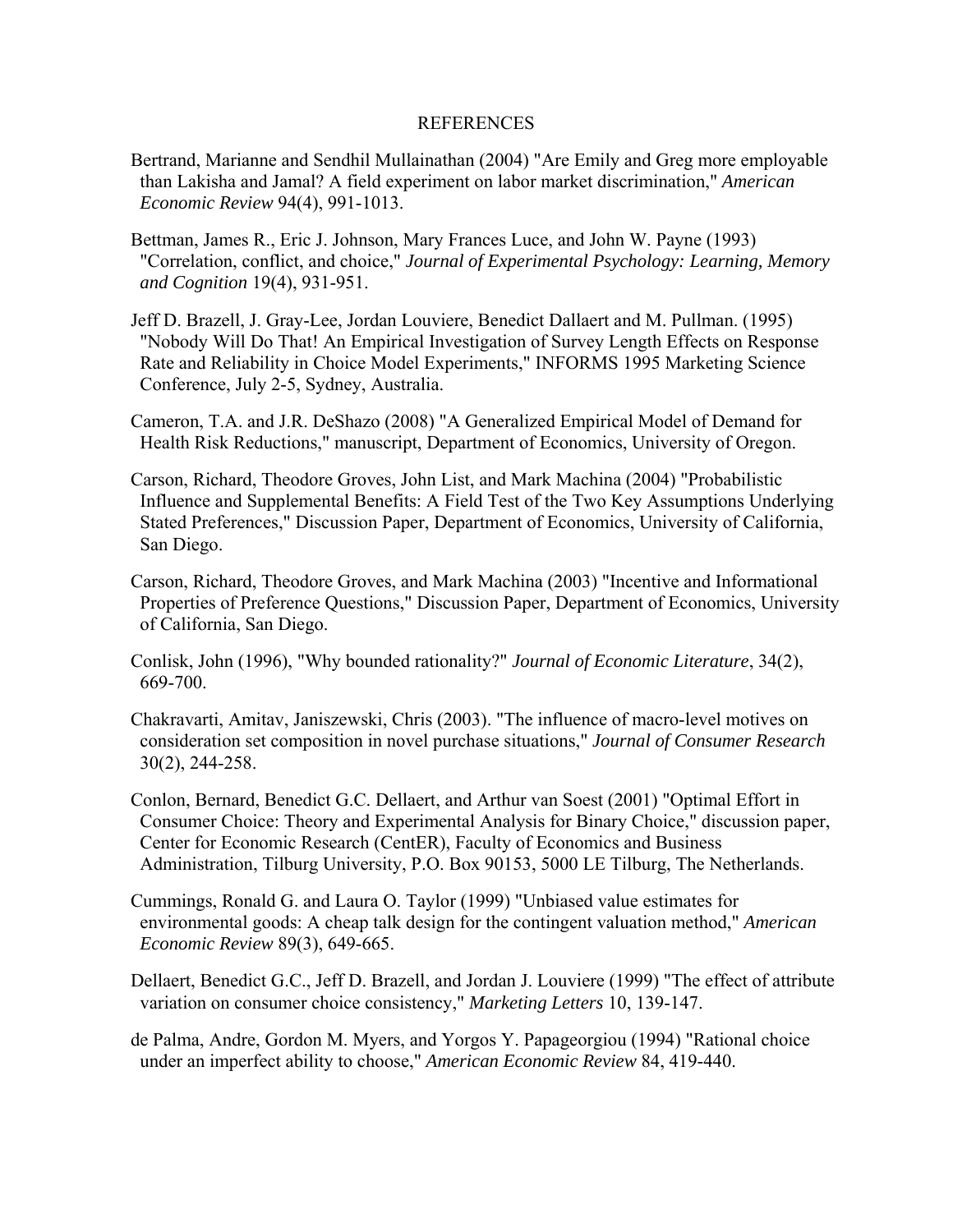- DeShazo, J.R. and German Fermo (2002) "Designing choice sets for stated preference methods: The effects of complexity on choice consistency," *Journal of Environmental Economics and Management*, 44 (1): 123-143.
- Duquette, Eric (2008) "Objective Choice Complexity versus Indirectly and Directly Measured Choice Difficulty in Discrete Choice Models," manuscript, Department of Economics, University of Oregon.
- Fischer, Gregory W., Jianmin Jia, and Mary Frances Luce (2000a) "Attribute conflict and preference uncertainty: The RandMAU model," *Management Science*, 46 (5), 669-684.
- Fischer, Gregory W., Mary Frances Luce, and Jianmin Jia (2000b) "Attribute conflict and preference uncertainty: Effects on judgment time and error," *Management Science*, 46 (1), 88-103.
- Gabaix, Xavier and David Laibson (2000) "A boundedly rational decision algorithm," *American Economic Review* 90(2), 433-438.
- Gabaix, Xavier, David Laibson, Guillermo Moloche, and Stephen Weinberg (2006). "Costly information acquisition: Experimental analysis of a boundedly rational model," *American Economic Review* 96, 1043-1068.
- Gigerenzer, Gerd, Peter M. Todd, and the ABC Research Group (1999) Simple Heuristics That Make Us Smart, New York: Oxford University Press.
- Haab, Timothy C., and Robert L. Hicks (1999). "Choice set considerations in models of recreation demand: History and current state of the art," *Marine Resource Economics* 14(4), 255-270.
- Heiner, Ronald A. (1983) "The origin of predictable behavior," *American Economic Review* 73(4), 560-595.
- Hensher, David A. (2006a). "How do respondents process stated choice experiments? Attribute consideration under varying information load," *Journal of Applied Econometrics* 21(6), 861-878.
- Hensher, David A. (2006b). "Revealing differences in willingness to pay due to the dimensionality of stated choice designs: An initial assessment," *Environmental & Resource Economics* 34(1), 7-44.
- Hensher, David A., John Rose, and Tony Bertoia (2007). "The implications on willingness to pay of a stochastic treatment of attribute processing in stated choice studies," *Transportation Research Part E-Logistics and Transportation Review* 43(2), 73-89.
- Hensher, David A., John Rose, and William H. Greene (2005). "The implications on willingness to pay of respondents ignoring specific attributes," *Transportation* 32(3), 203- 222.
- Jedidi, Kamel, and Rajeev Kohli (2005). "Probabilistic subset-conjunctive models for heterogeneous consumers," *Journal of Marketing Research* 42(4), 483-494.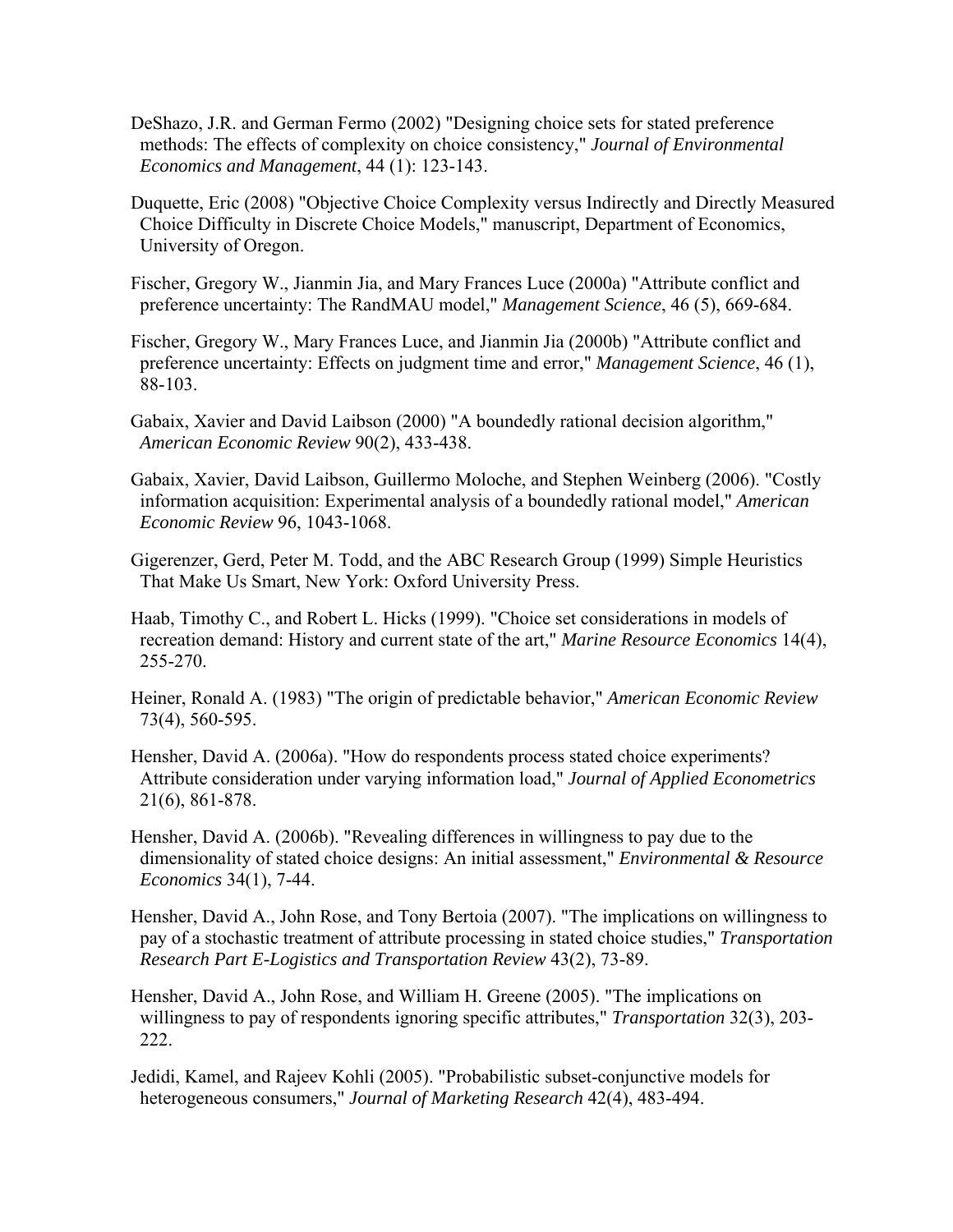- Johnson, Eric J. (2008) "Man, my brain is tired: Linking depletion and cognitive effort in choice," *Journal of Consumer Psychology*, 18(1), 14-16.
- Luce, Mary Frances, Jianmin Jia, and Gregory W. Fischer (2003). "How much do you like it? Within-alternative conflict and subjective confidence in consumer judgments," *Journal of Consumer Research*, 30(3), 464-472.
- Malhotra, Naresh K. (1982). "Information load and consumer decision making," *Journal of Consumer Research* 8(4), 419-430.
- March, James G. (1978). "Bounded rationality, ambiguity, and the engineering of choice," *Bell Journal of Economics* 9(2), 587-607.
- Mazzotta, Marisa J., and James J. Opaluch (1995). "Decision making when choices are complex: a test of Heiner's hypothesis," *Land Economics* 71(4), 500-515.
- Ohler, Tobias, Aihong Le, Jordan J. Louviere, and Joffre Swait (2000). "Attribute range effects in binary response tasks," *Marketing Letters* 11(3), 249-260.
- Paulssen, Marcel, Bagozzi, Richard P. (2005). "A self-regulatory model of consideration set formation," *Psychology & Marketing* 22(10), 785-812.
- Payne, John W., James R. Bettman, and Eric J. Johnson (1993) *The Adaptive Decision Maker*, Cambridge, UK: Cambridge University Press.
- Payne, John W., James R. Bettman, and Eric J. Johnson (1988) "Adaptive strategy and selection in decision making," *Journal of Experimental Psychology: Learning, Memory and Cognition* 14(3), 534-552.
- Russo, J. Edward, and Barbara A. Dosher (1983). "Strategies for multiattribute binary choice," *Journal of Experimental Psychology: Learning, Memory, and Cognition* 9(4), 676-696.
- Saelensminde, Kjartan (2002). "The impact of choice inconsistencies in stated choice studies," *Environmental & Resource Economics*, 23(4), 403-420.
- Shugan, Steven M. (1980). "The cost of thinking," *Journal of Consumer Research* 7(2), 99- 111.
- Simon, Herbert A. (1955). "A behavioral model of rational choice," *Quarterly Journal of Economics* 69(1), 99-118.
- Simonson, Itamar and Amos Tversky (1992). "Choice in context: tradeoff contrast and extremeness aversion," *Journal of Marketing Research* 29(3), 281-295.
- Stewart, Neil, Nick Chater, Henry P. Stott, and Stian Reimers (2003). "Prospect relativity: How choice options influence decision under risk," *Journal of Experimental Psychology-General*, 132(1), 23-46.
- Swait, Joffre, and Wiktor Adamowicz (2001). "Choice environment, market complexity, and consumer behavior: A theoretical and empirical approach for incorporating decision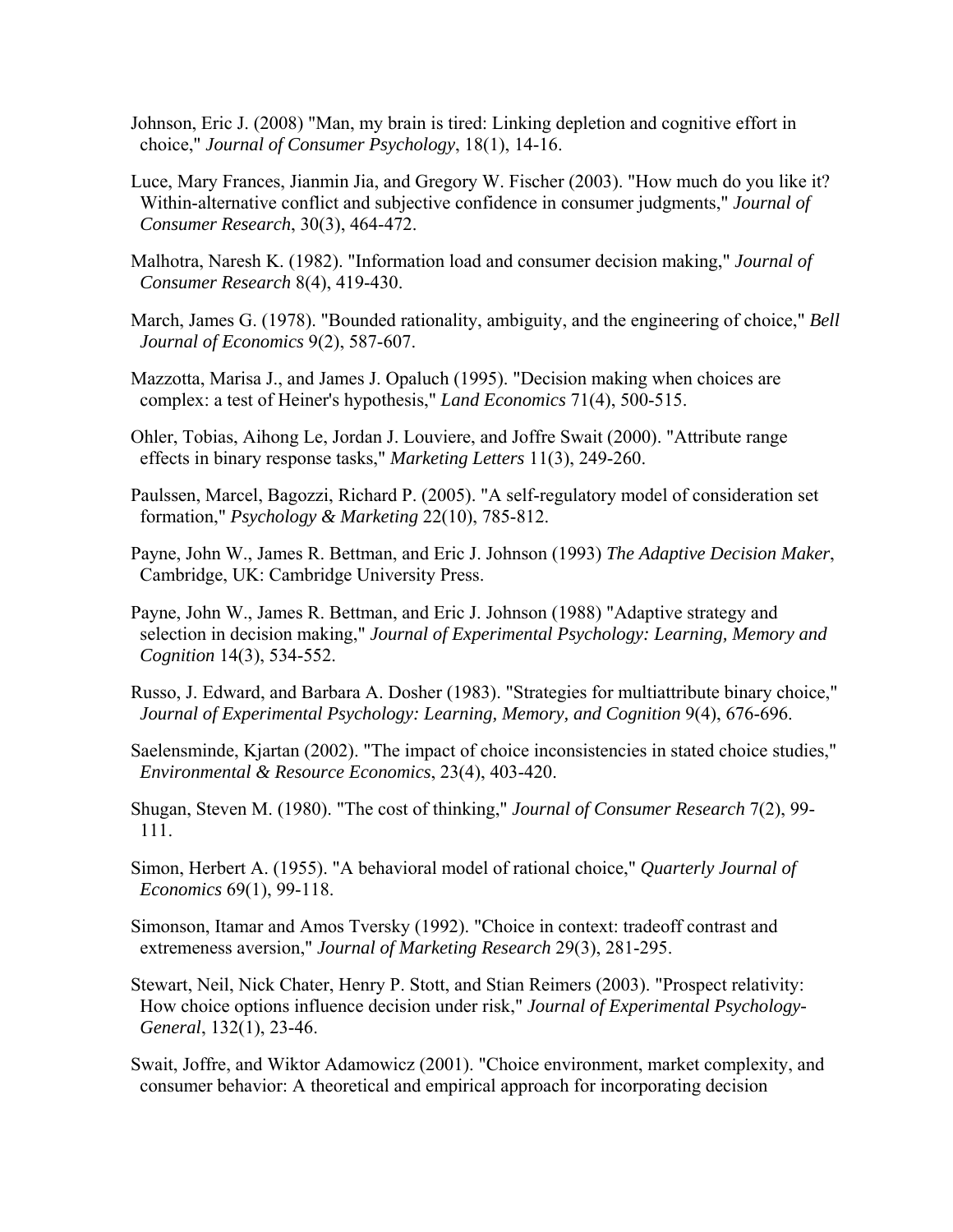complexity into models of consumer choice," *Organizational Behavior and Human Decision Processes*, 86(2), 141-167.

- Swait, Joffre, and Wiktor Adamowicz (2001). "The influence of task complexity on consumer choice: A latent class model of decision strategy switching," *Journal of Consumer Research*, 28(1), 135-148.
- Swait, Joffre, Wiktor Adamowicz, Michael Hanemann, Adele Diederich, Jon Krosnick, David Layton, William Provencher, David Schkade, and Roger Tourangeau (2002). "Context dependence and aggregation in disaggregate choice analysis," *Marketing Letters*, 13(3), 195- 205.

 Tversky, Amos (1972). "Elimination by aspects: A theory of choice," *Psychological Review* 79(4), 281-299.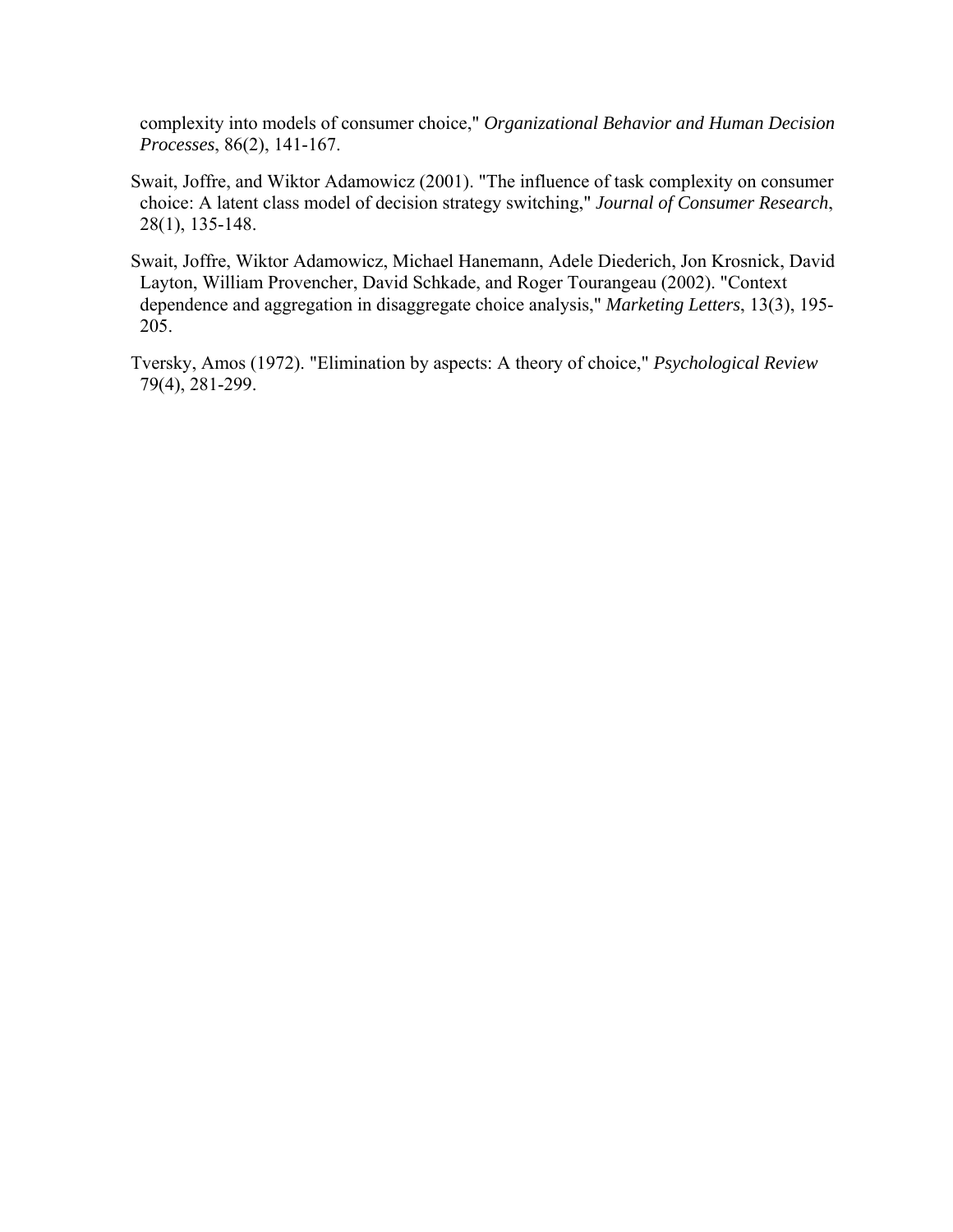### Appendix 1: Alternating Estimation Algorithm

*Step 0:* Estimate the model without any attention corrections. Save these temporary estimates of the k=1,...,K marginal utility parameters. These might be scalars,  $(\hat{\beta}_1^0, ..., \hat{\beta}_K^0)$  $\left(\hat{\beta}_1^0, ..., \hat{\beta}_K^0\right)$  , or systematically varying parameters,  $(\hat{\beta}_1^{o'}Z_{1i},...,\hat{\beta}_K^{o'}Z_{Ki})$ , each depending on a subvector of parameters  $\hat{\beta}_k^0$  and a vector  $Z_{ki}$  of individual characteristics.

*Step 1:* Based on these initial estimates of the four marginal utilities, construct the contribution to net indirect utility associated with each attribute, relative to that for the numeraire alternative, *J*. This may be a single scalar marginal utility times its associated attribute level,  $x_{ki}^j \hat{\beta}_k$ , or it may be a systematically varying marginal utility times the associated attribute level,  $x_k^j(\hat{\beta}_k^i Z_{ki})$ , for  $k=1,...,K$ . Sum these contributions across all attributes to calculate  $x_i^j \hat{\beta}$ , the net indirect utility index associated with each alternative,  $j=1,...,J-1$ . For the numeraire alternative, this net utility will be zero.

 a.) For each attribute, subtract from total systematic utility the contribution made by just that attribute to leave the model's prediction about net indirect utility based only on the other attributes in the model,  $x_{-ki}^j \hat{\beta}_{-k}$  (or  $x_{-ki}^j (\hat{\beta}_{-k}^j Z_{-ki})$  in the systematically varying parameter case). Construct a measure of the dissimilarity of the alternatives on the basis of these other attributes,  $dissim(x_{-ki}\hat{\beta}_{-k}^0)$ , or  $dissim(x_{-ki}(\hat{\beta}_{-k}^0Z_{-ki}))$ . We have suggested several candidates: the size of the lead, in utility units, the standard deviation across alternatives in these other-attribute utility level, and the skewness in these measures across alternatives. Adjust the location of these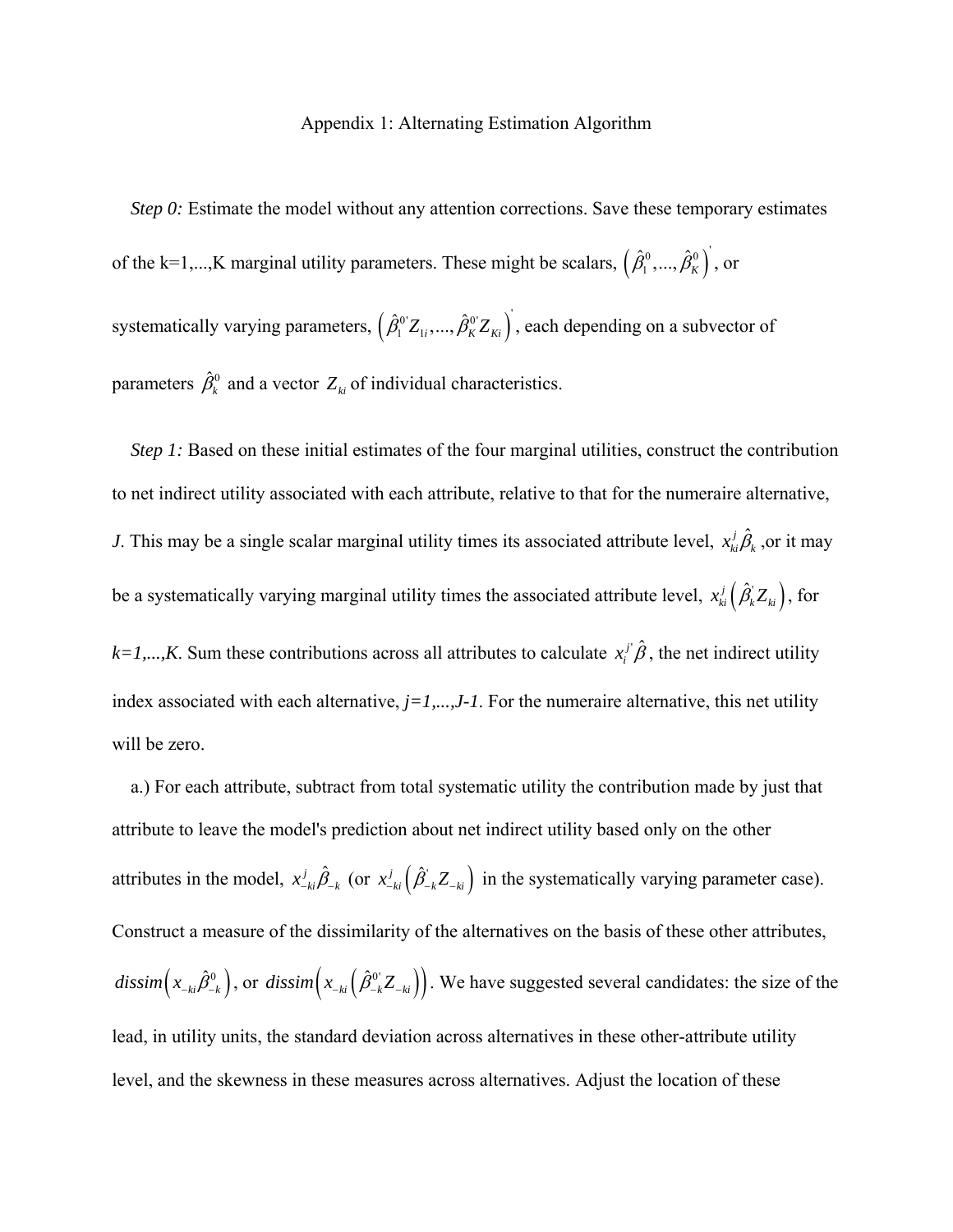measures by using their deviations from the overall sample mean values (or any other target value to be simulated by zeroing out this dissimilarity measure):

$$
d\_dissim\left(x_{-ki}\hat{\beta}_{-k}^{0}\right) = dissim\left(x_{-ki}\hat{\beta}_{-k}^{0}\right)-mean\_dissim\left(x_{-ki}\hat{\beta}_{-k}^{0}\right).
$$

 b.) For each attribute, construct a measure of the dissimilarity of the three alternatives on the basis of just this attribute:  $dissim(x_{ki}\hat{\beta}_k^0)$  or  $dissim(x_{ki}(\hat{\beta}_k^0 Z_{ki}))$ . Again, possible candidates include the lead of the highest utility contribution due to this attribute, over the second-highest across alternatives, or the standard deviation, or the skewness in these utility-contributions across alternatives. Again, adjust these measures by using their deviations from the overall sample mean values (or some other target value to be simulated when the deviations are all zero), to yield  $d\_dissim(x_{ki}\hat{\beta}_k^0)$ .

*Step 2:* Re-estimate the model, but now allow the marginal utility from each attribute (or the intercept of the marginal utility expression, if it is modeled as a systematically varying parameter) to vary systematically with the calculated dissimilarity of the alternatives in this choice set based on net utility from other attributes, as well as the dissimilarity of the alternatives based on net utility only from this attribute. Each "observed" marginal utility parameter is now modeled as also varying systematically with  $dissim(x_{k} \hat{\beta}_{-k}^0)$  and  $dissim(x_{k} \hat{\beta}_{k}^0)$ . In this second iteration, the new vector of "true (corrected)" underlying marginal utility parameters for each attribute,  $\hat{\beta}^1_k$ , is supplemented by the estimated coefficients on each of these two dissimilarity terms, yielding  $(\hat{\beta}_k^1, \hat{\alpha}_k^1, \hat{\theta}_k^1)$  for  $k=1,...,K$ . If the marginal utilities in the model are scalars, this generalization will triple the number of estimated parameters. If the marginal utilities are systematic varying parameters, the number of estimated parameters will increase by *2K*.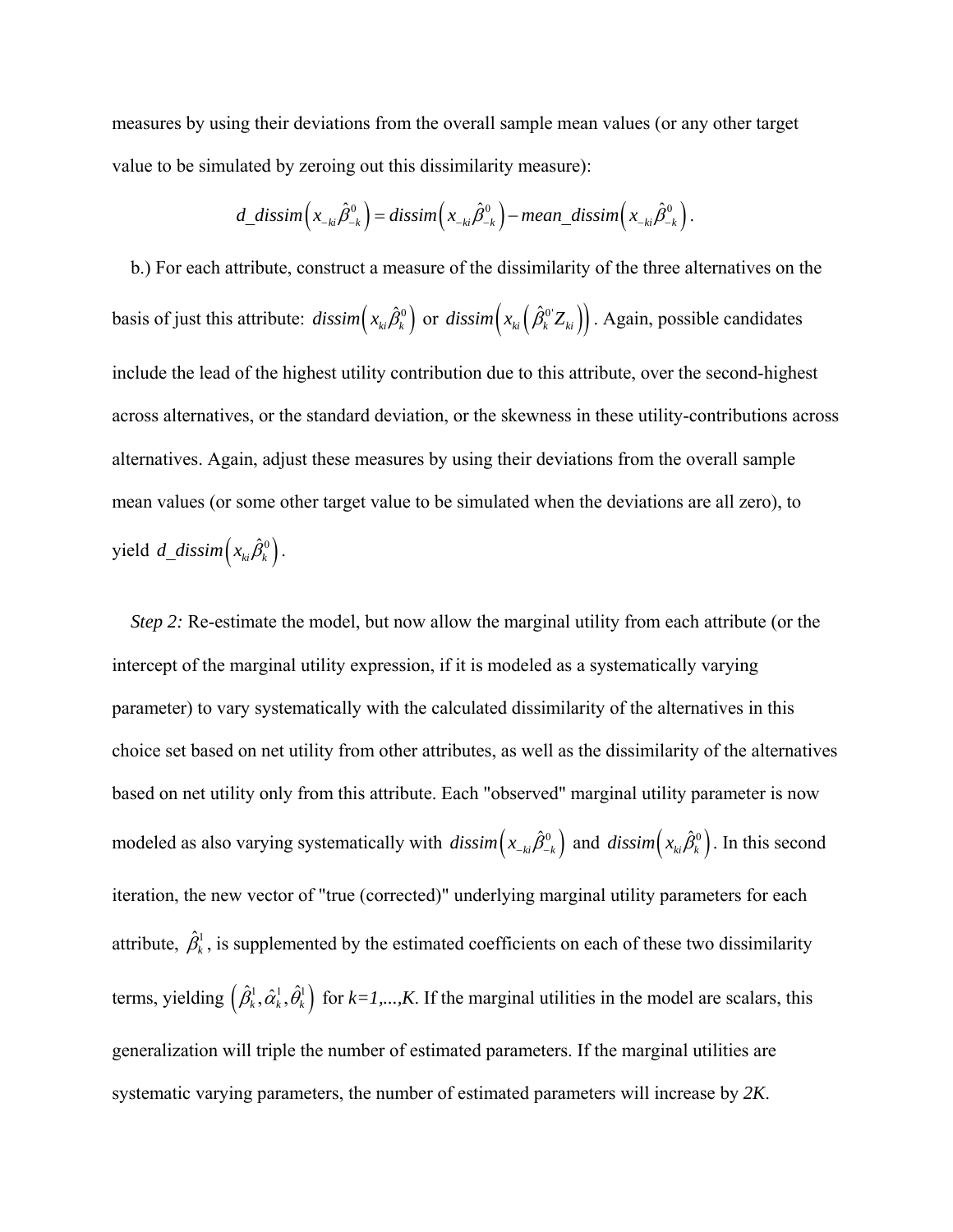*Step 3:* Net out the estimated biases in systematic utility due to  $d_{\textit{A}} \textit{dissim}\left(x_{-ki} \hat{\beta}^0_{-k}\right)$  and

 $d\_dissim(x_{ki}\hat{\beta}_k^0)$  by setting these 2K different constructed variables to zero. This simulates the case where, for all attributes, the dissimilarity of alternatives based on all other attributes, and based on each specific attribute, is the same for all attributes in all choice sets. We then interpret the other utility parameters in the model as the "true" utility parameters (corrected for attention biases created (unintentionally?) by the mix of attributes designed into the choice set).

*Step 4:* Repeat Step 1, now using these updated estimates of the basic utility parameters,  $\left(\hat{\beta}^{\scriptscriptstyle{1}}_{{\scriptscriptstyle{1}}} , ... , \hat{\beta}^{\scriptscriptstyle{1}}_{{\scriptscriptstyle{K}}}\right)^{\!\!\cdot}$  $\hat{\beta}_1^1,...,\hat{\beta}_k^1$ , or systematically varying parameters,  $(\hat{\beta}_1^1Z_{1i},...,\hat{\beta}_K^1Z_{Ki})$  $\hat{\beta}_1^{\mathrm{T}}Z_{1i},...,\hat{\beta}_K^{\mathrm{T}}Z_{Ki}$ , as the "true" utility parameters to construct updated measures of dissimilarity,  $d\_dissim(x_{-ki}\hat{\beta}_{-k}^1)$  and  $d\_dissim(x_{ki}\hat{\beta}_k^1)$ . Continue to iterate through Step 1 through 3 until the length of the step-to-step permutation in the parameter vector becomes arbitrarily small.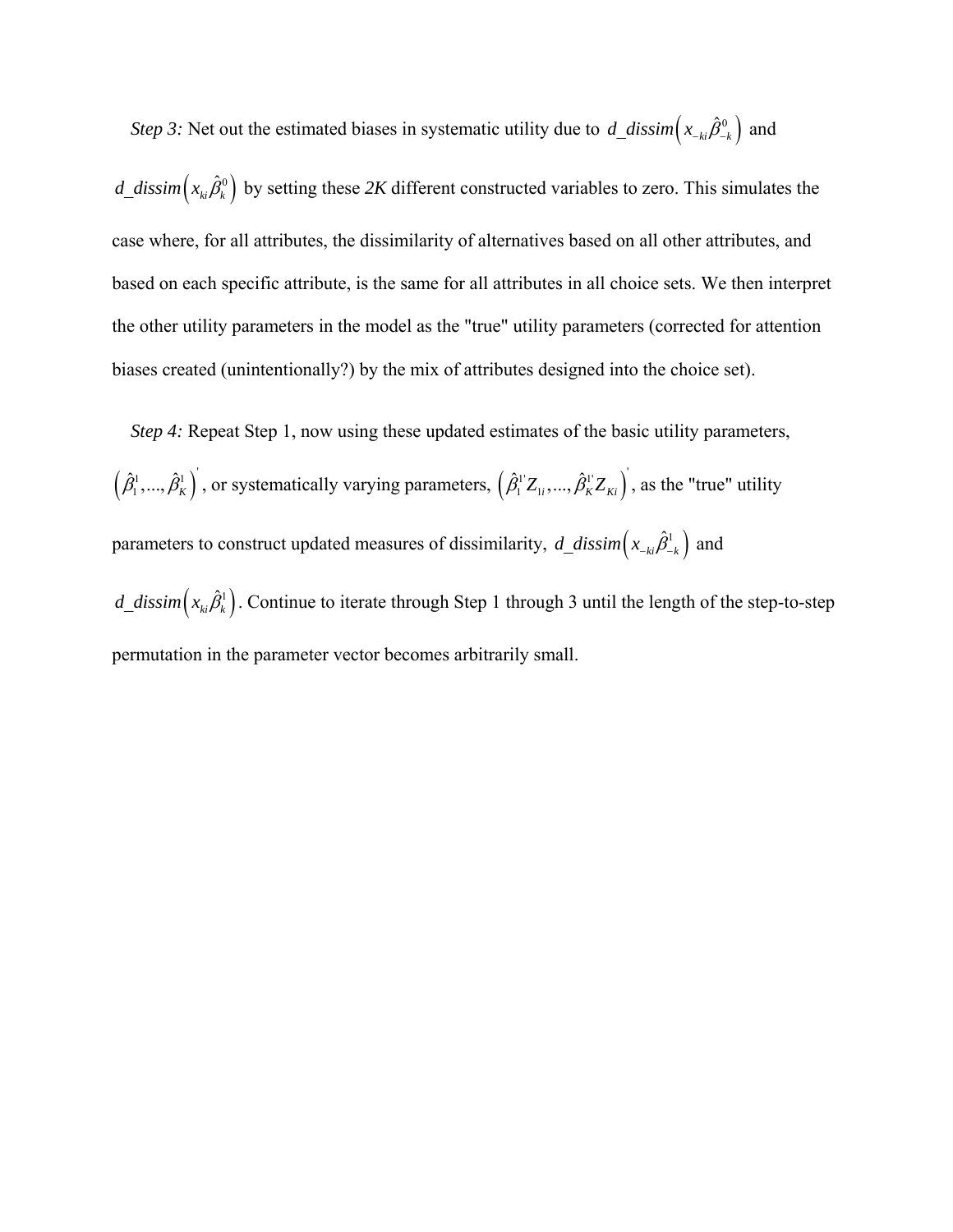### Appendix 2: Corrected Variance-Covariance Matrix

We have also estimated Models SD1 through SD5 as conditional logit-type specifications without fixed effects. A fixed effects specification is less crucial in this context because the attributes of the alternatives in our choice sets were randomized, subject only to exclusions for implausibility. Results of a similar flavor emerge, with the analog to Model SD5 again providing evidence of the types of attention-diverting effects suggested by our theory. These non-fixedeffects models also allow us to address the problem that the standard errors at the last iteration of the steps in the estimation algorithm do not reflect the fact that the variables used for the eight dissimilarity terms are calculated based on the last round of point estimates from the heterogeneous specification (which also involves fitted dissimilarity variables from the most recent round of estimates).

 Ideally, one would estimate all parameters of the model simultaneously by full information maximum likelihood. However, since the basic utility parameters appear in so many different places in these models, we are not surprised to find that such likelihood function is very difficult to optimize by standard methods. Using the alternating algorithm, convergence seems to be straightforward and unambiguous. When the converged point estimates from the alternating algorithm are inserted into the full likelihood function for the same problem and numerical derivatives are calculated for the full set of parameters, there is some shrinkage of the asymptotic t-test statistics on most parameters, but everything that was statistically significant at better than the 10% level at the end of the alternating algorithm remains significant in terms of the full loglikelihood function. However, we note one markedly larger t-test statistic for the very last parameter in the model. The standard step-sizes for numeric derivatives may be inappropriate for this parameter. This particular test statistic needs yet to be understood.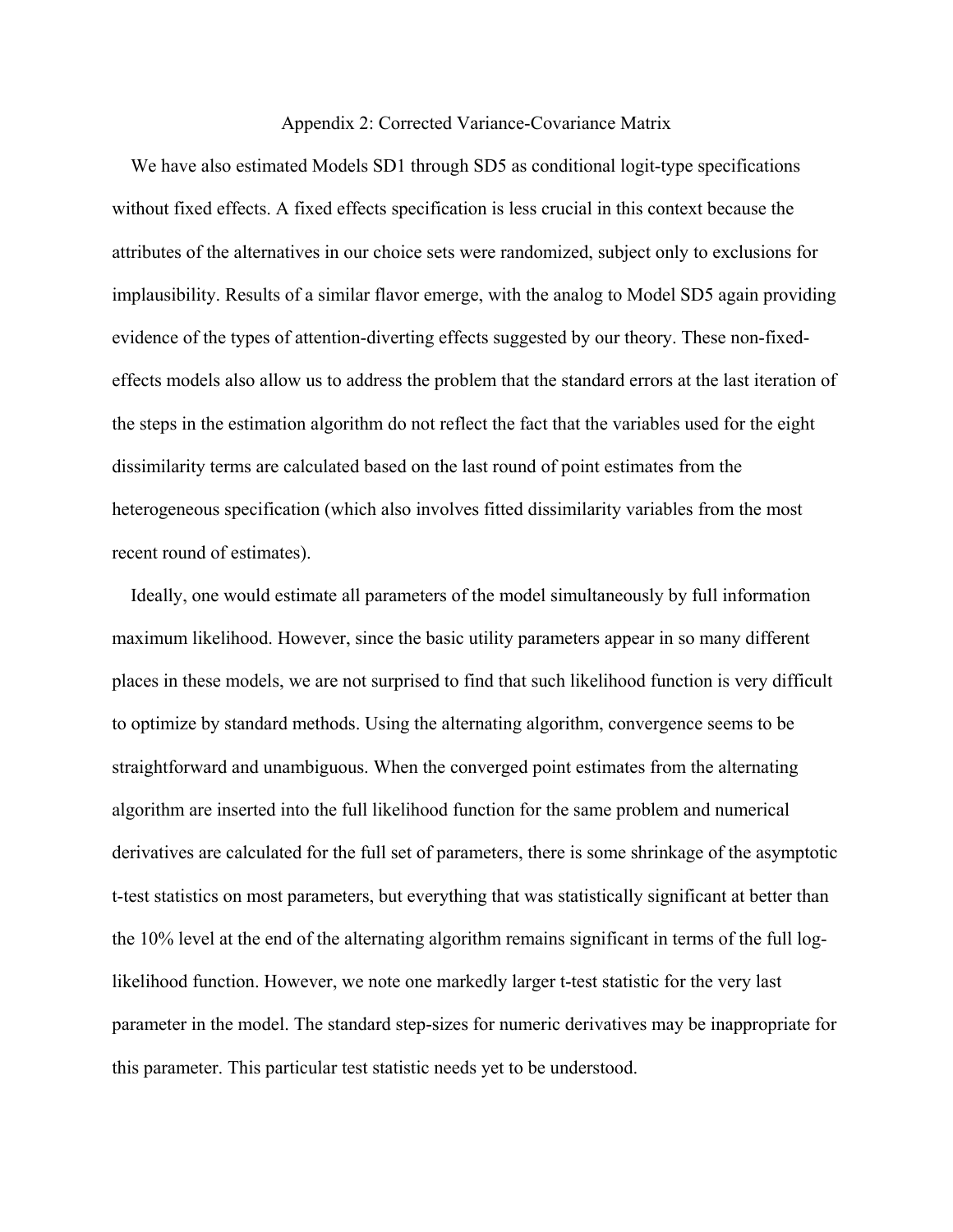Choose the program that reduces the illness that you most want to avoid. But think carefully about whether the costs are too high for you. If both programs are too expensive, then choose Neither Program.

If you choose "neither program", remember that you could die early from a number of causes, including the ones described below.

|                               | Program A<br>for Diabetes                                                                           | <b>Program B</b><br>for Heart Attack                                                          |
|-------------------------------|-----------------------------------------------------------------------------------------------------|-----------------------------------------------------------------------------------------------|
| Symptoms/<br><b>Treatment</b> | Get sick when 77 years old<br>6 weeks of hospitalization<br>No surgery<br>Moderate pain for 7 years | Get sick when 67 years old<br>No hospitalization<br>No surgery<br>Severe pain for a few hours |
| Recovery/<br>Life expectancy  | Do not recover<br>Die at 84 instead of 88                                                           | Do not recover<br>Die suddenly at 67 instead of 88                                            |
| <b>Risk Reduction</b>         | 10%<br>From 10 in 1,000 to 9 in 1,000                                                               | 10%<br>From 40 in 1,000 to 36 in 1,000                                                        |
| Costs to you                  | \$12 per month<br>$= $144$ per year]                                                                | \$17 per month<br>$= $204$ per year]                                                          |
| Your choice                   | Reduce my<br>chance of<br>diabetes<br><b>Neither</b><br>О<br>Program                                | Reduce my<br>chance of<br>heart attack                                                        |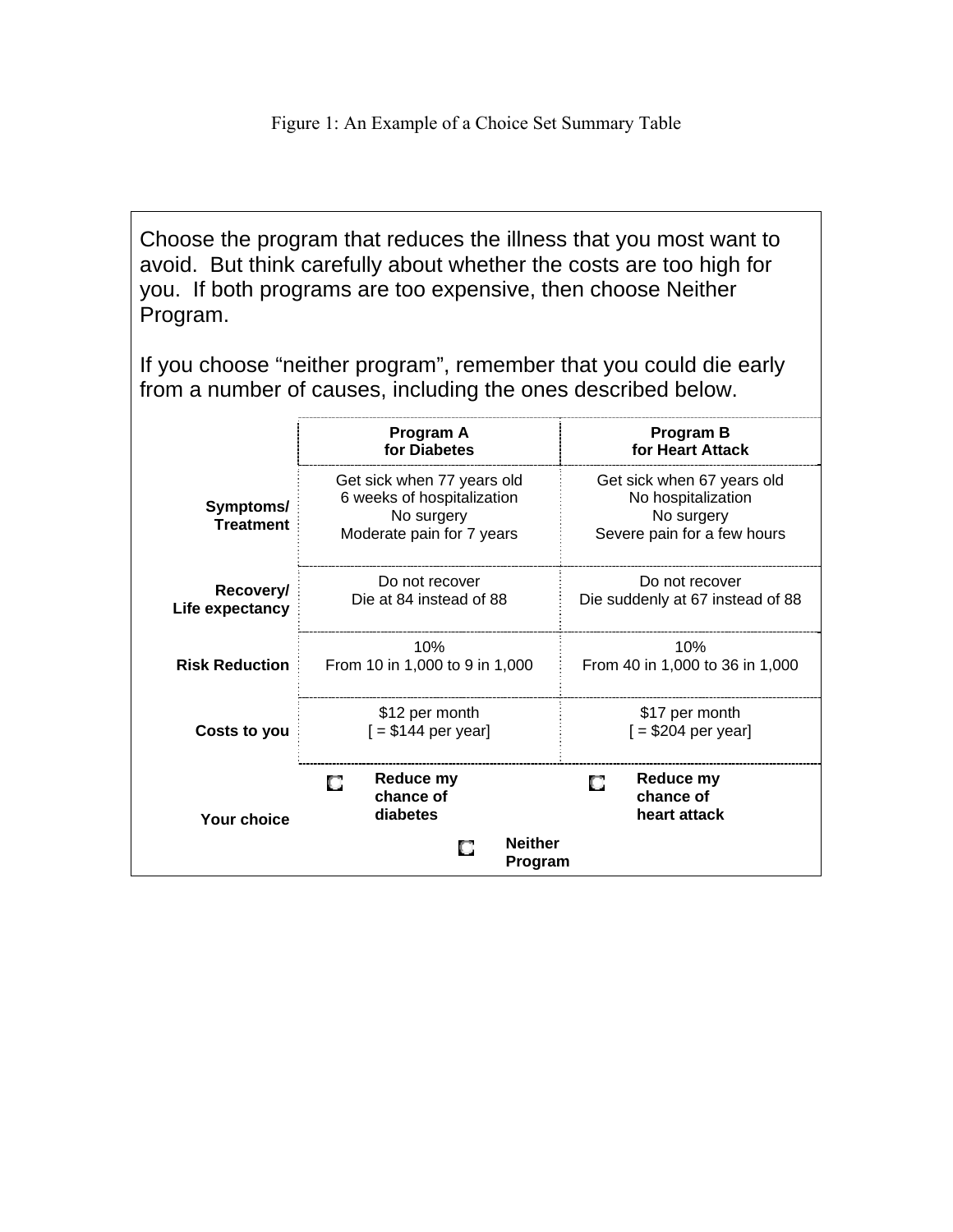| Variable                            | Description                                                | Mean        | Std. Dev. | Min              | Max              |  |  |  |  |  |
|-------------------------------------|------------------------------------------------------------|-------------|-----------|------------------|------------------|--|--|--|--|--|
| Program attributes (14074 programs) |                                                            |             |           |                  |                  |  |  |  |  |  |
| - Raw illness/program attributes    |                                                            |             |           |                  |                  |  |  |  |  |  |
| Cost                                | Annual cost of program (paid when not sick or dead)        | 355.00      | 341.14    | 24               | 1680             |  |  |  |  |  |
| $\Delta \Pi_i^{AS}$                 | Risk change (i.e. negative, a risk reduction)              | $-0.0034$   | 0.0017    | $-0.006$         | $-0.001$         |  |  |  |  |  |
| Latency                             | Years until illness/injury begins                          | 19.65       | 12.03     | $\mathbf{1}$     | 60               |  |  |  |  |  |
| Sick years                          | Duration of illness/injury (years)                         | 6.53        | 7.21      | $\boldsymbol{0}$ | 52               |  |  |  |  |  |
| Recovered years                     | Numer of years in post-illness health state                | 1.62        | 4.62      | $\boldsymbol{0}$ | 55               |  |  |  |  |  |
| Lost life-years                     | Number of life-years lost                                  | 10.87       | 10.32     | $\boldsymbol{0}$ | 55               |  |  |  |  |  |
| - Constructed variables             |                                                            |             |           |                  |                  |  |  |  |  |  |
| (income term)                       | Net income under each alternative                          | $-0.052747$ | 0.048772  | $-0.2513$        | 0.1083           |  |  |  |  |  |
| $\Delta \Pi_i^{AS}$ log(pdvi+1)     | Term in present discounted sick-years                      | $-0.003111$ | 0.003006  | $-0.01710$       | $\boldsymbol{0}$ |  |  |  |  |  |
| $\Delta \Pi_i^{AS}$ log(pdvr+1)     | Term in present discounted recovered-years                 | $-0.003374$ | 0.003189  | $-0.01711$       | $\boldsymbol{0}$ |  |  |  |  |  |
| $\Delta \Pi_i^{AS}$ log(pdvl+1)     | Term in present discounted lost life-years                 | $-0.000746$ | 0.001841  | $-0.01648$       | $\boldsymbol{0}$ |  |  |  |  |  |
| Sasubrsk (mean = msasubrsk)         | Same-illness subjective risk rating $(-2 = low, 2 = high)$ | $-0.2593$   | 1.2531    | $-2$             | $\overline{2}$   |  |  |  |  |  |
| Cosubrsk (mean = mcosubrsk)         | Average subjective risk rating (other major health risks)  | $-0.2537$   | 0.8670    | $-2$             | $\overline{2}$   |  |  |  |  |  |
| (benefits never)                    | $=$ 1 if expects never to benefit from this program        | 0.0759      | 0.2648    | $\boldsymbol{0}$ | 1                |  |  |  |  |  |
| (min overest latency)               | Minimum overestimate of the latency of the health risk     | $-7.483$    | 11.98     | $-58$            | 29               |  |  |  |  |  |
|                                     | Respondent characteristics (1519 respondents)              |             |           |                  |                  |  |  |  |  |  |
| Income                              | Annual income (dollars)                                    | 51048       | 33781     | 5000             | 150000           |  |  |  |  |  |
| Female                              | $=1$ if female                                             | 0.5135      | 0.5000    | $\boldsymbol{0}$ | -1               |  |  |  |  |  |
| $age (mean = mag)$                  | Age in years at time of response                           | 50.11       | 15.18     | 25               | 93               |  |  |  |  |  |

# Table 1: Descriptive Statistics for Variables Used in Estimating Specifications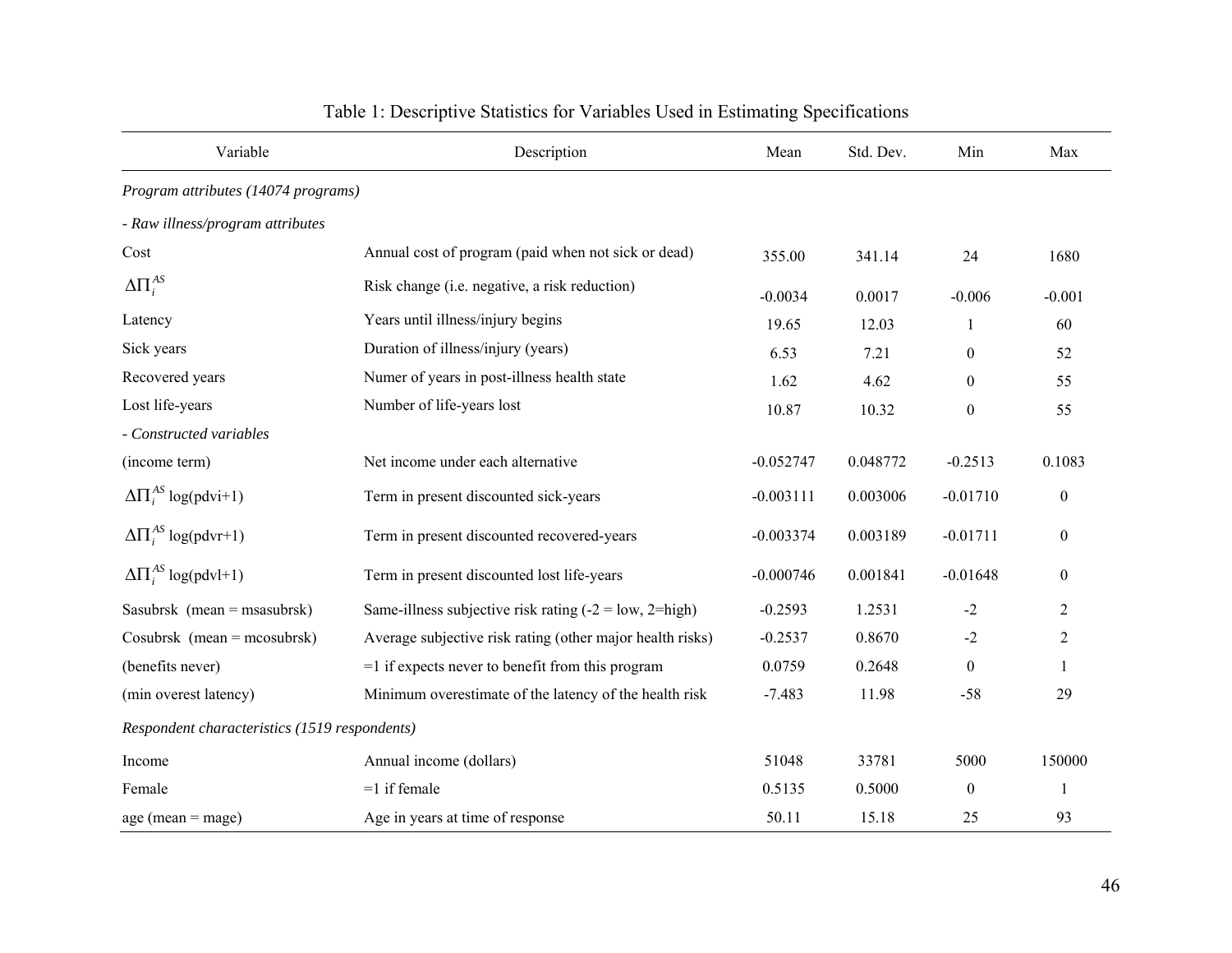|                                        | Exp.<br>sign             | (SD1)<br>Homogeneous<br>preferences | (SD2)<br>Heterogeneous<br>preference | (SD3)<br>Attention<br>homogenous-<br>homogeneous | (SD4)<br>Attention<br>heterogeneous-<br>heterogeneous | (SD5)<br>Attention<br>heterogeneous-<br>homogeneous | (Lead5)<br>Attention<br>heterogeneous-<br>homogeneous |
|----------------------------------------|--------------------------|-------------------------------------|--------------------------------------|--------------------------------------------------|-------------------------------------------------------|-----------------------------------------------------|-------------------------------------------------------|
| Income term ( $\beta_1$ )              |                          |                                     |                                      |                                                  |                                                       |                                                     |                                                       |
| (income term)                          | $[+]$                    | 3.148<br>$(7.77)$ ***               | 2.941<br>$(5.16)$ ***                | 2.759<br>$(3.96)$ ***                            | 3.455<br>$(5.89)$ ***                                 | 1.514<br>$(2.93)$ ***                               | 2.685<br>$(5.82)$ ***                                 |
| * $(sd(U \text{ othr attr})$ -mean sd) | $\lbrack - \rbrack$      |                                     |                                      | 7.715<br>$(2.86)$ ***                            | 3.152<br>$(3.11)$ ***                                 | $-1.505$<br>$(1.78)^*$                              | $-.4693$<br>(0.74)                                    |
| * $(sd(U \n{ this attr})$ -mean sd)    | $[+]$                    |                                     |                                      | 4.882<br>(1.08)                                  | $-3.507$<br>$(1.92)^*$                                | 2.361<br>$(1.89)*$                                  | 1.545<br>(1.38)                                       |
| *female                                |                          |                                     | 3.916<br>$(5.58)$ ***                | $\overline{a}$                                   | 5.473<br>$(5.30)$ ***                                 | $\overline{a}$                                      | $\blacksquare$                                        |
| Sick-years term ( $\beta$ ,)           |                          |                                     |                                      |                                                  |                                                       |                                                     |                                                       |
| $\Delta \Pi_i^{AS}$ log(pdvi+1)        | $\left[\,\cdot\,\right]$ | $-27.06$                            | $-14.39$                             | $-23.61$                                         | $-20.57$                                              | $-7.124$                                            | $-11.23$                                              |
| * (sd(U othr attr)-mean sd)            | $[+]$                    | $(4.50)$ ***                        | $(1.93)*$                            | $(2.46)$ **<br>$-48.13$<br>(1.04)                | $(2.65)$ ***<br>$-21.01$<br>(1.05)                    | (1.02)<br>91.18<br>$(5.36)$ ***                     | $(1.69)*$<br>63.95<br>$(4.24)$ ***                    |
| * $(sd(U \n{ this attr})$ -mean sd)    | $\lbrack \cdot \rbrack$  |                                     |                                      | $-4.894$<br>(0.04)                               | 21.08<br>(0.92)                                       | $-106.1$<br>$(6.48)$ ***                            | $-136.8$<br>$(10.94)$ ***                             |
| *(sasubrsk-msasubrsk)                  |                          |                                     | $-22.09$<br>$(3.80)$ ***             |                                                  | $-26.32$<br>$(4.32)$ ***                              |                                                     |                                                       |
| *(cosubrsk-mcosubrsk)                  |                          |                                     | 27.44<br>$(3.20)$ ***                |                                                  | 31.64<br>$(3.61)$ ***                                 |                                                     |                                                       |
| *(benefits never)                      |                          |                                     | 137.4<br>$(4.14)$ ***                |                                                  | 130<br>$(3.82)$ ***                                   |                                                     |                                                       |
| *(min overest latency)                 |                          |                                     | 8.13<br>$(12.53)$ ***                |                                                  | 9.24<br>$(11.88)$ ***                                 |                                                     |                                                       |
| Recovered-years term ( $\beta_3$ )     |                          |                                     |                                      |                                                  |                                                       |                                                     |                                                       |
| $\Delta\Pi_i^{AS}$ log(pdvr+1)         | $\left[\cdot\right]$     | $-24.03$                            | $-40.55$                             | $-72.19$                                         | $-43.81$                                              | $-33.92$                                            | $-45.3$                                               |
|                                        |                          | $(2.51)$ **                         | $(3.98)$ ***                         | $(3.69)$ ***                                     | $(2.28)$ **                                           | $(2.16)$ **                                         | $(2.99)$ ***                                          |

### Table 2: "Standard Deviation" Variant: Uncorrected and Attention-corrected **Fixed-Effects** Conditional Logit Models for Health-Risk Reduction Programs (with homogeneous and heterogeneous preferences)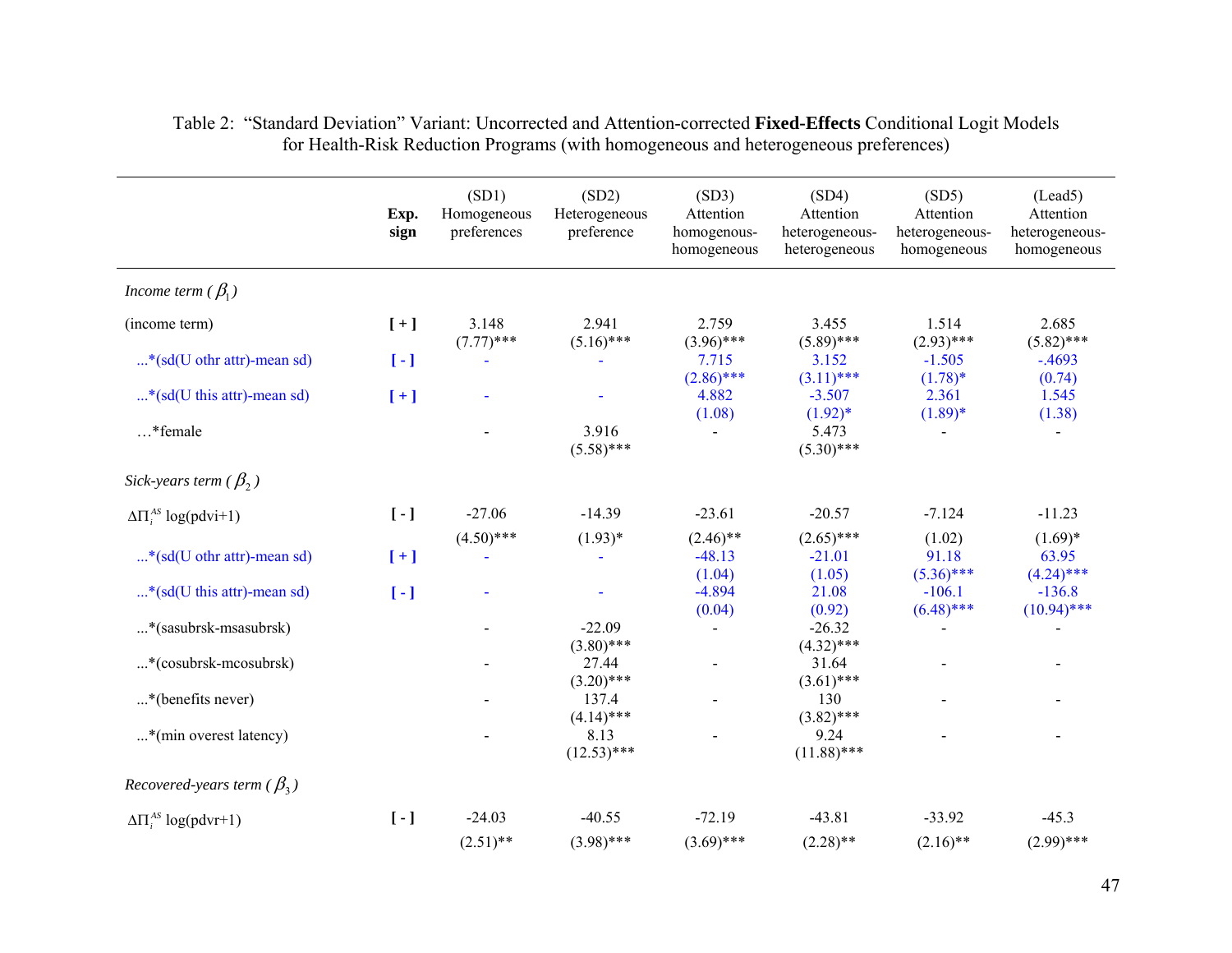| * (sd(U othr attr)-mean sd)                    | $[+]$                |                                |                          | $-57.4$                            | .3823                           | 31.98                                 | 39.68                           |
|------------------------------------------------|----------------------|--------------------------------|--------------------------|------------------------------------|---------------------------------|---------------------------------------|---------------------------------|
| * $(sd(U \n{ this attr})$ -mean sd)            | $\lbrack -1 \rbrack$ |                                |                          | (0.51)<br>122.3<br>$(1.92)*$       | (0.01)<br>13.45<br>(0.13)       | (1.49)<br>56.41<br>(0.68)             | $(2.12)$ **<br>32.27<br>(0.58)  |
| $\ldots$ *(age-mage)                           |                      |                                | $-1.305$<br>$(1.95)^*$   |                                    | $-1.348$<br>(1.62)              |                                       | $\overline{\phantom{a}}$        |
| Lost life-years term ( $\beta_{4}$ )           |                      |                                |                          |                                    |                                 |                                       |                                 |
| $\Delta \Pi_i^{AS} \log(\text{pdvl+1})$        | $\lbrack - \rbrack$  | $-29.82$                       | $-21.26$                 | $-45.62$                           | $-21.59$                        | $-20.23$                              | $-7.846$                        |
| * $(sd(U \text{ othr attr})$ -mean sd)         | $[+]$                | $(5.68)$ ***                   | $(3.23)$ ***             | $(5.18)$ ***<br>96.09<br>$(1.83)*$ | $(3.14)$ ***<br>17.12<br>(0.80) | $(3.30)$ ***<br>94.09<br>$(4.95)$ *** | (1.33)<br>78.25<br>$(4.62)$ *** |
| * $(sd(U \n{ this attr})$ -mean sd)            | $\lbrack -1 \rbrack$ |                                |                          | 102.2<br>$(1.99)$ **               | $-10.95$<br>(0.61)              | $-43.3$<br>$(3.78)$ ***               | $-116.5$<br>$(12.04)$ ***       |
| *(sasubrsk-msasubrsk)                          |                      |                                | $-40.67$<br>$(7.48)$ *** |                                    | $-41.03$<br>$(7.07)$ ***        |                                       |                                 |
| *(cosubrsk-mcosubrsk)                          |                      |                                | 30.53<br>$(3.84)$ ***    |                                    | 30.45<br>$(3.78)$ ***           |                                       |                                 |
| *(benefits never)                              |                      |                                | 217.4<br>$(6.63)$ ***    |                                    | 215.8<br>$(6.42)$ ***           |                                       |                                 |
| *(min overest latency)                         |                      |                                | 8.219<br>$(13.65)$ ***   |                                    | 8.415<br>$(12.54)$ ***          |                                       |                                 |
| Observations<br>Log <sub>L</sub><br>Iterations |                      | 21111<br>$-10992.674$          | 21111<br>$-10326.046$    | 21111<br>-10976.589<br>30          | 21111<br>$-10316.015$<br>30     | 21111<br>$-10915.004$<br>30           | 21111<br>$-10771.54$<br>30      |
| Marginal WTP for incr. in $log(pdv + 1)$       |                      |                                |                          |                                    |                                 |                                       |                                 |
| $5\%$<br>50%<br>95%                            |                      | $-11.72$<br>$-8.6$<br>$-5.73$  |                          | $-27.35$<br>$-16.47$<br>$-3.21$    |                                 | $-13.02$<br>$-13.35$<br>3.99          | $-6.61$<br>$-2.97$<br>$-.08$    |
| Marginal WTP for incr. in $log(pdv1+1)$        |                      |                                |                          |                                    |                                 |                                       |                                 |
| $5\%$<br>50%<br>95%                            |                      | $-12.81$<br>$-9.48$<br>$-6.73$ |                          | $-15.24$<br>$-8.59$<br>$-10.84$    |                                 | $-28.68$<br>$-4.62$<br>$-6.58$        | $-8.03$<br>$-4.18$<br>.73       |

Absolute value of z statistics in parentheses; \* significant at 10%; \*\* significant at 5%; \*\*\* significant at 1%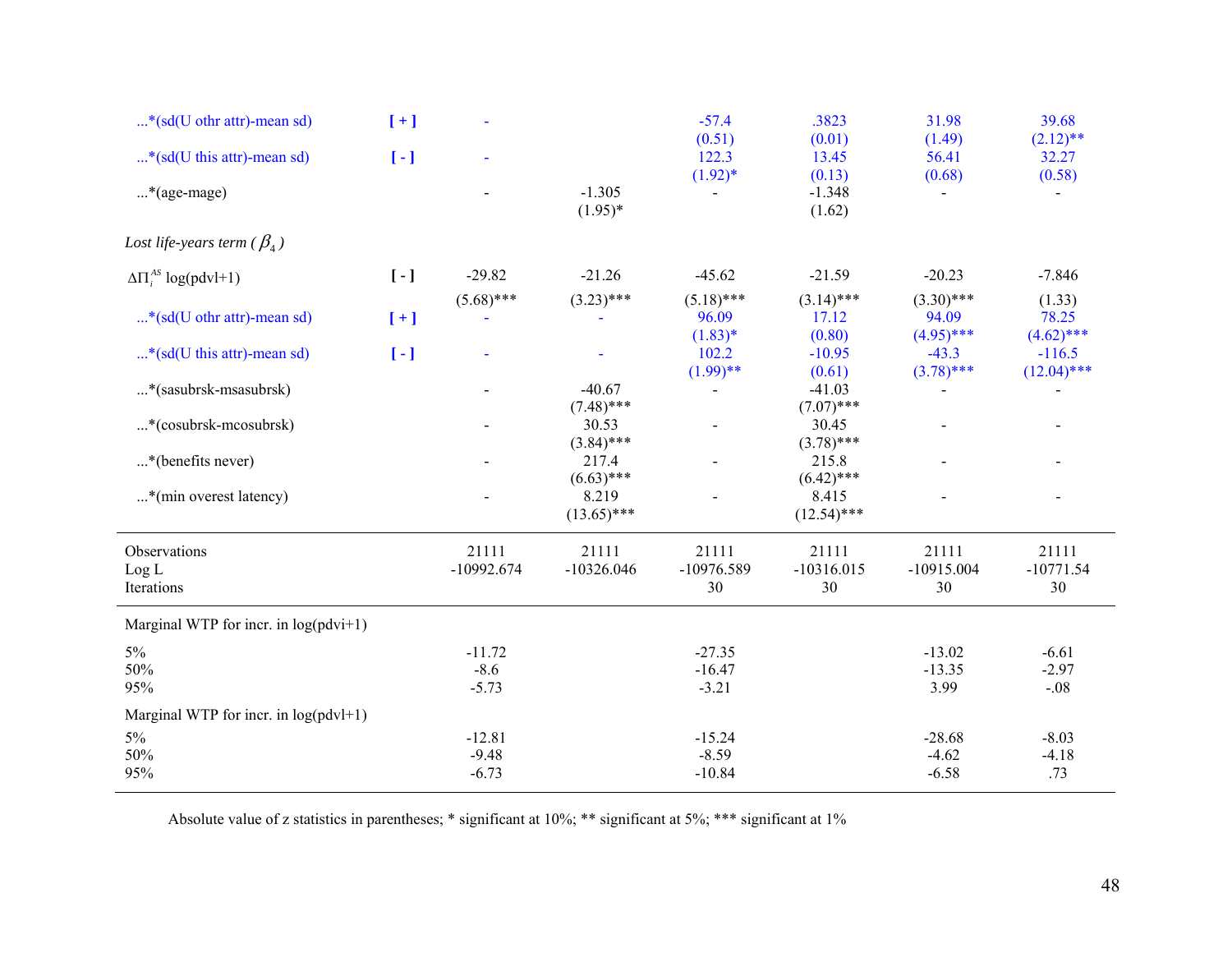|                                          |                        | (SD1)<br>iterative         | (SD2)<br>iterative          | (SD3)<br>iterative                      | (SD4)<br>iterative                           | (SD5)<br>iterative                         | (One-step eff.)<br><b>FIML</b>             |
|------------------------------------------|------------------------|----------------------------|-----------------------------|-----------------------------------------|----------------------------------------------|--------------------------------------------|--------------------------------------------|
|                                          | Exp.<br>sign           | Homogeneous<br>preferences | Heterogeneous<br>preference | Attention<br>homogenous-<br>homogeneous | Attention<br>heterogeneous-<br>heterogeneous | Attention<br>heterogeneous-<br>homogeneous | Attention<br>heterogeneous-<br>homogeneous |
| Income term ( $\beta$ <sub>1</sub> )     |                        |                            |                             |                                         |                                              |                                            |                                            |
| (income term)                            | $[+]$                  | 3.364<br>$(8.28)$ ***      | 3.72<br>$(6.66)$ ***        | 4.769<br>(0.38)                         | 3.222<br>$(3.37)$ ***                        | 2.475<br>$(2.78)$ ***                      | 2.475<br>$(.2.22)**$                       |
| * (sd(U othr attr)-mean sd)              | $\lbrack - \rbrack$    |                            |                             | 58.84<br>$(2.05)$ **                    | 3.646<br>$(3.16)$ ***                        | $-2.227$<br>$(2.30)$ **                    | $-2.227$<br>$(-1.94)$ *                    |
| * $(sd(U \n  this attr)-mean sd)$        | $[+]$                  |                            |                             | 470.6<br>$(1.75)^*$                     | $-3.995$<br>$(1.91)$ *                       | 2.256<br>(1.64)                            | 2.256<br>$-1.03$                           |
| *female                                  |                        |                            | 3.253<br>$(5.00)$ ***       |                                         | 4.952<br>$(4.93)$ ***                        |                                            |                                            |
| Sick-years term ( $\beta$ <sub>2</sub> ) |                        |                            |                             |                                         |                                              |                                            |                                            |
| $\Delta \Pi_i^{AS}$ log(pdvi+1)          | $\left[ \cdot \right]$ | $-28.87$<br>$(4.76)$ ***   | $-17.8$<br>$(2.37)$ **      | $-14.3$<br>(0.78)                       | $-17.77$<br>(1.34)                           | $-18.57$<br>(1.59)                         | $-18.57$<br>$(-1.7)^*$                     |
| * $(sd(U \text{ othr attr})$ -mean sd)   | $[+]$                  |                            |                             | $-29.67$<br>(0.65)                      | $-22.4$<br>(1.00)                            | 109.9<br>$(5.83)$ ***                      | 109.9<br>$(4.46)$ **                       |
| * $(sd(U \n{ this attr})$ -mean sd)      | $[\cdot]$              | $\overline{\phantom{a}}$   |                             | $-71.4$<br>(0.37)                       | 11.54<br>(0.45)                              | $-121.1$<br>$(6.47)$ ***                   | $-121.1$<br>$(-6.89)$ **                   |
| *(sasubrsk-msasubrsk)                    |                        |                            | $-22.49$<br>$(3.83)$ ***    | $\frac{1}{2}$                           | $-26.18$<br>$(4.27)$ ***                     |                                            |                                            |
| *(cosubrsk-mcosubrsk)                    |                        |                            | 29.68<br>$(3.47)$ ***       |                                         | 33.21<br>$(3.80)$ ***                        |                                            |                                            |
| *(benefits never)                        |                        |                            | 126.4<br>$(3.86)$ ***       |                                         | 122.3<br>$(3.65)$ ***                        |                                            |                                            |
| *(min overest latency)                   |                        |                            | 7.614<br>$(11.85)$ ***      |                                         | 8.456<br>$(11.36)$ ***                       |                                            |                                            |
| Recovered-years term ( $\beta_3$ )       |                        |                            |                             |                                         |                                              |                                            |                                            |
| $\Delta \Pi_i^{AS} \log(\text{pdvr+1})$  | $[ \cdot ]$            | $-24.29$                   | $-40.35$                    | $-76.69$                                | $-30.9$                                      | $-34.08$                                   | $-34.08$                                   |

| Table 3: "Standard Deviation" Variant: Uncorrected and Attention-corrected <b>Non-Fixed-Effects</b> Conditional Logit Models |                                                                                     |  |
|------------------------------------------------------------------------------------------------------------------------------|-------------------------------------------------------------------------------------|--|
|                                                                                                                              | for Health-Risk Reduction Programs (with homogeneous and heterogeneous preferences) |  |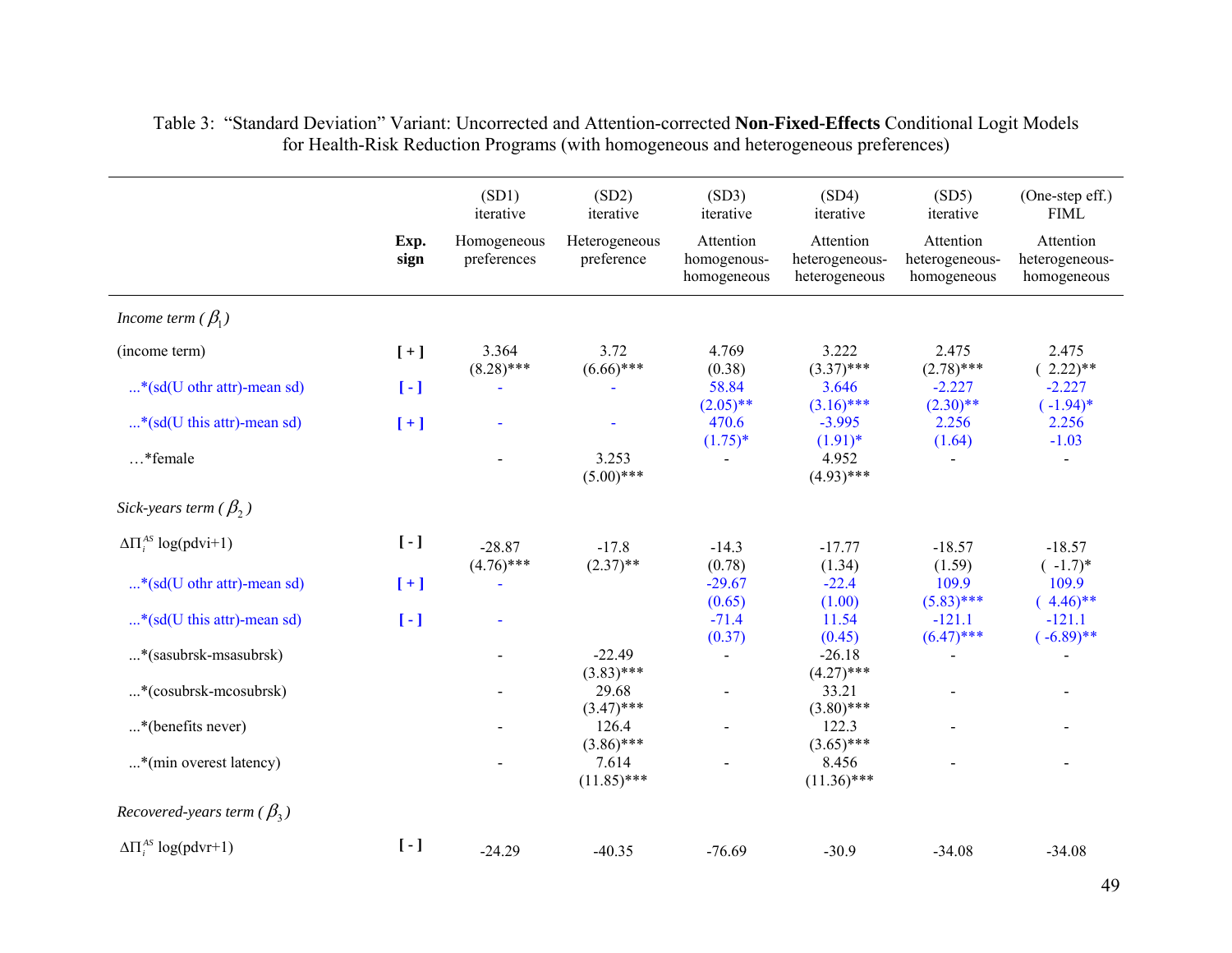|                                             |                      | $(2.53)$ **  | $(3.92)$ ***  | $(2.79)$ ***    | (1.23)             | $(1.78)$ *            | $(-1.57)$           |
|---------------------------------------------|----------------------|--------------|---------------|-----------------|--------------------|-----------------------|---------------------|
| * $(sd(U \text{ othr attr})$ -mean sd)      | $[+]$                |              |               | $-19.88$        | $-14.13$           | 23.73                 | 23.73               |
|                                             |                      |              |               | (0.21)          | (0.48)             | (1.04)                | $-0.69$             |
| * $(sd(U \n{ this attr})$ -mean sd)         | $\lbrack -1 \rbrack$ |              |               | 127.6           | $-38.32$           | $-29.48$              | $-29.48$            |
|                                             |                      |              |               | $(2.15)$ **     | (0.26)             | (0.31)                | $(-0.611)$          |
| *(age-mage)                                 |                      |              | $-1.614$      | $\blacksquare$  | $-1.335$           | $\blacksquare$        | $\blacksquare$      |
|                                             |                      |              | $(2.40)$ **   |                 | (1.37)             |                       |                     |
| Lost life-years term ( $\beta_{\text{A}}$ ) |                      |              |               |                 |                    |                       |                     |
| $\Delta \Pi_i^{AS} \log(\text{pdvl+1})$     | $[ - ]$              |              |               |                 |                    |                       |                     |
|                                             |                      | $-30.73$     | $-23.03$      | $-57.94$        | $-16.33$           | $-43.93$              | $-43.93$            |
|                                             |                      | $(5.88)$ *** | $(3.50)$ ***  | $(3.88)$ ***    | (1.43)             | $(4.43)$ ***          | $(-4.73)$ **        |
| * $(sd(U \text{ othr attr})$ -mean sd)      | $[+]$                |              |               | 84.86<br>(1.54) | $-2.609$<br>(0.10) | 104.7<br>$(4.74)$ *** | 104.7<br>$(3.8)$ ** |
| * $(sd(U \n{ this attr})$ -mean sd)         | $\lbrack - \rbrack$  |              |               | 64.72           | $-23.58$           | $-36.28$              | $-36.28$            |
|                                             |                      |              |               | (1.55)          | (1.20)             | $(2.92)$ ***          | $(-36.8)$ **        |
| *(sasubrsk-msasubrsk)                       |                      |              | $-40.74$      | $\blacksquare$  | $-40.28$           |                       | (what???)           |
|                                             |                      |              | $(7.44)$ ***  |                 | $(6.97)$ ***       |                       |                     |
| *(cosubrsk-mcosubrsk)                       |                      |              | 33.15         |                 | 32.62              |                       |                     |
|                                             |                      |              | $(4.19)$ ***  |                 | $(4.06)$ ***       |                       |                     |
| *(benefits never)                           |                      |              | 204.2         |                 | 209.9              |                       |                     |
|                                             |                      |              | $(6.33)$ ***  |                 | $(6.35)$ ***       |                       |                     |
| *(min overest latency)                      |                      |              | 7.869         |                 | 8.019              |                       | $\blacksquare$      |
|                                             |                      |              | $(13.11)$ *** |                 | $(12.31)$ ***      |                       |                     |
| Observations                                |                      | 21111        | 21111         | 21111           | 21111              | 21111                 | 21111               |
| Log <sub>L</sub>                            |                      | $-7682.953$  | $-7050.867$   | $-7670.404$     | $-7042.261$        | $-7603.081$           | $-14645.34$         |
| Iterations                                  |                      |              |               | 40              | 40                 | 40                    | 1                   |
| Marginal WTP for incr. in $log(pdv + 1)$    |                      |              |               |                 |                    |                       |                     |
| $5\%$                                       |                      | $-11.37$     |               | $-10.32$        |                    | $-18.1$               | (pending)           |
| 50%                                         |                      | $-8.58$      |               | $-3.31$         |                    | $-17.72$              |                     |
| 95%                                         |                      | $-5.92$      |               | 9.06            |                    | $-9.9$                |                     |
| Marginal WTP for incr. in $log(pdvl+1)$     |                      |              |               |                 |                    |                       |                     |
| $5\%$                                       |                      | $-11.97$     |               | $-34.65$        |                    | $-41.43$              |                     |
| 50%                                         |                      | $-9.11$      |               | $-.93$          |                    | $-7.49$               |                     |
| 95%                                         |                      | $-6.64$      |               | 32.46           |                    | .34                   |                     |

Absolute value of z statistics in parentheses; \* significant at 10%; \*\* significant at 5%; \*\*\* significant at 1%